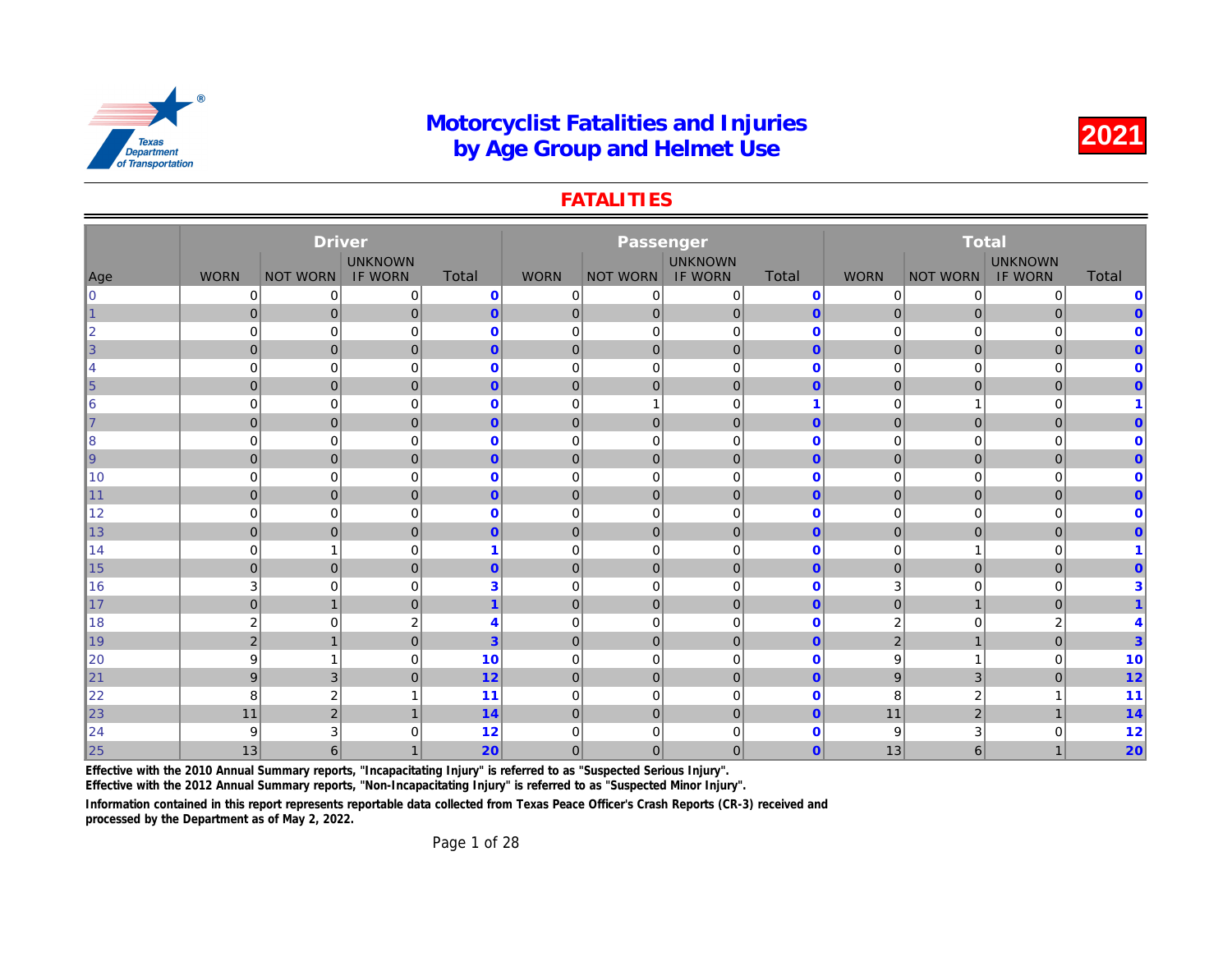#### **FATALITIES**

|     |                | <b>Driver</b>   |                |                  |                         | Passenger       |                |                |                |              |
|-----|----------------|-----------------|----------------|------------------|-------------------------|-----------------|----------------|----------------|----------------|--------------|
|     |                |                 | <b>UNKNOWN</b> |                  |                         |                 | <b>UNKNOWN</b> |                |                |              |
| Age | <b>WORN</b>    | <b>NOT WORN</b> | <b>IF WORN</b> | Total            | <b>WORN</b>             | <b>NOT WORN</b> | <b>IF WORN</b> | Total          | <b>WORN</b>    | <b>NOT W</b> |
| 26  | 8              | 4               | 0              | 12               | $\mathbf 0$             | 0               | $\mathbf 0$    | $\mathbf 0$    | 8              |              |
| 27  | 5              | 3               | $\mathbf{1}$   | 9                | $\overline{0}$          | 0               | $\pmb{0}$      | $\mathbf{0}$   | 5              |              |
| 28  | 5              | $\overline{4}$  | 0              | 9                | $\mathbf 0$             | $\mathbf 0$     | $\mathbf{1}$   | $\overline{1}$ | 5              |              |
| 29  | 9              | $\overline{7}$  | $\mathbf{0}$   | 16               | $\mathbf 0$             | $\mathbf{0}$    | $\mathbf{0}$   | $\mathbf{0}$   | 9              |              |
| 30  | 8              | $\overline{4}$  | 0              | 12               | $\mathbf 0$             | -1              | $\mathbf 0$    | 1              | 8              |              |
| 31  | $\overline{7}$ | 12              | $\mathbf{1}$   | 20               | $\mathbf 0$             | $\mathbf 0$     | $\mathbf 0$    | $\mathbf{0}$   | $\overline{7}$ |              |
| 32  | 3              | 8               | 0              | 11               | $\mathbf 0$             | $\mathbf 0$     | $\mathbf 0$    | $\mathbf 0$    | 3              |              |
| 33  | 5              | 11              | $\mathbf{0}$   | 16               | $\mathbf 0$             | $\mathbf{0}$    | $\mathbf 0$    | $\mathbf{0}$   | 5              |              |
| 34  | 8              | 5               | 0              | 13               | $\overline{\mathbf{1}}$ | $\mathbf 0$     | $\mathbf 0$    | 1              | 9              |              |
| 35  | $\overline{2}$ | $\overline{7}$  | $\mathbf{0}$   | 9                | $\mathbf 0$             | $\mathbf{0}$    | $\mathbf{0}$   | $\mathbf{0}$   | $\overline{2}$ |              |
| 36  | 14             | $\overline{4}$  | 0              | 18               | $\overline{1}$          | $\mathbf 0$     | $\mathbf 0$    | 1              | 15             |              |
| 37  | 5              | 5               | $\mathbf{0}$   | 10               | $\mathbf 0$             | $\mathbf 0$     | $\mathbf 0$    | $\mathbf{0}$   | 5              |              |
| 38  | $\overline{7}$ | $\overline{4}$  | 0              | 11               | $\mathbf 0$             | $\overline{2}$  | $\mathbf 0$    | $\overline{2}$ | $\overline{7}$ |              |
| 39  | $\mathbf{3}$   | 6               | $\mathbf{0}$   | 9                | $\mathbf 0$             | $\mathbf 0$     | $\mathbf 0$    | $\mathbf{0}$   | 3              |              |
| 40  | 6              | 8               | $\mathbf 0$    | 14               | $\overline{0}$          | $\mathbf 0$     | $\mathbf 0$    | $\mathbf 0$    | 6              |              |
| ∥41 | $\overline{4}$ | $\mathbf 2$     | $\mathbf{0}$   | $6^{\circ}$      | $\overline{2}$          | $\mathbf{0}$    | $\overline{0}$ | $\overline{2}$ | 6              |              |
| 42  | 4              | $\mathbf 0$     | $\Omega$       | $\overline{4}$   | $\overline{0}$          | $\Omega$        | $\Omega$       | $\Omega$       | 4              |              |
| 43  | 5 <sup>5</sup> | $6\phantom{1}$  | $\Omega$       | 11               | $\mathbf 0$             | $\mathbf 0$     | $\overline{0}$ | $\mathbf{0}$   | 5              |              |
| 44  |                | 3               | 0              | 7                | $\mathbf 0$             | $\mathbf 0$     | $\mathbf 0$    | $\mathbf 0$    | 4              |              |
| 45  | 2              | 3               | $\mathbf{1}$   | $6 \overline{6}$ | $\mathbf{0}$            | $\mathbf{0}$    | $\mathbf{0}$   | $\mathbf{0}$   | $\overline{2}$ |              |
| 46  | 6              | 4               | 0              | 10               | $\overline{0}$          | $\mathbf 0$     | $\mathbf 0$    | $\mathbf 0$    | 6              |              |
| ∥47 | $\Omega$       | $\mathbf 2$     | $\mathbf{0}$   | $\overline{2}$   | $\mathbf{0}$            | 0               | $\mathbf{0}$   | $\overline{0}$ | $\overline{0}$ |              |
| 48  |                | 10              | 0              | 14               | $\mathbf 0$             | $\mathbf 0$     | $\Omega$       | $\Omega$       | 4              |              |
| 49  |                | $\overline{4}$  | $\overline{0}$ | 5 <sup>5</sup>   | $\mathbf 0$             | $\overline{0}$  | $\mathbf{1}$   | $\overline{1}$ | $\overline{1}$ |              |
| 50  | 3              | 4               |                | 8                | 0                       | $\Omega$        | $\Omega$       | $\mathbf 0$    | 3              |              |
| 51  | 5 <sup>5</sup> | $\overline{4}$  | $\Omega$       | 9                |                         |                 | $\mathbf{0}$   | $\overline{2}$ | 6              |              |

Effective with the 2010 Annual Summary reports, "Incapacitating Injury" is referred to as "Suspected Serious Injury".

Effective with the 2012 Annual Summary reports, "Non-Incapacitating Injury" is referred to as "Suspected Minor Injury".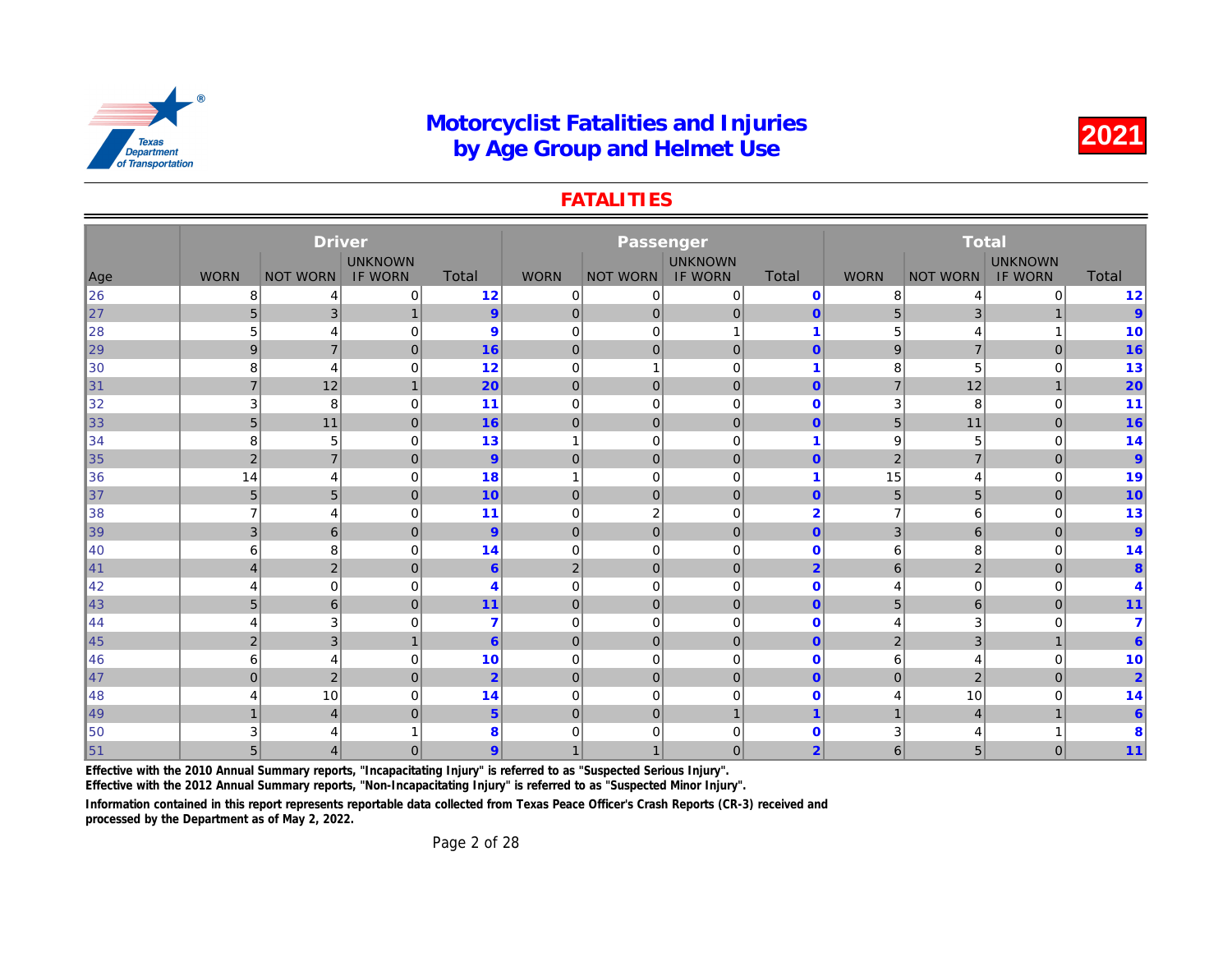#### **FATALITIES**

|     |                | <b>Driver</b>   |                |                         |                | Passenger       |                                  |                |                |              |
|-----|----------------|-----------------|----------------|-------------------------|----------------|-----------------|----------------------------------|----------------|----------------|--------------|
|     | <b>WORN</b>    |                 | <b>UNKNOWN</b> | Total                   | <b>WORN</b>    |                 | <b>UNKNOWN</b><br><b>IF WORN</b> | Total          |                |              |
| Age |                | <b>NOT WORN</b> | <b>IF WORN</b> |                         |                | <b>NOT WORN</b> |                                  |                | <b>WORN</b>    | <b>NOT W</b> |
| 52  | 4              | 5               | 1              | 10                      | $\mathbf 0$    |                 | $\pmb{0}$                        | $\overline{1}$ | 4              |              |
| 53  | 3              | 5               | $\overline{0}$ | $\boldsymbol{8}$        | $\mathbf 0$    | 2               | $\mathbf 0$                      | $\overline{2}$ | $\overline{3}$ |              |
| 54  | 5              | 0               | $\mathbf 0$    | $\overline{5}$          | $\mathbf{1}$   | $\mathbf 0$     | $\mathbf 0$                      | $\overline{1}$ | 6              |              |
| 55  | 3              | 5               | $\overline{0}$ | 8                       | $\overline{0}$ | 0               | $\mathbf{0}$                     | $\overline{0}$ | 3              |              |
| 56  |                | 5               | $\mathbf 0$    | 6                       | $\mathbf 0$    | $\overline{0}$  | $\mathbf 0$                      | $\mathbf 0$    | 1              |              |
| 57  | 3              | $\overline{7}$  | $\overline{0}$ | 10                      | $\pmb{0}$      | 0               | $\mathbf 0$                      | $\mathbf{0}$   | $\mathbf{3}$   |              |
| 58  | 0              | 10              | $\mathbf 0$    | 10                      | $\mathbf 0$    | $\mathbf 0$     | $\mathbf 0$                      | $\mathbf 0$    | $\overline{0}$ |              |
| 59  | 8              | $\overline{7}$  | $\overline{0}$ | 15                      | $\mathbf 0$    | $\mathbf{1}$    | $\mathbf{1}$                     | $\overline{2}$ | $\bf{8}$       |              |
| 60  | 4              | 4               | $\overline{0}$ | 8                       | $\mathbf 0$    | $\mathbf 0$     | $\mathbf 0$                      | $\mathbf 0$    | 4              |              |
| 61  | $\overline{4}$ | $\overline{7}$  | $\overline{0}$ | 11                      | $\mathbf 0$    | $\overline{0}$  | $\mathbf 0$                      | $\mathbf{0}$   | 4              |              |
| 62  | $\overline{2}$ | 3               | 1              | 6                       | $\mathbf 0$    | $\mathbf 0$     | $\mathbf 0$                      | $\mathbf 0$    | 2              |              |
| 63  | $\overline{4}$ | $\mathbf{1}$    | $\overline{0}$ | 5 <sup>5</sup>          | $\mathbf 0$    | $\overline{0}$  | $\mathbf 0$                      | $\mathbf{0}$   | 4              |              |
| 64  | $\overline{2}$ | 5               | $\mathbf 0$    | $\overline{7}$          | $\mathbf 0$    | $\mathbf 0$     | $\mathbf 0$                      | $\mathbf 0$    | $\overline{2}$ |              |
| 65  | $\overline{2}$ | $\mathbf{1}$    | $\overline{1}$ | $\overline{4}$          | $\overline{0}$ | 0               | $\mathbf{0}$                     | $\mathbf{0}$   | $\overline{2}$ |              |
| 66  |                | 0               |                | $\overline{2}$          | $\overline{1}$ | $\Omega$        | $\mathbf 0$                      |                | 2              |              |
| 67  | $\Omega$       | $\mathbf{1}$    | $\overline{0}$ | $\mathbf{1}$            | $\overline{0}$ | 0               | $\mathbf{0}$                     | $\mathbf{0}$   | $\overline{0}$ |              |
| 68  |                | 1               | $\mathbf 0$    | $\overline{2}$          | $\mathbf 0$    | $\Omega$        | $\mathbf 0$                      | $\mathbf 0$    |                |              |
| 69  | $\mathbf{1}$   | $\mathbf{1}$    | $\overline{0}$ | $\overline{2}$          | $\overline{0}$ | $\mathbf{1}$    | $\mathbf{0}$                     | $\overline{1}$ | $\mathbf{1}$   |              |
| 70  | $\overline{2}$ | 1               | $\mathbf 0$    | 3                       | $\mathbf 0$    | $\Omega$        | $\mathbf 0$                      | $\mathbf 0$    | $\overline{2}$ |              |
| 71  | 0              | $\mathsf 0$     | $\mathbf{1}$   | $\blacktriangleleft$    | $\overline{0}$ | $\overline{0}$  | $\mathbf 0$                      | $\mathbf{0}$   | $\overline{0}$ |              |
| 72  |                | 0               | $\mathbf 0$    |                         | $\mathbf 0$    | $\Omega$        | $\mathbf 0$                      | $\mathbf 0$    |                |              |
| 73  | $\overline{1}$ | $\overline{0}$  | $\overline{0}$ | $\overline{\mathbf{1}}$ | $\overline{0}$ | 0               | $\mathbf{0}$                     | $\overline{0}$ | $\overline{1}$ |              |
| 74  | $\Omega$       | 1               | $\mathbf 0$    |                         | $\mathbf 0$    | $\mathbf 0$     | $\mathbf 0$                      | $\mathbf 0$    | 0              |              |
| 75  |                | $\overline{0}$  | $\overline{0}$ | $\blacktriangleleft$    | $\overline{0}$ | 0               | $\pmb{0}$                        | $\mathbf{0}$   | $\overline{1}$ |              |
| 76  | ◠              | 0               | 0              | $\overline{2}$          | $\mathbf 0$    | $\Omega$        | 0                                | $\mathbf 0$    | 2              |              |
| 77  |                | $\overline{0}$  | $\overline{0}$ |                         | $\mathbf{0}$   | 0               | 0                                | $\overline{0}$ | 1              |              |

Effective with the 2010 Annual Summary reports, "Incapacitating Injury" is referred to as "Suspected Serious Injury".

Effective with the 2012 Annual Summary reports, "Non-Incapacitating Injury" is referred to as "Suspected Minor Injury".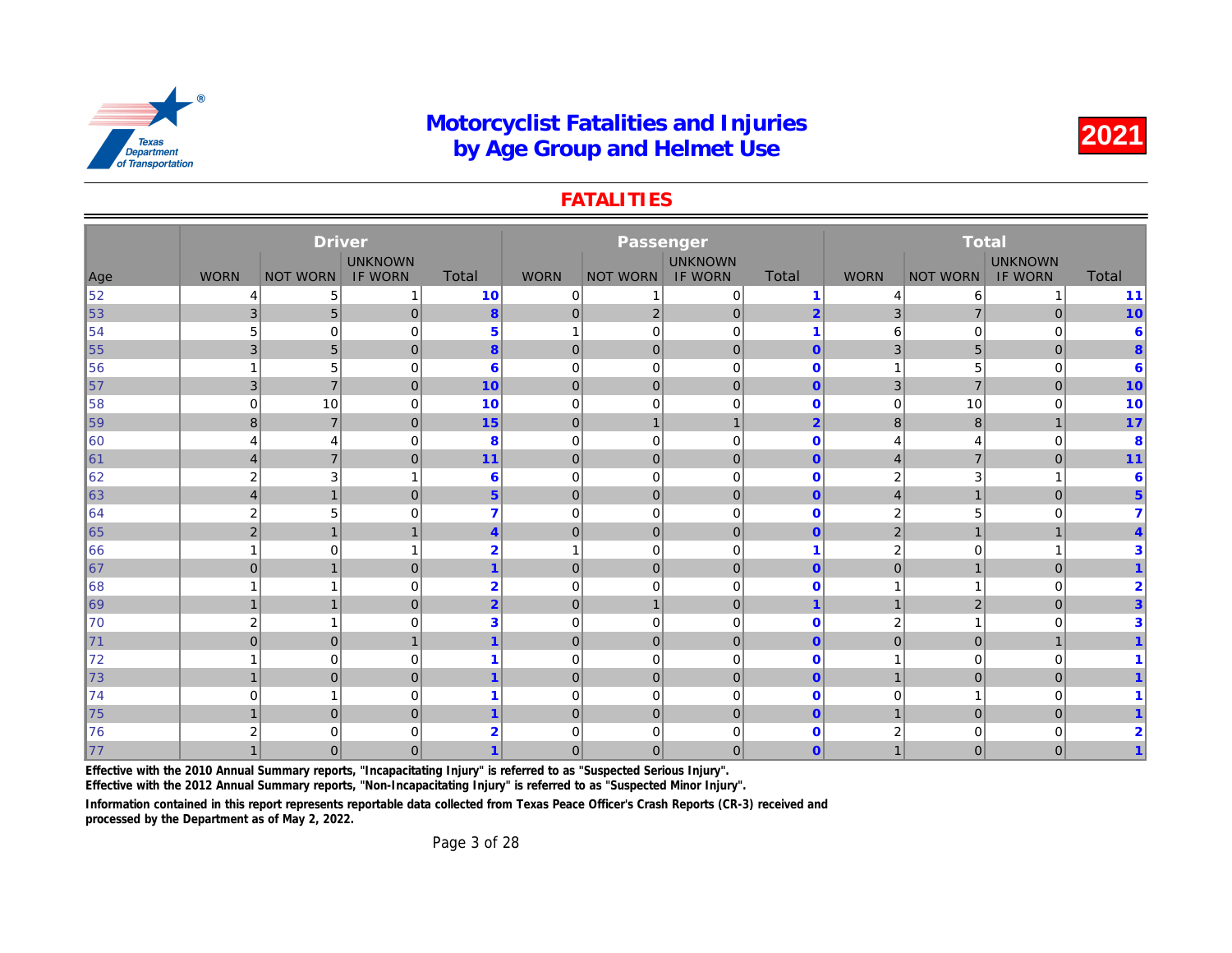#### **FATALITIES**

|                |                | <b>Driver</b>   |                |                |                | Passenger       |                |              |                |              |
|----------------|----------------|-----------------|----------------|----------------|----------------|-----------------|----------------|--------------|----------------|--------------|
|                |                |                 | <b>UNKNOWN</b> |                |                |                 | <b>UNKNOWN</b> |              |                |              |
| Age            | <b>WORN</b>    | <b>NOT WORN</b> | <b>IF WORN</b> | Total          | <b>WORN</b>    | <b>NOT WORN</b> | <b>IF WORN</b> | Total        | <b>WORN</b>    | <b>NOT W</b> |
| 78             | 0              | 0               | 0              | $\mathbf 0$    | $\mathbf 0$    | 0               | 0              | $\mathbf 0$  | 0              |              |
| 79             | $\mathbf{0}$   | $\mathbf{1}$    | $\mathbf{0}$   | $\mathbf{1}$   | $\mathbf 0$    | $\mathbf{0}$    | $\mathbf{0}$   | $\mathbf{0}$ | $\mathbf{0}$   |              |
| 80             | $\Omega$       | $\mathbf 0$     | 0              | $\mathbf{0}$   | $\mathbf 0$    | $\mathbf 0$     | $\mathbf 0$    | $\Omega$     | 0              |              |
| ∥81            |                | $\overline{1}$  | $\mathbf 0$    | $\overline{2}$ | $\mathbf 0$    | $\mathbf 0$     | $\mathbf 0$    | $\mathbf{0}$ | $\overline{1}$ |              |
| 82             |                | $\mathbf 0$     | 0              |                | $\mathbf 0$    | $\mathbf 0$     | $\mathbf 0$    | $\mathbf 0$  | 1              |              |
| 83             | $\mathbf{0}$   | $\overline{0}$  | $\mathbf{0}$   | $\overline{0}$ | $\overline{0}$ | $\mathbf 0$     | $\overline{0}$ | $\mathbf{0}$ | $\overline{0}$ |              |
| 84             | $\Omega$       | 0               | 0              | $\mathbf{0}$   | 0              | 0               | $\mathbf 0$    | $\mathbf 0$  | 0              |              |
| ∥85            |                | $\mathbf 0$     | $\mathbf{0}$   |                | $\mathbf 0$    | $\mathbf 0$     | $\mathbf 0$    | $\mathbf{0}$ | $\mathbf{1}$   |              |
| 86             | $\mathbf 0$    | 0               | 0              | $\mathbf 0$    | $\mathbf 0$    | $\mathbf 0$     | $\mathbf 0$    | $\mathbf 0$  | 0              |              |
| ∥87            | $\overline{0}$ | $\pmb{0}$       | $\mathbf{0}$   | $\overline{0}$ | $\mathbf 0$    | $\mathbf 0$     | $\mathbf{0}$   | $\mathbf{0}$ | $\mathbf 0$    |              |
| 88             | $\mathbf 0$    | 0               | 0              | $\mathbf 0$    | $\mathbf 0$    | $\mathbf 0$     | $\mathbf 0$    | $\mathbf 0$  | 0              |              |
| 89             | $\overline{0}$ | $\mathbf{0}$    | $\mathbf{0}$   | $\overline{0}$ | $\overline{0}$ | $\mathbf 0$     | $\overline{0}$ | $\mathbf{0}$ | $\overline{0}$ |              |
| 90             | $\mathbf 0$    | $\mathbf 0$     | 0              | $\mathbf{0}$   | $\mathbf 0$    | $\mathbf 0$     | $\mathbf 0$    | $\mathbf 0$  | 0              |              |
| ∥91            | $\Omega$       | $\overline{0}$  | $\mathbf{0}$   | $\overline{0}$ | $\mathbf 0$    | $\mathbf{0}$    | $\overline{0}$ | $\mathbf{0}$ | $\overline{0}$ |              |
| 92             | $\Omega$       | 0               | 0              | $\mathbf{0}$   | 0              | $\mathbf 0$     | $\mathbf 0$    | $\mathbf 0$  | 0              |              |
| ∥93            | $\mathbf{0}$   | $\mathbf 0$     | $\mathbf{0}$   | $\overline{0}$ | $\mathbf 0$    | $\mathbf 0$     | $\mathbf 0$    | $\mathbf{0}$ | $\mathbf 0$    |              |
| 94             | $\mathbf 0$    | 0               | 0              | $\mathbf 0$    | $\mathbf 0$    | 0               | $\mathbf 0$    | $\mathbf 0$  | 0              |              |
| 95             | $\overline{0}$ | $\overline{0}$  | $\mathbf{0}$   | $\overline{0}$ | $\mathbf 0$    | $\mathbf{0}$    | $\overline{0}$ | $\mathbf{0}$ | $\overline{0}$ |              |
| 96             | $\Omega$       | 0               | $\mathbf 0$    | $\mathbf{0}$   | $\mathbf 0$    | 0               | $\Omega$       | $\mathbf 0$  | 0              |              |
| 97             | 0              | $\pmb{0}$       | $\mathbf{0}$   | $\overline{0}$ | $\mathbf 0$    | 0               | $\mathbf{0}$   | $\mathbf{0}$ | $\mathbf 0$    |              |
| 98             | $\mathbf 0$    | 0               | 0              | $\mathbf{0}$   | 0              | $\mathbf 0$     | $\mathbf 0$    | $\mathbf 0$  | 0              |              |
| 99 & Over      | $\mathbf{0}$   | $\mathbf 0$     | $\mathbf{0}$   | $\overline{0}$ | $\mathbf 0$    | $\mathbf 0$     | $\mathbf{0}$   | $\mathbf{0}$ | $\mathbf 0$    |              |
| <b>Unknown</b> | $\overline{2}$ | 1               | 0              | 3              | $\mathbf 0$    | 0               | $\mathbf 0$    | $\mathbf 0$  | 2              |              |
| Invalid        | $\Omega$       | $\overline{0}$  | $\mathbf{0}$   | $\overline{0}$ | $\overline{0}$ | $\mathbf{0}$    | $\mathbf 0$    | $\mathbf{0}$ | $\overline{0}$ |              |
| <b>Total</b>   | 260            | 227             | 14             | 501            | $\overline{7}$ | 10              | 3              | 20           | 267            |              |

Effective with the 2010 Annual Summary reports, "Incapacitating Injury" is referred to as "Suspected Serious Injury".

Effective with the 2012 Annual Summary reports, "Non-Incapacitating Injury" is referred to as "Suspected Minor Injury".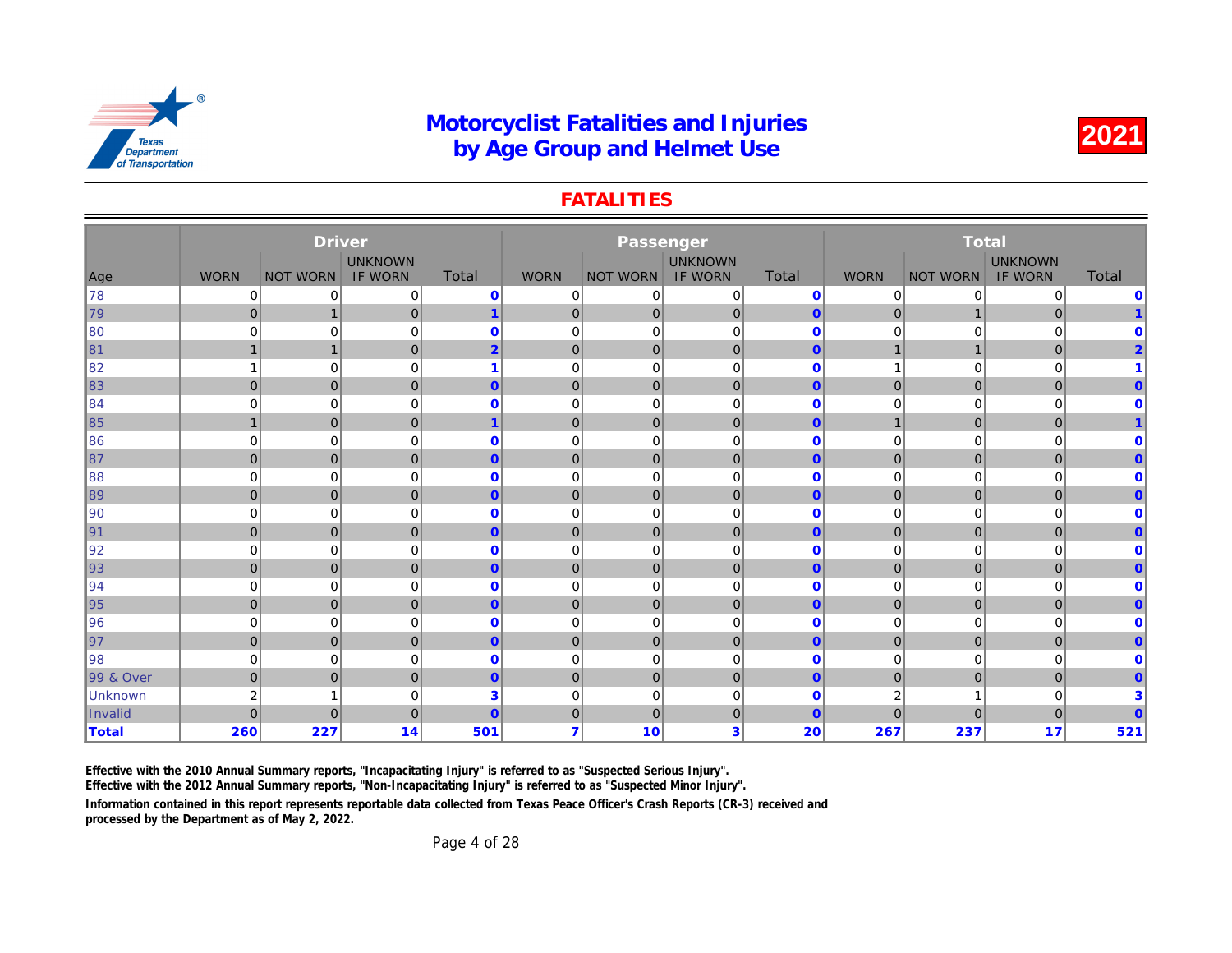#### SUSPECTED SERIOUS INJURIES

|            |                | <b>Driver</b>           |                |                |                | Passenger       |                |                         |                |              |
|------------|----------------|-------------------------|----------------|----------------|----------------|-----------------|----------------|-------------------------|----------------|--------------|
|            |                |                         | <b>UNKNOWN</b> |                |                |                 | <b>UNKNOWN</b> |                         |                |              |
| Age        | <b>WORN</b>    | <b>NOT WORN</b>         | <b>IF WORN</b> | <b>Total</b>   | <b>WORN</b>    | <b>NOT WORN</b> | <b>IF WORN</b> | <b>Total</b>            | <b>WORN</b>    | <b>NOT W</b> |
| l0         | 0              | 0                       | 0              | $\mathbf 0$    | 0              | 0               | 0              | $\mathbf 0$             | 0              |              |
| $\vert$ 1  | $\mathbf 0$    | $\mathbf 0$             | $\overline{0}$ | $\mathbf{0}$   | $\mathbf 0$    | $\overline{0}$  | $\pmb{0}$      | $\mathbf{0}$            | 0              |              |
| $\ 2\ $    | 0              | $\mathbf 0$             | 0              | $\mathbf 0$    | 0              | 0               | $\mathbf 0$    | $\mathbf 0$             | 0              |              |
| $\vert$ 3  | $\mathbf{0}$   | $\mathbf 0$             | $\overline{0}$ | $\mathbf{0}$   | $\mathbf 0$    | $\mathbf{0}$    | $\mathbf 0$    | $\overline{0}$          | $\mathbf{0}$   |              |
| 14         | $\mathbf 0$    | $\mathbf 0$             | $\mathbf 0$    | $\mathbf 0$    | $\mathbf 0$    | $\mathbf 0$     | $\mathbf 0$    | $\mathbf{0}$            | 0              |              |
| $\vert$ 5  | $\mathbf 0$    | $\mathbf 0$             | $\overline{0}$ | $\mathbf{0}$   | $\mathbf 0$    | $\overline{2}$  | $\pmb{0}$      | $\overline{2}$          | $\mathbf{0}$   |              |
| ∣6         | $\mathbf 0$    | $\mathbf 0$             | 0              | $\bf{0}$       | 0              | $\mathbf 0$     | $\mathbf 0$    | $\mathbf{0}$            | 0              |              |
| $\vert$ 7  | $\mathbf{0}$   | $\mathbf 0$             | $\overline{0}$ | $\mathbf{0}$   | $\mathbf 0$    | $\mathbf{1}$    | $\pmb{0}$      | $\overline{\mathbf{1}}$ | $\mathbf{0}$   |              |
| 8          | $\mathbf 0$    | $\mathbf 0$             | $\mathbf 0$    | $\mathbf 0$    | $\mathbf 0$    | $\mathbf 0$     | $\mathbf 0$    | $\mathbf 0$             | 0              |              |
| $\vert$ 9  | $\mathbf{0}$   | $\mathbf 0$             | $\overline{0}$ | $\mathbf{0}$   | $\mathbf 0$    | $\mathbf{0}$    | $\mathbf 0$    | $\mathbf{0}$            | $\mathbf 0$    |              |
| ∥10        | $\mathbf 0$    | $\mathbf{1}$            | $\mathbf 0$    |                | $\mathbf 0$    | -1              | $\mathbf 0$    | 1                       | 0              |              |
| $\vert$ 11 | $\mathbf 1$    | $\mathbf{1}$            | $\mathbf{0}$   | $\overline{2}$ | $\mathbf 0$    | $\mathbf 0$     | $\mathbf 0$    | $\mathbf{0}$            | $\mathbf{1}$   |              |
| ∥12        |                | $\mathbf{1}$            | $\mathbf 0$    | $\overline{2}$ | $\mathbf 0$    | $\mathbf 0$     | $\mathbf 0$    | $\Omega$                | 1              |              |
| ∥13        | $\mathbf 0$    | $\mathbf{1}$            | $\overline{0}$ | $\mathbf 1$    | $\mathbf{1}$   | $\mathbf 0$     | $\mathbf 0$    | $\overline{1}$          | $\mathbf{1}$   |              |
| ∥14        | $\overline{2}$ | $\overline{4}$          | $\mathbf 0$    | 6              | $\mathbf 0$    | $\mathbf 0$     | $\mathbf 0$    | $\mathbf 0$             | 2              |              |
| 15         | $\overline{1}$ | $\overline{4}$          | $\mathbf{0}$   | 5 <sup>5</sup> | 3              | $\mathbf{1}$    | $\overline{0}$ | $\overline{4}$          | $\overline{4}$ |              |
| 16         |                | $\overline{\mathbf{c}}$ | $\Omega$       | 3              | $\mathbf 0$    | $\sqrt{2}$      | $\Omega$       | $\overline{2}$          | 1              |              |
| $\vert$ 17 | 11             | 3                       | $\overline{0}$ | 14             | $\mathbf{1}$   | $\overline{2}$  | $\mathbf 0$    | 3                       | 12             |              |
| 18         | 14             | 8                       | $\overline{2}$ | 24             | 0              | $\mathbf 0$     | $\mathbf 0$    | $\mathbf 0$             | 14             |              |
| $\vert$ 19 | 29             | 12                      | $\overline{0}$ | 41             | $\mathbf 0$    | $\mathbf{0}$    | $\mathbf{0}$   | $\mathbf{0}$            | 29             |              |
| 20         | 36             | 12                      | 5              | 53             | $\mathbf 0$    | $\overline{1}$  | $\mathbf 0$    | 1                       | 36             |              |
| $\vert$ 21 | 28             | 13                      | 3              | 44             | $\sqrt{2}$     | 3               | $\mathbf 0$    | 5                       | 30             |              |
| 22         | 27             | 14                      | 1              | 42             | 5              | 5               | $\mathbf 0$    | 10                      | 32             |              |
| $\vert$ 23 | 42             | 18                      | $\overline{4}$ | 64             | $\overline{1}$ | $\overline{0}$  | $\mathbf 0$    | $\overline{1}$          | 43             |              |
| 24         | 38             | 17                      |                | 56             | 2              |                 | 0              | 3                       | 40             |              |
| 25         | 48             | 24                      | 3              | 75             |                | $\overline{2}$  | $\mathbf{1}$   | $\overline{4}$          | 49             |              |

Effective with the 2010 Annual Summary reports, "Incapacitating Injury" is referred to as "Suspected Serious Injury".

Effective with the 2012 Annual Summary reports, "Non-Incapacitating Injury" is referred to as "Suspected Minor Injury".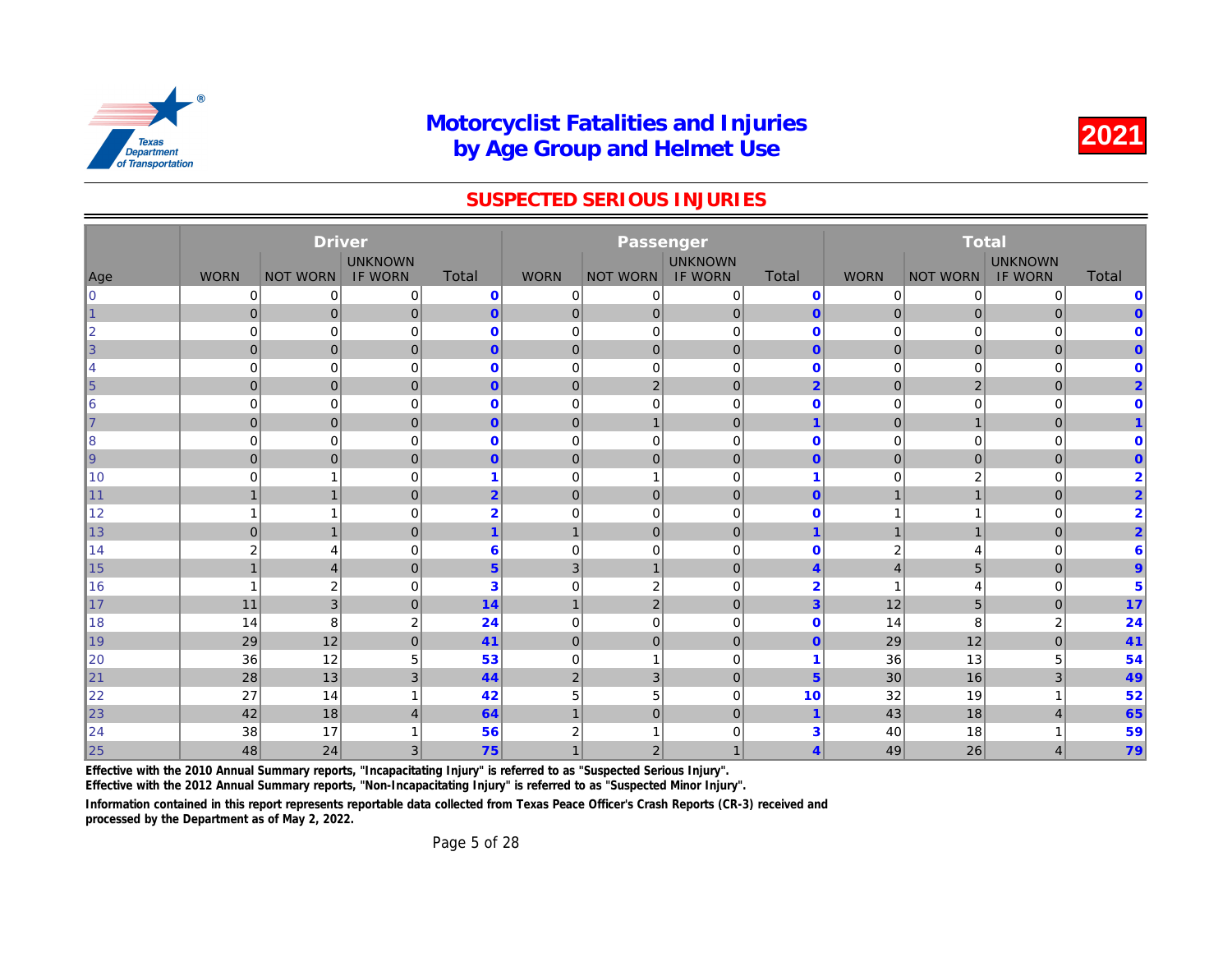#### SUSPECTED SERIOUS INJURIES

|     | <b>Driver</b><br><b>UNKNOWN</b> |                 |                |              |                  | Passenger        |                |                         |             |              |
|-----|---------------------------------|-----------------|----------------|--------------|------------------|------------------|----------------|-------------------------|-------------|--------------|
|     |                                 |                 |                |              |                  |                  | <b>UNKNOWN</b> |                         |             |              |
| Age | <b>WORN</b>                     | <b>NOT WORN</b> | <b>IF WORN</b> | <b>Total</b> | <b>WORN</b>      | <b>NOT WORN</b>  | <b>IF WORN</b> | <b>Total</b>            | <b>WORN</b> | <b>NOT W</b> |
| 26  | 42                              | 23              | 2              | 67           | 1                | 1                | 0              | $\overline{2}$          | 43          |              |
| 27  | 40                              | 19              | 3 <sup>2</sup> | 62           | $\overline{1}$   | 5                | $\mathbf 0$    | $6\phantom{1}6$         | 41          |              |
| 28  | 37                              | 29              | 3              | 69           | 0                | 3                | $\mathbf 0$    | 3                       | 37          |              |
| 29  | 42                              | 25              | $\overline{1}$ | 68           | $\mathbf 0$      | $\mathbf 2$      | $\mathbf 0$    | $\overline{2}$          | 42          |              |
| 30  | 36                              | 22              | 3              | 61           | 1                | $\mathbf 0$      | $\mathbf 0$    | 1                       | 37          |              |
| 31  | 29                              | 23              | 3              | 55           | 3                | $\mathbf{1}$     | $\mathbf 0$    | $\overline{4}$          | 32          |              |
| 32  | 26                              | 14              | 4              | 44           | $\boldsymbol{2}$ | $\boldsymbol{2}$ | $\mathbf 0$    | $\overline{4}$          | 28          |              |
| 33  | 26                              | 30              | $\overline{1}$ | 57           | $\mathbf 0$      | $\overline{1}$   | $\mathbf{1}$   | $\overline{2}$          | 26          |              |
| 34  | 20                              | 20              | 3              | 43           | 1                | 1                | $\mathbf 0$    | $\overline{2}$          | 21          |              |
| 35  | 27                              | 22              | 1              | 50           | 3                | $5\,$            | $\mathbf 0$    | 8                       | 30          |              |
| 36  | 20                              | 26              | 2              | 48           | $\overline{c}$   | $\boldsymbol{2}$ | $\mathbf 0$    | $\overline{4}$          | 22          |              |
| 37  | 27                              | 17              | 1              | 45           | $\mathbf 1$      | $\mathbf 2$      | $\mathbf 0$    | 3                       | 28          |              |
| 38  | 16                              | 29              |                | 46           | 3                | 3                | $\mathbf 0$    | 6                       | 19          |              |
| 39  | 19                              | 16              | $\overline{4}$ | 39           | 3                | $\overline{0}$   | $\mathbf 0$    | 3                       | 22          |              |
| 40  | 17                              | 19              | $\overline{c}$ | 38           | -1               | 5                | $\mathbf 0$    | 6                       | 18          |              |
| 41  | 21                              | 24              | $\mathbf 1$    | 46           | 3                | 3                | $\mathbf 0$    | 6                       | 24          |              |
| 42  | 17                              | 22              |                | 40           | $\overline{2}$   | $\mathbf 2$      | $\mathbf 0$    | 4                       | 19          |              |
| 43  | 22                              | 22              | 2              | 46           | $\overline{1}$   | $\overline{2}$   | $\mathbf 0$    | 3                       | 23          |              |
| 44  | 24                              | 17              | $\overline{2}$ | 43           | 1                | $\boldsymbol{2}$ | $\mathbf 0$    | 3                       | 25          |              |
| 45  | 18                              | 16              | 2              | 36           | $\mathbf{0}$     | 3                | $\mathbf 0$    | 3                       | 18          |              |
| 46  | 16                              | 15              |                | 32           | 3                | $\mathbf 2$      | $\mathbf 0$    | 5                       | 19          |              |
| 47  | 21                              | 11              | 2              | 34           | $\mathbf 0$      | $\overline{0}$   | $\mathbf 0$    | $\Omega$                | 21          |              |
| 48  | 14                              | 20              | 0              | 34           | $\overline{2}$   | $\boldsymbol{2}$ | $\mathbf 0$    | $\overline{4}$          | 16          |              |
| 49  | 18                              | 24              | $\overline{2}$ | 44           | $\overline{2}$   | $\overline{2}$   | $\mathbf 0$    | $\overline{4}$          | 20          |              |
| 50  | 22                              | 19              | 2              | 43           | 4                | 2                | $\mathbf 0$    | 6                       | 26          |              |
| 51  | 17                              | 20              | $\overline{2}$ | 39           | $\overline{2}$   | $\overline{2}$   | $\mathbf 0$    | $\overline{\mathbf{4}}$ | 19          |              |

Effective with the 2010 Annual Summary reports, "Incapacitating Injury" is referred to as "Suspected Serious Injury".

Effective with the 2012 Annual Summary reports, "Non-Incapacitating Injury" is referred to as "Suspected Minor Injury".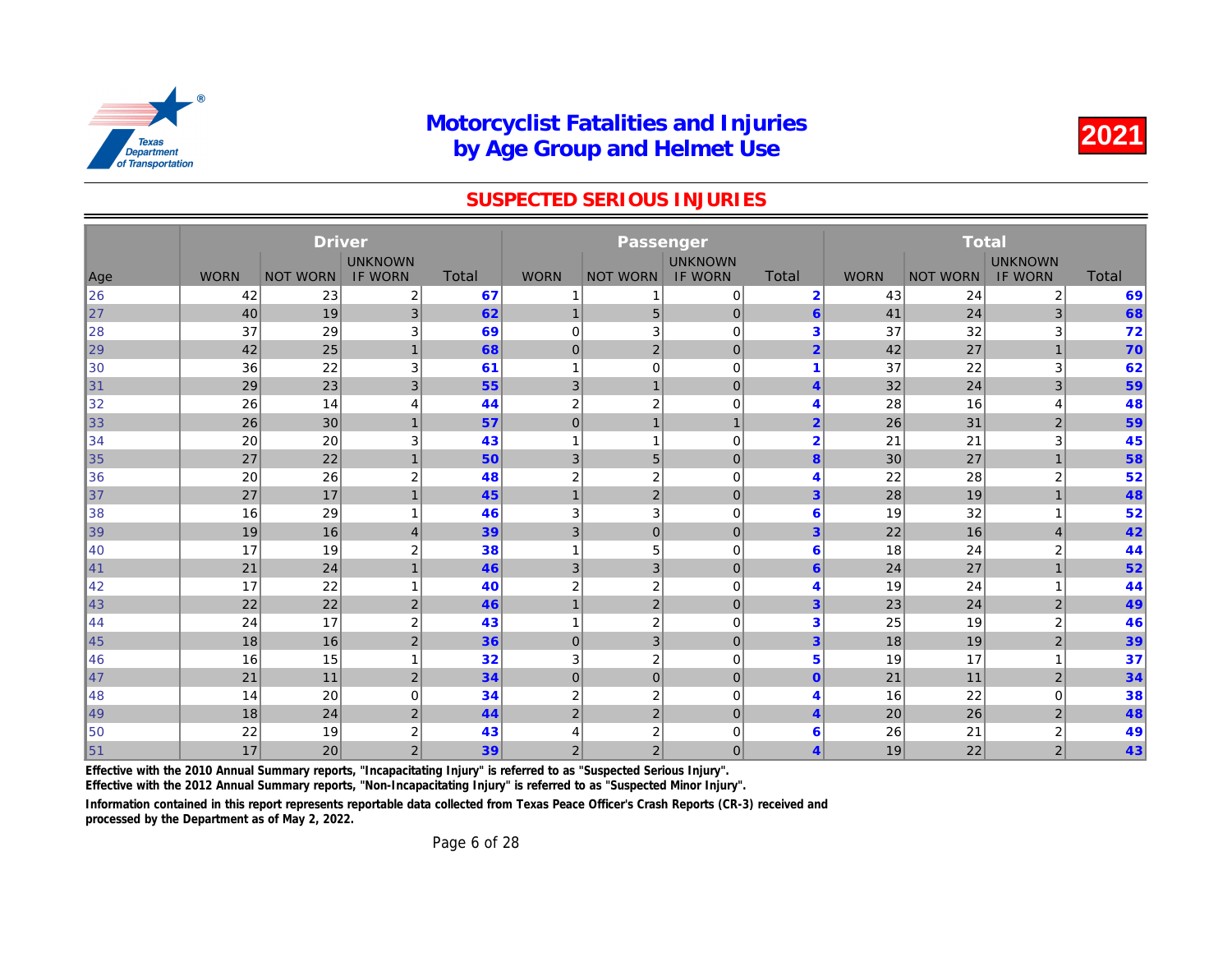#### SUSPECTED SERIOUS INJURIES

|            |                | <b>Driver</b>           |                  |                 |                | Passenger       |                |                         |                |              |
|------------|----------------|-------------------------|------------------|-----------------|----------------|-----------------|----------------|-------------------------|----------------|--------------|
|            |                |                         | <b>UNKNOWN</b>   |                 |                |                 | <b>UNKNOWN</b> |                         |                |              |
| Age        | <b>WORN</b>    | <b>NOT WORN</b>         | <b>IF WORN</b>   | <b>Total</b>    | <b>WORN</b>    | <b>NOT WORN</b> | <b>IF WORN</b> | <b>Total</b>            | <b>WORN</b>    | <b>NOT W</b> |
| 52         | 15             | 16                      | 1                | 32              |                | 3               | $\mathbf 0$    | $\overline{4}$          | 16             |              |
| 53         | 12             | 23                      | $\mathbf{3}$     | 38              | $\overline{2}$ | 1               | $\mathbf{1}$   | $\overline{4}$          | 14             |              |
| 54         | 9              | 17                      | 3                | 29              | $\mathbf 0$    | $\mathbf 0$     | $\mathbf 0$    | $\mathbf 0$             | 9              |              |
| $\vert$ 55 | 10             | 20                      | 3                | 33              | $\mathbf 0$    | $\overline{2}$  | $\mathbf 0$    | $\overline{2}$          | 10             |              |
| 156        | 17             | 14                      | $\boldsymbol{2}$ | 33              | $\mathbf 0$    | $\mathbf 0$     | $\mathbf 0$    | $\mathbf 0$             | 17             |              |
| $\vert$ 57 | 11             | 18                      | $\mathbf 2$      | 31              | $\mathbf 0$    | $\mathbf{3}$    | $\mathbf 0$    | 3                       | 11             |              |
| ∥58        | 14             | 11                      | $\boldsymbol{2}$ | 27              | 4              | $\mathbf 0$     | $\mathbf 0$    | 4                       | 18             |              |
| 59         | 13             | 12                      | 1                | 26              | $\mathbf 0$    | $\overline{1}$  | $\mathbf 0$    | 1                       | 13             |              |
| 160        | 14             | 14                      | 3                | 31              |                | 1               | $\mathbf 0$    | $\overline{2}$          | 15             |              |
| $\vert$ 61 | 16             | 10                      | $\overline{2}$   | 28              | $\mathbf 1$    | $\mathbf 1$     | $\mathbf 0$    | $\overline{2}$          | 17             |              |
| 62         | 6              | 13                      | $\mathbf 0$      | 19              | $\overline{1}$ | $\overline{2}$  | $\mathbf 0$    | 3                       | $\overline{7}$ |              |
| 63         | 11             | 5                       | $\mathbf 0$      | 16              | $\mathbf 0$    | $\mathbf{1}$    | $\mathbf{1}$   | $\overline{2}$          | 11             |              |
| 64         | 11             | 4                       | $\overline{2}$   | 17              | 0              | $\mathbf 0$     | $\mathbf 0$    | $\mathbf 0$             | 11             |              |
| 65         | 9              | 8                       | $\mathbf{0}$     | 17              | $\overline{1}$ | $\mathbf{0}$    | $\mathbf 0$    | $\overline{\mathbf{1}}$ | 10             |              |
| 66         | 8              | 8                       | 3                | 19              |                | $\mathbf 0$     | $\mathbf 0$    | 1                       | 9              |              |
| $\vert$ 67 | 9              | 5                       | $\mathbf{0}$     | 14              | $\overline{1}$ | $\mathbf{0}$    | $\mathbf{0}$   | $\overline{1}$          | 10             |              |
| 168        | 15             | $\mathbf{1}$            | 1                | 17              | $\mathbf 0$    | $\mathbf 0$     | $\mathbf 0$    | $\mathbf 0$             | 15             |              |
| $\ 69\ $   | 9              | 3                       | $\overline{0}$   | 12              | $\mathbf 0$    | $\mathbf{0}$    | $\mathbf{0}$   | $\overline{0}$          | 9              |              |
| 170        | $\overline{4}$ | $\overline{\mathbf{c}}$ | $\mathbf 0$      | $6\phantom{1}6$ | $\mathbf 0$    | $\mathbf 0$     | $\mathbf 0$    | $\mathbf 0$             | 4              |              |
| $\vert$ 71 | 5              | 5                       | $\overline{1}$   | 11              | $\mathbf 0$    | $\mathbf 0$     | $\mathbf 0$    | $\mathbf{0}$            | 5              |              |
| 72         | 5              | $\overline{\mathbf{c}}$ | $\mathbf 0$      | 7               | 0              | $\mathbf 0$     | $\mathbf 0$    | $\mathbf 0$             | 5              |              |
| 73         | 5              | 3                       | $\mathbf{0}$     | 8               | $\mathbf 0$    | $\mathbf{0}$    | $\mathbf{0}$   | $\mathbf{0}$            | 5              |              |
| 74         | $\overline{2}$ | $\mathbf 0$             | $\mathbf 0$      | $\overline{2}$  |                | $\mathbf 0$     | $\mathbf 0$    | 1                       | 3              |              |
| 75         | $\overline{1}$ | $\overline{1}$          | 1                | $\overline{3}$  | $\mathbf 0$    | $\mathbf 0$     | $\mathbf{0}$   | $\overline{0}$          | $\mathbf{1}$   |              |
| 176        | 2              | -1                      | $\mathbf 0$      | 3               | 0              | 0               | 0              | $\mathbf 0$             | 2              |              |
| 77         | 2 <sup>1</sup> | $\mathbf{0}$            | $\overline{0}$   | $\overline{2}$  | $\mathbf 0$    | $\overline{0}$  | $\mathbf{0}$   | $\overline{0}$          | $\overline{2}$ |              |

Effective with the 2010 Annual Summary reports, "Incapacitating Injury" is referred to as "Suspected Serious Injury".

Effective with the 2012 Annual Summary reports, "Non-Incapacitating Injury" is referred to as "Suspected Minor Injury".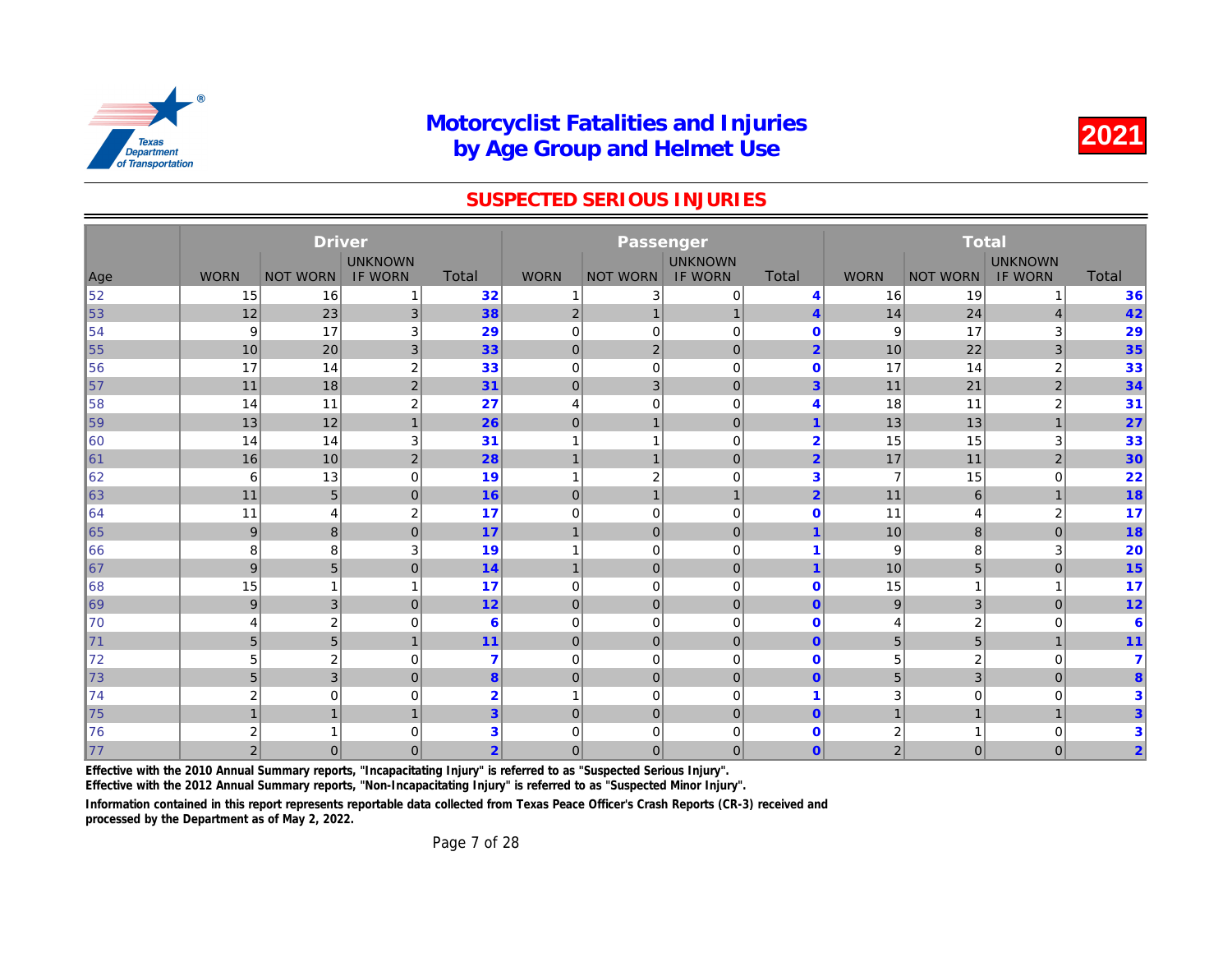#### SUSPECTED SERIOUS INJURIES

|                      |                | <b>Driver</b>   |                |                |                | Passenger       |                |              |                |              |
|----------------------|----------------|-----------------|----------------|----------------|----------------|-----------------|----------------|--------------|----------------|--------------|
|                      |                |                 | <b>UNKNOWN</b> |                |                |                 | <b>UNKNOWN</b> |              |                |              |
| Age                  | <b>WORN</b>    | <b>NOT WORN</b> | <b>IF WORN</b> | <b>Total</b>   | <b>WORN</b>    | <b>NOT WORN</b> | <b>IF WORN</b> | Total        | <b>WORN</b>    | <b>NOT W</b> |
| ∦78                  | 0              | $\mathbf 0$     | 0              | $\mathbf 0$    | 0              | 0               | 0              | $\mathbf{0}$ | 0              |              |
| 79                   | $\mathbf{1}$   | $\mathbf 0$     | 0              | $\mathbf{1}$   | $\mathbf{0}$   | $\overline{0}$  | $\mathbf 0$    | $\mathbf{0}$ | 1              |              |
| $\parallel$ 80       | $\mathbf 0$    | $\mathbf 0$     | $\mathbf 0$    | $\mathbf 0$    | $\mathbf 0$    | $\mathbf 0$     | $\mathbf 0$    | $\mathbf 0$  | 0              |              |
| 81                   | $\overline{1}$ | $\mathbf 0$     | $\mathbf{0}$   | $\overline{1}$ | $\mathbf{0}$   | $\overline{0}$  | $\mathbf 0$    | $\mathbf{0}$ | $\overline{1}$ |              |
| 82                   | $\Omega$       | $\mathbf 0$     | 0              | $\mathbf 0$    | 0              | $\mathbf 0$     | $\mathbf 0$    | $\Omega$     | 0              |              |
| $\ 83\ $             | $\overline{0}$ | $\mathbf 0$     | $\mathbf{0}$   | $\mathbf{0}$   | $\overline{0}$ | $\overline{0}$  | $\mathbf 0$    | $\mathbf{0}$ | $\mathbf 0$    |              |
| ∥84                  |                | $\mathbf 0$     | 0              |                | 0              | $\mathbf 0$     | $\mathbf 0$    | $\mathbf 0$  | 1              |              |
| ∥85                  | $\overline{0}$ | $\mathbf 0$     | $\mathbf{0}$   | $\overline{0}$ | $\overline{0}$ | $\overline{0}$  | $\mathbf 0$    | $\mathbf{0}$ | $\mathbf 0$    |              |
| 86                   | 0              | $\mathbf 0$     | 0              | $\mathbf 0$    | 0              | 0               | $\mathbf 0$    | $\mathbf 0$  | 0              |              |
| ∥87                  | $\overline{0}$ | $\mathbf 0$     | 0              | $\overline{0}$ | $\mathbf{0}$   | $\overline{0}$  | $\mathbf 0$    | $\mathbf{0}$ | $\mathbf 0$    |              |
| 88                   | 0              | $\mathbf 0$     | $\mathbf 0$    | $\mathbf 0$    | 0              | $\mathbf 0$     | $\mathbf 0$    | $\mathbf 0$  | 0              |              |
| ∥89                  | $\overline{0}$ | $\mathbf 0$     | $\mathbf{0}$   | $\overline{0}$ | $\overline{0}$ | $\overline{0}$  | $\mathbf 0$    | $\mathbf{0}$ | $\overline{0}$ |              |
| $\parallel$ 90       | $\mathbf 0$    | $\mathbf 0$     | 0              | $\mathbf{0}$   | 0              | $\mathbf 0$     | $\mathbf 0$    | $\Omega$     | 0              |              |
| ∥91                  | $\overline{0}$ | $\mathbf 0$     | $\mathbf{0}$   | $\overline{0}$ | $\mathbf 0$    | $\overline{0}$  | $\mathbf 0$    | $\mathbf{0}$ | $\mathbf 0$    |              |
| ∥92                  | $\mathbf 0$    | $\mathbf 0$     | 0              | $\mathbf{0}$   | $\mathbf 0$    | $\mathbf 0$     | $\mathbf 0$    | $\mathbf 0$  | 0              |              |
| 93                   | $\overline{0}$ | $\mathbf 0$     | $\mathbf{0}$   | $\overline{0}$ | $\mathbf{0}$   | $\overline{0}$  | $\mathbf 0$    | $\mathbf{0}$ | $\mathbf 0$    |              |
| ∥94                  | 0              | $\mathbf 0$     | 0              | $\mathbf{0}$   | 0              | $\mathbf 0$     | $\mathbf 0$    | $\mathbf 0$  | 0              |              |
| ∥95                  | $\overline{0}$ | $\mathbf 0$     | $\mathbf{0}$   | $\mathbf{0}$   | $\mathbf{0}$   | $\overline{0}$  | $\mathbf 0$    | $\mathbf{0}$ | $\mathbf 0$    |              |
| 96                   | $\mathbf 0$    | $\mathbf 0$     | $\mathbf 0$    | $\mathbf 0$    | $\mathbf 0$    | $\mathbf 0$     | $\mathbf 0$    | $\mathbf 0$  | 0              |              |
| ∥97                  | $\overline{0}$ | $\mathbf 0$     | $\mathbf{0}$   | $\mathbf{0}$   | $\overline{0}$ | $\overline{0}$  | $\mathbf 0$    | $\mathbf{0}$ | $\pmb{0}$      |              |
| ∥98                  | 0              | $\mathbf 0$     | $\mathbf 0$    | $\mathbf 0$    | 0              | $\mathbf 0$     | $\mathbf 0$    | $\mathbf{0}$ | 0              |              |
| <b>99 &amp; Over</b> | $\overline{0}$ | $\mathbf 0$     | 0              | $\overline{0}$ | $\mathbf{0}$   | $\overline{0}$  | $\mathbf 0$    | $\mathbf{0}$ | $\mathbf 0$    |              |
| Unknown              | $\overline{2}$ | 4               | 0              | $6\phantom{1}$ | 0              | $\mathbf 0$     | $\mathbf 0$    | $\mathbf 0$  | 2              |              |
| Invalid              | $\Omega$       | $\overline{0}$  | $\Omega$       | $\overline{0}$ | $\overline{0}$ | $\mathbf{0}$    | $\mathbf 0$    | $\mathbf{0}$ | $\overline{0}$ |              |
| <b>Total</b>         | 1,153          | 899             | 100            | 2,152          | 72             | 91              | 4              | 167          | 1,225          |              |

Effective with the 2010 Annual Summary reports, "Incapacitating Injury" is referred to as "Suspected Serious Injury".

Effective with the 2012 Annual Summary reports, "Non-Incapacitating Injury" is referred to as "Suspected Minor Injury".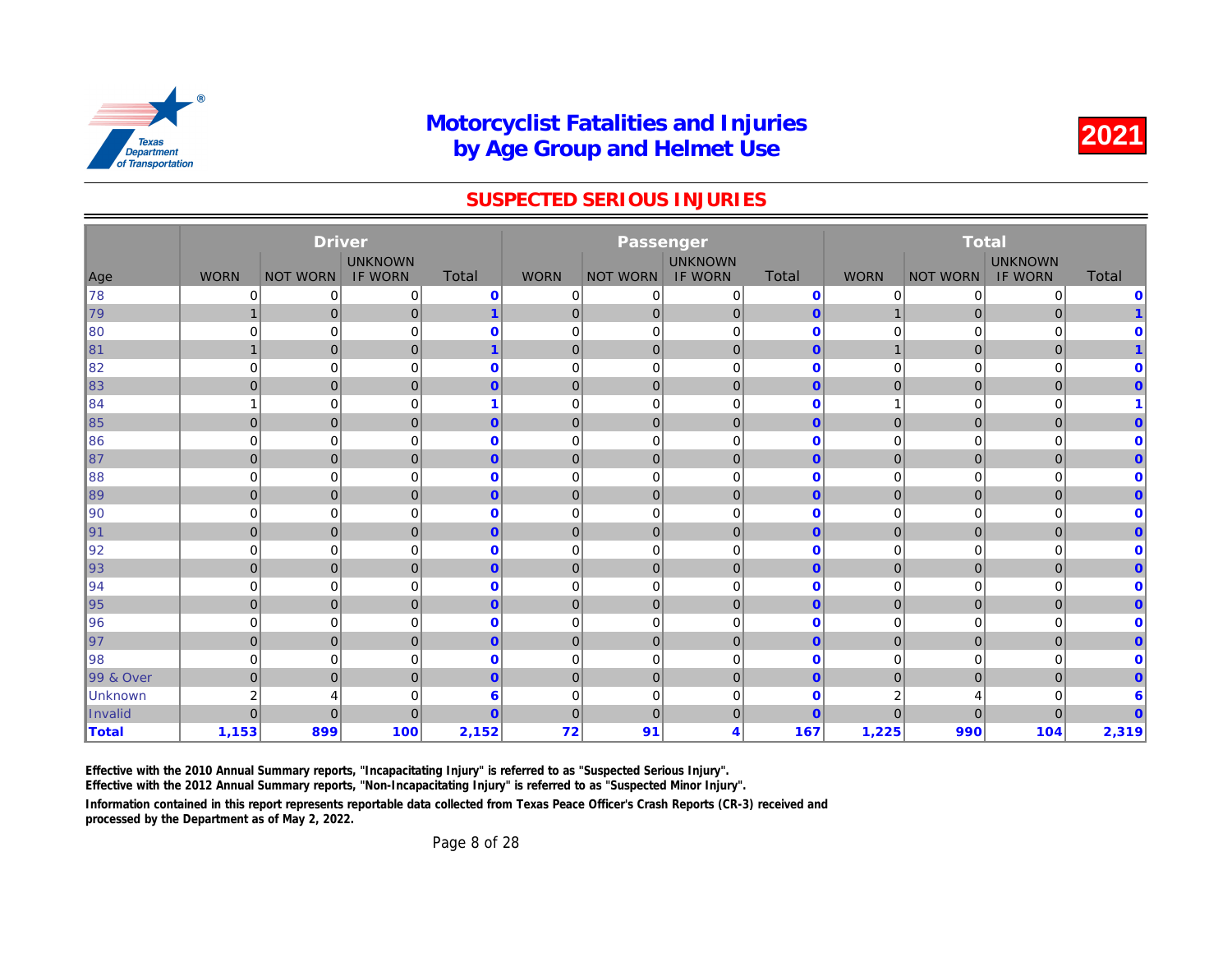#### SUSPECTED MINOR INJURIES

|                 |                | <b>Driver</b>    |                |                |                |                 |                |                       |                |              |
|-----------------|----------------|------------------|----------------|----------------|----------------|-----------------|----------------|-----------------------|----------------|--------------|
|                 |                |                  | <b>UNKNOWN</b> |                |                |                 | <b>UNKNOWN</b> |                       |                |              |
| Age             | <b>WORN</b>    | <b>NOT WORN</b>  | <b>IF WORN</b> | Total          | <b>WORN</b>    | <b>NOT WORN</b> | <b>IF WORN</b> | Total                 | <b>WORN</b>    | <b>NOT W</b> |
| $\overline{0}$  | 0              | 0                | 0              | $\mathbf 0$    | 0              | 0               | 0              | $\mathbf 0$           | 0              |              |
| 1               | $\overline{0}$ | $\mathbf 0$      | $\mathbf 0$    | $\overline{0}$ | $\mathbf 0$    | 0               | $\pmb{0}$      | $\mathbf{0}$          | $\mathbf 0$    |              |
| $\overline{2}$  | $\overline{0}$ | 0                | 0              | $\mathbf 0$    | 0              | $\mathbf 0$     | $\mathbf 0$    | $\mathbf 0$           | 0              |              |
| 3               | $\overline{0}$ | $\mathbf 0$      | $\mathbf{0}$   | $\overline{0}$ | $\mathbf 0$    | 0               | $\mathbf{0}$   | $\mathbf{0}$          | $\mathbf{0}$   |              |
| 4               | $\mathbf 0$    | $\mathbf 0$      | 0              | $\mathbf{0}$   | $\mathbf 0$    | $\mathbf 0$     | $\mathbf{1}$   | 1                     | 0              |              |
| $\vert 5 \vert$ | $\overline{0}$ | $\pmb{0}$        | $\mathbf{0}$   | $\overline{0}$ | 1              | $\mathbf{1}$    | $\mathbf{0}$   | $\overline{2}$        | $\mathbf{1}$   |              |
| 6               | $\mathbf 0$    | 0                | $\mathbf 0$    | $\mathbf 0$    | $\mathbf 0$    | $\mathbf 0$     | $\mathbf 0$    | $\mathbf 0$           | 0              |              |
| $\overline{7}$  | $\overline{0}$ | $\mathbf 0$      | $\mathbf{0}$   | $\overline{0}$ | $\mathbf 0$    | $\mathbf 0$     | $\mathbf 0$    | $\mathbf{0}$          | $\mathbf 0$    |              |
| 8               | $\mathbf 0$    | $\mathbf 0$      | 0              | $\mathbf 0$    | $\overline{2}$ |                 | $\mathbf{1}$   | 4                     | $\overline{2}$ |              |
| <u> g</u>       | $\overline{0}$ | $\mathbf 0$      | $\mathbf{0}$   | $\overline{0}$ | $\overline{2}$ | $\mathbf 0$     | $\mathbf 0$    | $\overline{2}$        | $\overline{2}$ |              |
| 10              |                | $\mathbf 0$      | 0              | 1              | $\overline{1}$ | $\mathbf 0$     | $\mathbf 0$    | 1                     | 2              |              |
| 11              | $\overline{0}$ | $\overline{0}$   | $\mathbf{0}$   | $\overline{0}$ | $\overline{0}$ | $\mathbf{0}$    | $\mathbf{0}$   | $\mathbf{0}$          | $\overline{0}$ |              |
| 12              |                | $\boldsymbol{2}$ | 0              | 3              |                | $\overline{2}$  | $\mathbf 0$    | 3                     | $\overline{2}$ |              |
| 13              | $\mathbf{1}$   | 3                | $\mathbf{1}$   | 5 <sup>5</sup> | $\mathbf{1}$   | $\mathbf{0}$    | $\mathbf{0}$   | $\overline{1}$        | $\overline{2}$ |              |
| 14              | $\overline{2}$ | 6                | 0              | 8              |                | $\overline{2}$  | $\mathbf 0$    | 3                     | 3              |              |
| 15              | $\mathbf{1}$   | $\overline{7}$   | $\mathbf{0}$   | 8              | $\overline{2}$ | 3               | $\overline{0}$ | $5\phantom{.}$        | 3              |              |
| 16              | 8              | $\overline{7}$   | $\Omega$       | 15             | $\overline{2}$ |                 | $\Omega$       | 3                     | 10             |              |
| 17              | 9              | $6\phantom{1}$   | $\sqrt{2}$     | 17             | $\mathbf 0$    | $\mathbf 0$     | $\mathbf 0$    | $\mathbf{0}$          | 9              |              |
| 18              | 26             | 9                | 4              | 39             |                | $\overline{2}$  | $\mathbf{1}$   | 4                     | 27             |              |
| 19              | 35             | 18               | $\overline{2}$ | 55             | $\overline{1}$ | $\overline{2}$  | $\mathbf{0}$   | $\overline{3}$        | 36             |              |
| 20              | 53             | 25               | $\overline{2}$ | 80             | $\overline{2}$ | $\overline{2}$  | $\Omega$       | $\boldsymbol{\Delta}$ | 55             |              |
| 21              | 68             | 18               | 3              | 89             | $\mathbf{3}$   | 3               | $\mathbf 0$    | 6                     | 71             |              |
| 22              | 54             | 20               | 3              | 77             | 3              | 3               | $\mathbf 0$    | 6                     | 57             |              |
| 23              | 54             | 22               | $\overline{1}$ | 77             | $\mathbf 0$    | $\overline{1}$  | $\mathbf 0$    | 1                     | 54             |              |
| 24              | 68             | 22               | 0              | 90             | 5              | $\overline{2}$  | $\mathbf 0$    | 7                     | 73             |              |
| 25              | 70             | 26               | 4              | 100            |                | 3               | $\mathbf{1}$   | 5 <sup>5</sup>        | 71             |              |

Effective with the 2010 Annual Summary reports, "Incapacitating Injury" is referred to as "Suspected Serious Injury".

Effective with the 2012 Annual Summary reports, "Non-Incapacitating Injury" is referred to as "Suspected Minor Injury".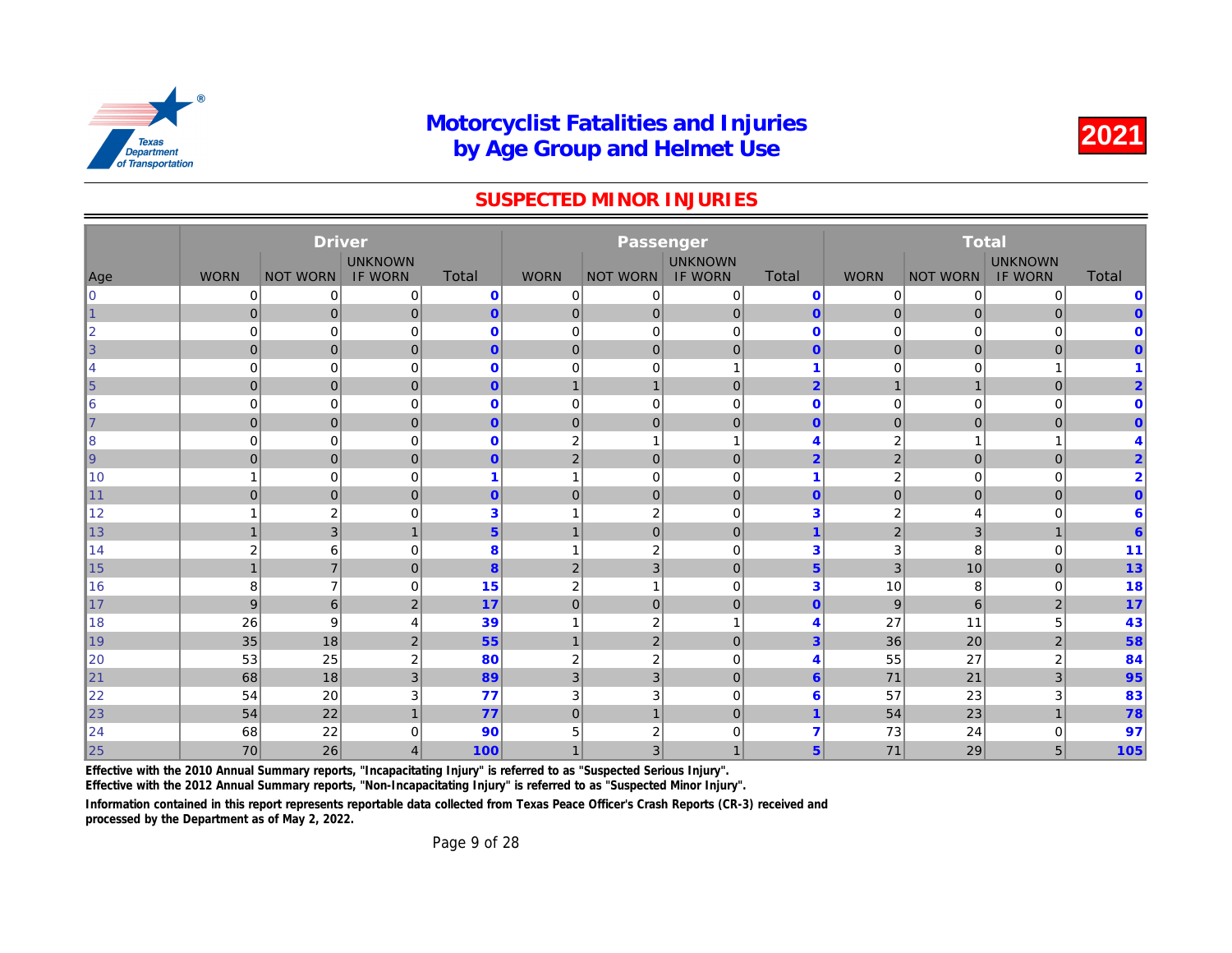#### SUSPECTED MINOR INJURIES

|     | <b>Driver</b><br><b>UNKNOWN</b> |                 |                |              |                |                           |                |                         |             |              |
|-----|---------------------------------|-----------------|----------------|--------------|----------------|---------------------------|----------------|-------------------------|-------------|--------------|
|     |                                 |                 |                |              |                |                           | <b>UNKNOWN</b> |                         |             |              |
| Age | <b>WORN</b>                     | <b>NOT WORN</b> | <b>IF WORN</b> | <b>Total</b> | <b>WORN</b>    | <b>NOT WORN</b>           | <b>IF WORN</b> | <b>Total</b>            | <b>WORN</b> | <b>NOT W</b> |
| 26  | 54                              | 16              | 10             | 80           | 4              | 3                         |                | 8                       | 58          |              |
| 27  | 56                              | 20              | 3              | 79           | $\overline{2}$ | $\mathbf 0$               | $\mathbf 0$    | $\overline{2}$          | 58          |              |
| 28  | 50                              | 30              | 0              | 80           | 0              | 4                         | $\mathbf 0$    | $\overline{4}$          | 50          |              |
| 29  | 59                              | 24              | 3              | 86           | $\overline{1}$ | $\overline{2}$            | $\mathbf 0$    | 3                       | 60          |              |
| 30  | 45                              | 22              | 5              | 72           | 0              | 1                         |                | $\overline{2}$          | 45          |              |
| 31  | 55                              | 19              | $\overline{4}$ | 78           | $\mathbf 0$    | $\overline{2}$            | $\mathbf{1}$   | 3                       | 55          |              |
| 32  | 54                              | 28              | 5              | 87           | 3              | 0                         | $\mathbf 0$    | 3                       | 57          |              |
| 33  | 32                              | 31              | 3              | 66           | 3              | $\overline{4}$            | $\mathbf 0$    | $\overline{7}$          | 35          |              |
| 34  | 37                              | 26              | 5              | 68           | 1              | 4                         | 1              | 6                       | 38          |              |
| 35  | 37                              | 20              | 3              | 60           | $\mathbf 1$    | $\mathbf 0$               | $\mathbf 0$    |                         | 38          |              |
| 36  | 25                              | 20              | $\overline{7}$ | 52           | 0              | 0                         | $\mathbf 0$    | $\mathbf 0$             | 25          |              |
| 37  | 32                              | 33              | $\overline{2}$ | 67           | $\mathbf 1$    | $\ensuremath{\mathsf{3}}$ | $\mathbf 0$    | $\overline{4}$          | 33          |              |
| 38  | 27                              | 28              | 6              | 61           | $\overline{c}$ | 1                         |                | 4                       | 29          |              |
| 39  | 23                              | 22              | $\overline{4}$ | 49           | $\mathbf 0$    | $\overline{2}$            | $\mathbf{0}$   | $\overline{2}$          | 23          |              |
| 40  | 27                              | 17              | 3              | 47           | 3              | 1                         | $\mathbf 0$    | 4                       | 30          |              |
| 41  | 20                              | 21              | 5              | 46           | $\mathbf{0}$   | 3                         | $\mathbf 0$    | 3                       | 20          |              |
| 42  | 25                              | 22              | $\overline{c}$ | 49           | $\overline{2}$ | $\boldsymbol{2}$          | 1              | 5                       | 27          |              |
| 43  | 32                              | 22              | 5              | 59           | $\overline{2}$ | $\overline{2}$            | $\mathbf 0$    | $\overline{\mathbf{4}}$ | 34          |              |
| 44  | 19                              | 22              | 4              | 45           | 1              | $\overline{2}$            | $\mathbf 0$    | 3                       | 20          |              |
| 45  | 25                              | 21              | $\overline{4}$ | 50           | $\overline{2}$ | $\overline{2}$            | $\mathbf 0$    | $\overline{4}$          | 27          |              |
| 46  | 22                              | 23              | 5              | 50           | $\overline{c}$ | 3                         | 1              | 6                       | 24          |              |
| 47  | 25                              | 12              | $\overline{4}$ | 41           | $\overline{4}$ | $\overline{2}$            | $\mathbf 0$    | $6\phantom{1}6$         | 29          |              |
| 48  | 19                              | 17              | 6              | 42           | $\overline{2}$ | 0                         | $\mathbf 0$    | $\overline{2}$          | 21          |              |
| 49  | 24                              | 16              | $\overline{4}$ | 44           | 3              | $\overline{2}$            | $\mathbf 0$    | 5                       | 27          |              |
| 50  | 16                              | 26              | 3              | 45           | 3              | 2                         | $\mathbf 0$    | 5                       | 19          |              |
| 51  | 24                              | 26              | $\mathbf{0}$   | 50           | $\overline{2}$ | $\mathbf{1}$              | $\overline{1}$ | $\overline{\mathbf{4}}$ | 26          |              |

Effective with the 2010 Annual Summary reports, "Incapacitating Injury" is referred to as "Suspected Serious Injury".

Effective with the 2012 Annual Summary reports, "Non-Incapacitating Injury" is referred to as "Suspected Minor Injury".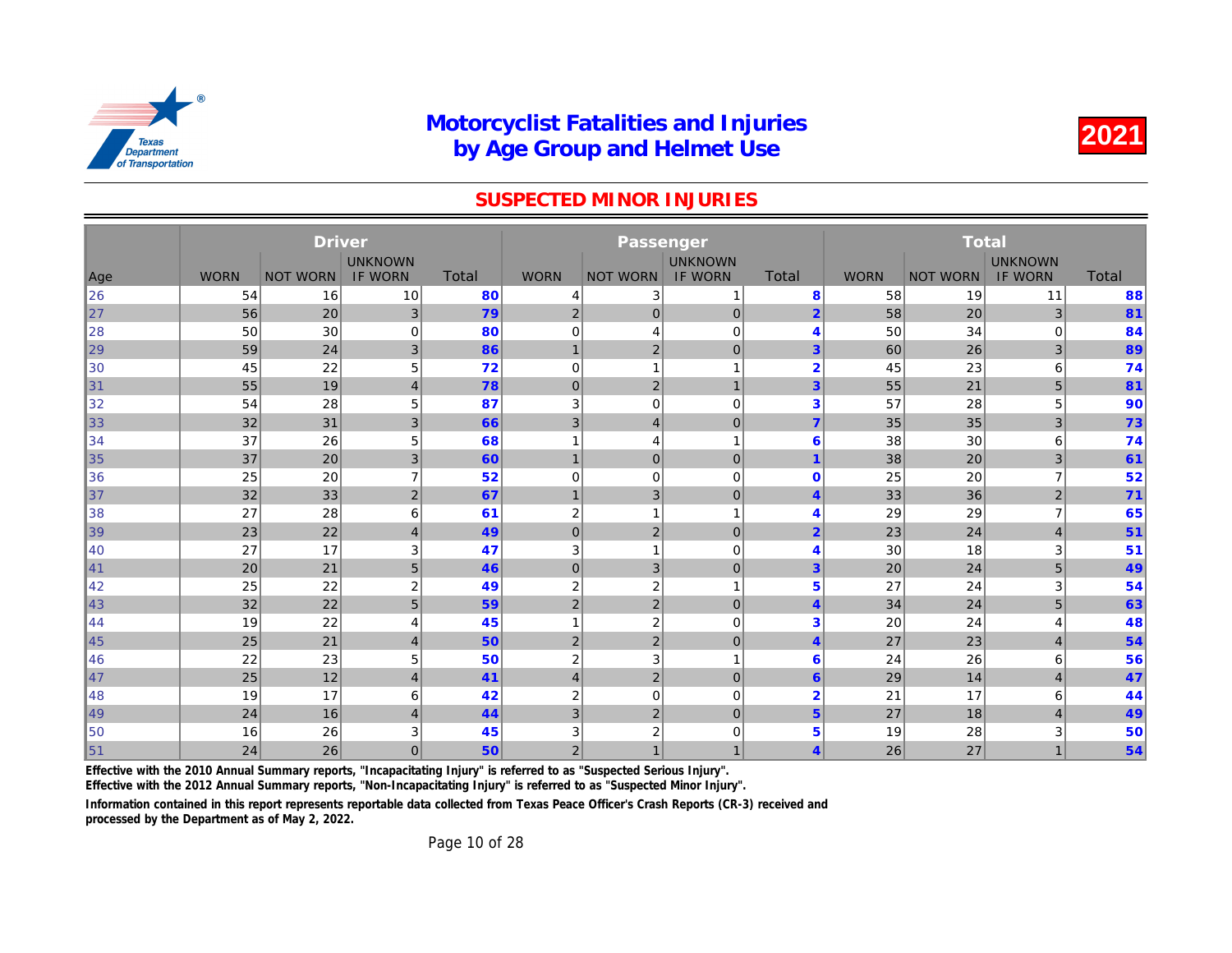#### SUSPECTED MINOR INJURIES

|                |                | <b>Driver</b>   |                |                 |                | Passenger               |                |                |                 |              |
|----------------|----------------|-----------------|----------------|-----------------|----------------|-------------------------|----------------|----------------|-----------------|--------------|
|                |                |                 | <b>UNKNOWN</b> |                 |                |                         | <b>UNKNOWN</b> |                |                 |              |
| Age            | <b>WORN</b>    | <b>NOT WORN</b> | <b>IF WORN</b> | <b>Total</b>    | <b>WORN</b>    | <b>NOT WORN</b>         | <b>IF WORN</b> | <b>Total</b>   | <b>WORN</b>     | <b>NOT W</b> |
| 52             | 24             | 18              | 1              | 43              |                | $\overline{2}$          | $\mathbf 0$    | 3              | 25              |              |
| 53             | 13             | 21              | $\overline{2}$ | 36              | $\mathbf 0$    | $\mathbf 1$             | $\pmb{0}$      | 1              | 13              |              |
| 54             | 19             | 14              | 3              | 36              | $\mathbf 0$    | $\overline{\mathbf{c}}$ | $\mathbf 0$    | $\overline{2}$ | 19              |              |
| 55             | 19             | 17              | $\overline{1}$ | 37              | $\overline{1}$ | 3                       | $\mathbf 0$    | $\overline{4}$ | 20              |              |
| 156            | 12             | 15              | $\mathbf 0$    | 27              | 3              | $\overline{\mathbf{c}}$ | $\mathbf 0$    | 5              | 15              |              |
| $\vert$ 57     | 23             | 17              | 3              | 43              | $\mathbf 0$    | $\mathbf 1$             | $\mathbf{1}$   | $\overline{2}$ | 23              |              |
| ∥58            | 15             | 16              | 0              | 31              | -1             | $\overline{\mathbf{c}}$ | $\mathbf 0$    | 3              | 16              |              |
| 59             | 29             | 20              | $\overline{4}$ | 53              | $\overline{1}$ | $\mathbf{1}$            | $\mathbf 0$    | $\overline{2}$ | 30              |              |
| 160            | 22             | 17              | $\overline{4}$ | 43              |                | $\mathbf 0$             | $\mathbf 0$    | 1              | 23              |              |
| $\vert$ 61     | 18             | 8               | $\overline{0}$ | 26              | $\mathbf 1$    | $\mathbf{0}$            | $\mathbf 0$    | 1              | 19              |              |
| 62             | 16             | 16              | $\overline{2}$ | 34              | $\overline{1}$ | $\overline{2}$          | $\mathbf 0$    | 3              | 17              |              |
| 63             | 15             | 10              | $\overline{1}$ | 26              | 2              | $\mathbf 0$             | $\mathbf 0$    | $\overline{2}$ | 17              |              |
| 164            | 17             | 9               | $\mathbf 0$    | 26              | $\overline{2}$ | $\mathbf 0$             | $\mathbf 0$    | $\overline{2}$ | 19              |              |
| 65             | 12             | $\overline{4}$  | $\overline{1}$ | 17              | $\overline{1}$ | $\mathbf{0}$            | $\mathbf 0$    | $\overline{1}$ | 13              |              |
| 166            | 10             | 8               | $\mathbf 0$    | 18              | $\mathbf 0$    | $\mathbf 0$             | $\mathbf 0$    | $\mathbf 0$    | 10              |              |
| $\vert$ 67     | 5              | 6               | $\mathbf{0}$   | 11              | $\mathbf 0$    | $\mathbf{1}$            | $\mathbf{1}$   | $\overline{2}$ | $5\phantom{.0}$ |              |
| 168            | 9              | $\overline{4}$  | 1              | 14              | 0              | $\mathbf 0$             | $\mathbf 0$    | $\mathbf 0$    | 9               |              |
| $\ 69\ $       | 8              | 5               | $\mathbf{0}$   | 13              | $\mathbf 0$    | $\mathbf{0}$            | $\overline{0}$ | $\overline{0}$ | 8               |              |
| 170            | 9              | 5               | $\overline{2}$ | 16              | $\mathbf 0$    | $\mathbf 0$             | $\mathbf 0$    | $\mathbf 0$    | 9               |              |
| $\parallel$ 71 | $\overline{2}$ | 3               | $\mathbf{0}$   | $5\phantom{.0}$ | $\mathbf 0$    | $\mathbf 0$             | $\mathbf 0$    | $\mathbf{0}$   | $\overline{2}$  |              |
| 72             | 3              | $\overline{c}$  | f              | 6               | 0              | $\mathbf 0$             | $\mathbf 0$    | $\mathbf 0$    | 3               |              |
| 73             | 3              | $\mathbf{1}$    | 1              | 5 <sup>5</sup>  | $\mathbf 0$    | $\mathbf{1}$            | $\overline{0}$ | $\overline{1}$ | 3               |              |
| 74             | $\overline{2}$ | $\overline{2}$  | $\mathbf 0$    | 4               | 0              | $\mathbf 0$             | $\mathbf 0$    | $\mathbf 0$    | 2               |              |
| 75             | $\Omega$       | $\mathbf 0$     | $\mathbf{0}$   | $\mathbf{0}$    | $\mathbf 0$    | $\mathbf{0}$            | $\mathbf{0}$   | $\mathbf{0}$   | $\mathbf 0$     |              |
| 176            | 3              | $\overline{2}$  | $\mathbf 0$    | 5               | 0              | 0                       | 0              | $\mathbf 0$    | 3               |              |
| $\parallel$ 77 | $\overline{0}$ | $\overline{2}$  | $\overline{0}$ | $\overline{2}$  | $\mathbf{0}$   | $\overline{0}$          | $\mathbf{0}$   | $\overline{0}$ | $\overline{0}$  |              |

Effective with the 2010 Annual Summary reports, "Incapacitating Injury" is referred to as "Suspected Serious Injury".

Effective with the 2012 Annual Summary reports, "Non-Incapacitating Injury" is referred to as "Suspected Minor Injury".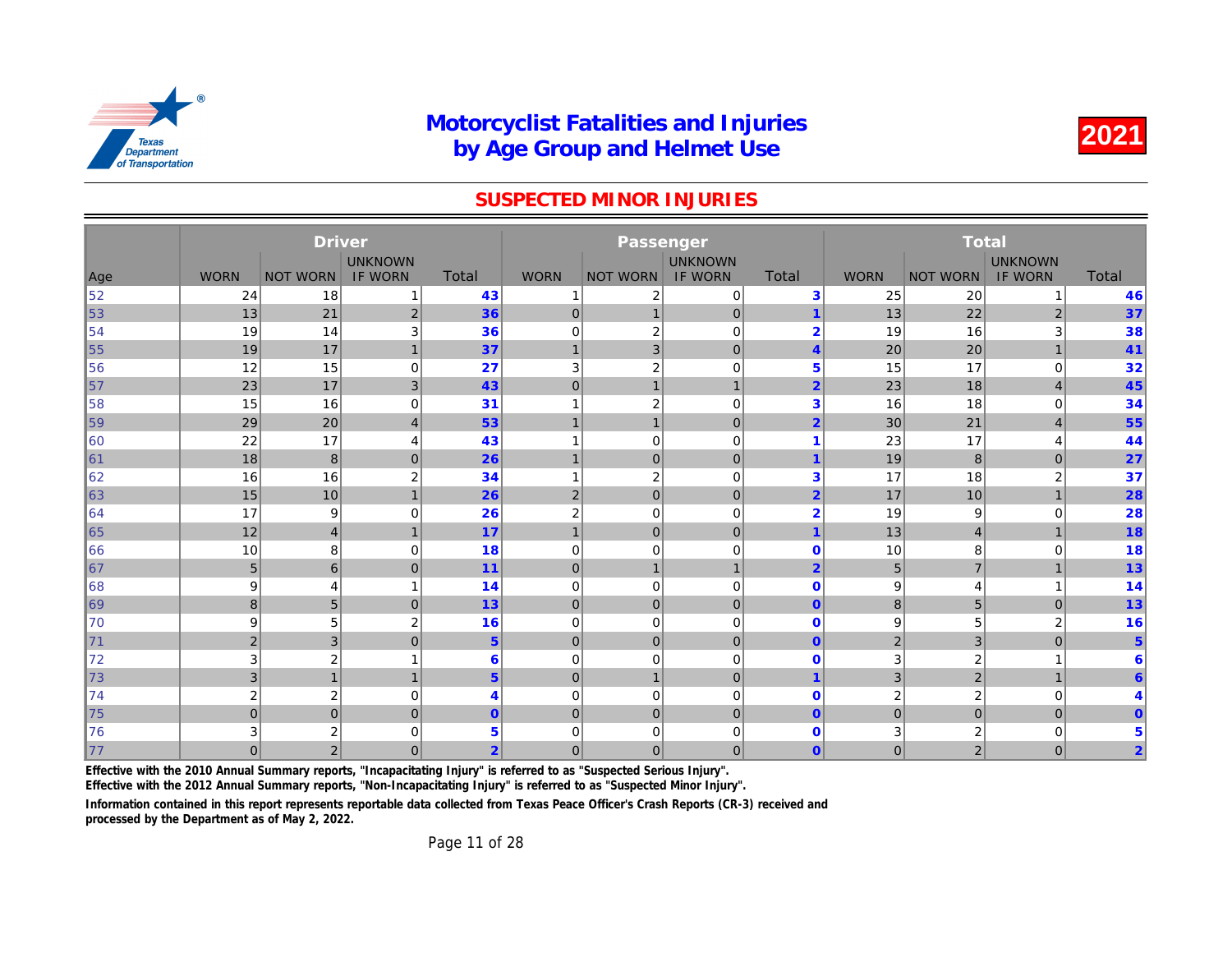#### SUSPECTED MINOR INJURIES

|                |                | <b>Driver</b>           |                |                         |              | Passenger       |                |              |                |              |
|----------------|----------------|-------------------------|----------------|-------------------------|--------------|-----------------|----------------|--------------|----------------|--------------|
|                |                |                         | <b>UNKNOWN</b> |                         |              |                 | <b>UNKNOWN</b> |              |                |              |
| Age            | <b>WORN</b>    | <b>NOT WORN</b>         | <b>IF WORN</b> | <b>Total</b>            | <b>WORN</b>  | <b>NOT WORN</b> | <b>IF WORN</b> | Total        | <b>WORN</b>    | <b>NOT W</b> |
| ∥78            | 2              |                         | 0              | 3                       | 0            | 0               | $\mathbf 0$    | $\mathbf{0}$ | 2              |              |
| 79             | $\mathbf{3}$   | $\overline{0}$          | $\overline{0}$ | $\overline{3}$          | $\mathbf 0$  | 0               | $\mathbf 0$    | $\mathbf{0}$ | 3              |              |
| 180            | $\mathbf 0$    | $\overline{\mathbf{1}}$ | -1             | $\overline{2}$          | 0            | $\mathbf 0$     | $\mathbf 0$    | $\mathbf 0$  | 0              |              |
| $\ 81$         | $\overline{0}$ | $\mathbf{1}$            | $\overline{0}$ | $\overline{\mathbf{1}}$ | $\mathbf 0$  | $\pmb{0}$       | $\pmb{0}$      | $\mathbf{0}$ | $\mathbf 0$    |              |
| ∥82            | 1              | $\mathbf 0$             | $\Omega$       | 1                       | 0            | $\mathbf 0$     | $\mathbf 0$    | $\mathbf 0$  | 1              |              |
| $\parallel$ 83 | $\overline{0}$ | $\overline{0}$          | $\overline{0}$ | $\overline{0}$          | $\mathbf 0$  | 0               | $\mathbf 0$    | $\mathbf{0}$ | $\mathbf 0$    |              |
| ∥84            | 0              | -1                      | $\mathbf 0$    | 1                       | 0            | $\mathbf 0$     | $\mathbf 0$    | $\mathbf 0$  | 0              |              |
| 85             | $\overline{0}$ | $\mathbf{1}$            | $\overline{0}$ | $\overline{\mathbf{1}}$ | $\mathbf 0$  | $\mathbf{0}$    | $\pmb{0}$      | $\mathbf{0}$ | $\mathbf 0$    |              |
| 86∥            | 0              | $\mathbf 0$             | $\mathbf 0$    | 0                       | $\mathbf 0$  | $\mathbf 0$     | $\mathbf 0$    | $\mathbf{0}$ | 0              |              |
| ∥87            | $\overline{0}$ | $\overline{0}$          | $\overline{0}$ | $\overline{0}$          | $\mathbf{0}$ | 0               | $\mathbf{0}$   | $\mathbf{0}$ | $\mathbf 0$    |              |
| 88             | 0              | $\mathbf 0$             | $\mathbf 0$    | $\mathbf{0}$            | 0            | $\mathbf 0$     | $\mathbf 0$    | $\mathbf 0$  | 0              |              |
| ∥89            | $\overline{0}$ | $\mathbf 0$             | $\Omega$       | $\overline{0}$          | $\mathbf{0}$ | $\mathbf{0}$    | $\mathbf{0}$   | $\mathbf{0}$ | $\overline{0}$ |              |
| ∥90            | 0              | $\mathbf 0$             | $\mathbf 0$    | 0                       | $\mathbf 0$  | $\mathbf 0$     | $\mathbf 0$    | $\mathbf 0$  | 0              |              |
| ∥91            | $\overline{0}$ | $\mathbf 0$             | $\overline{0}$ | $\overline{0}$          | $\mathbf{0}$ | $\mathbf 0$     | $\mathbf 0$    | $\mathbf{0}$ | $\overline{0}$ |              |
| ∥92            | 0              | $\mathbf 0$             | $\Omega$       | $\mathbf 0$             | 0            | $\mathbf 0$     | $\mathbf 0$    | $\mathbf{0}$ | 0              |              |
| 93             | $\overline{0}$ | $\mathbf 0$             | $\overline{0}$ | $\overline{0}$          | $\mathbf{0}$ | 0               | $\mathbf 0$    | $\mathbf{0}$ | $\mathbf 0$    |              |
| ∥94            | 0              | $\mathbf 0$             | $\mathbf 0$    | 0                       | 0            | $\mathbf 0$     | $\mathbf 0$    | $\bf{0}$     | 0              |              |
| 95             | $\overline{0}$ | $\mathbf 0$             | $\overline{0}$ | $\overline{0}$          | $\mathbf 0$  | $\mathbf 0$     | $\mathbf 0$    | $\mathbf{0}$ | $\mathbf 0$    |              |
| ∥96            | 0              | $\mathbf 0$             | $\mathbf 0$    | 0                       | 0            | $\mathbf 0$     | $\mathbf 0$    | $\bf{0}$     | 0              |              |
| ∥97            | $\overline{0}$ | $\overline{0}$          | $\overline{0}$ | $\overline{0}$          | $\mathbf 0$  | $\mathbf 0$     | $\mathbf 0$    | $\mathbf{0}$ | $\mathbf 0$    |              |
| ∥98            | 0              | $\mathbf 0$             | $\Omega$       | $\mathbf 0$             | 0            | $\mathbf 0$     | $\mathbf 0$    | $\mathbf 0$  | 0              |              |
| 99 & Over      | $\overline{0}$ | $\overline{0}$          | $\overline{0}$ | $\overline{0}$          | $\mathbf{0}$ | $\mathbf 0$     | $\mathbf{0}$   | $\mathbf{0}$ | $\overline{0}$ |              |
| <b>Unknown</b> | 4              | 5                       |                | 10                      | $\mathbf 0$  |                 | $\mathbf 0$    |              | 4              |              |
| Invalid        | $\overline{0}$ | $\overline{0}$          | $\overline{0}$ | $\overline{0}$          | $\mathbf{0}$ | $\mathbf 0$     | $\mathbf 0$    | $\mathbf{0}$ | $\overline{0}$ |              |
| <b>Total</b>   | 1,633          | 1,027                   | 156            | 2,816                   | 88           | 95              | 14             | 197          | 1,721          |              |

Effective with the 2010 Annual Summary reports, "Incapacitating Injury" is referred to as "Suspected Serious Injury".

Effective with the 2012 Annual Summary reports, "Non-Incapacitating Injury" is referred to as "Suspected Minor Injury".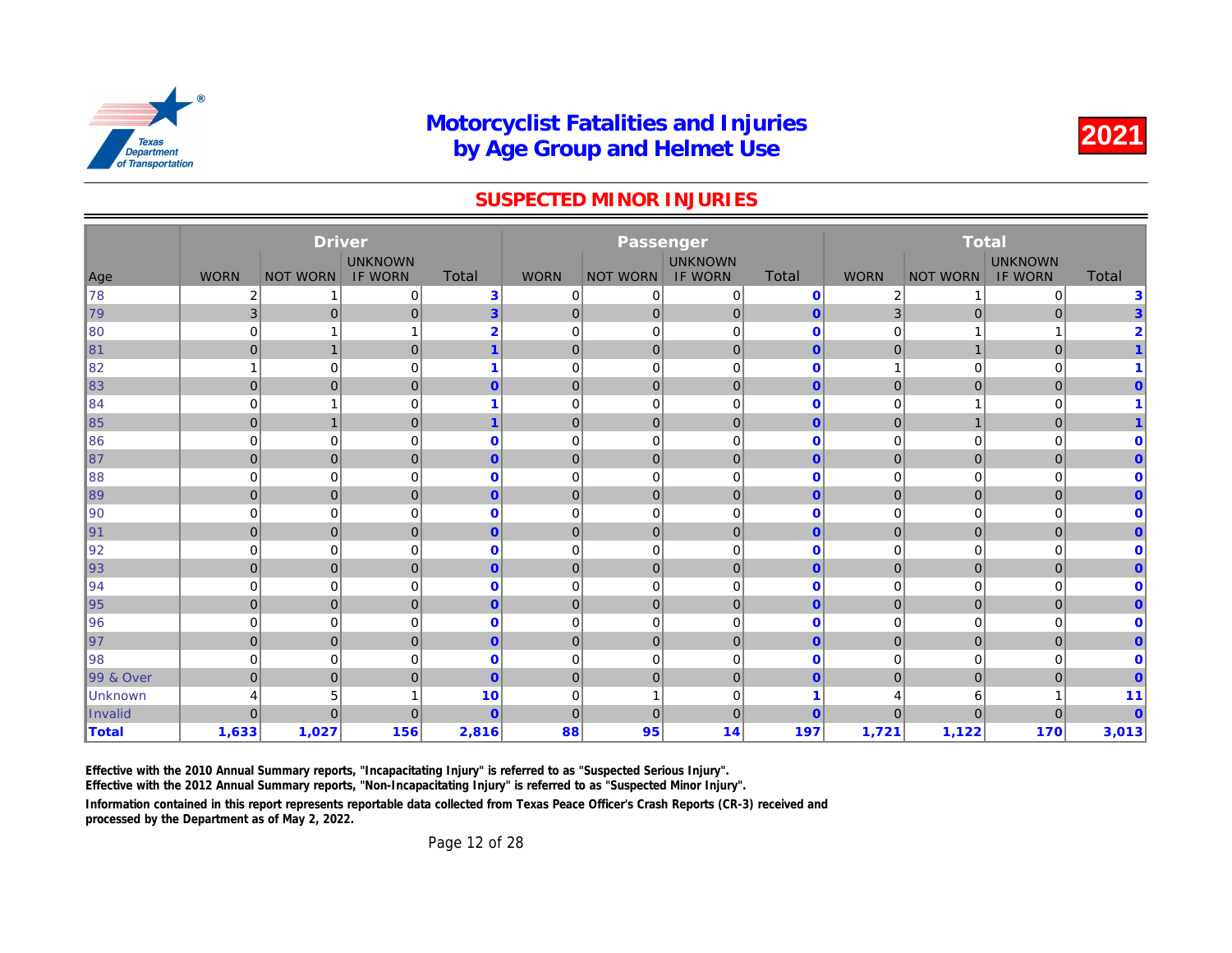#### POSSIBLE INJURIES

|            |              | <b>Driver</b>   |                |                |                | Passenger       |                |                         |                |              |
|------------|--------------|-----------------|----------------|----------------|----------------|-----------------|----------------|-------------------------|----------------|--------------|
|            |              |                 | <b>UNKNOWN</b> |                |                |                 | <b>UNKNOWN</b> |                         |                |              |
| Age        | <b>WORN</b>  | <b>NOT WORN</b> | <b>IF WORN</b> | <b>Total</b>   | <b>WORN</b>    | <b>NOT WORN</b> | <b>IF WORN</b> | <b>Total</b>            | <b>WORN</b>    | <b>NOT W</b> |
| l0         | 0            | 0               | 0              | $\mathbf 0$    | 0              | 0               | $\mathbf 0$    | $\mathbf 0$             | 0              |              |
| $\vert$ 1  | $\mathbf{0}$ | $\mathbf 0$     | $\mathbf 1$    | $\mathbf{1}$   | $\mathbf 0$    | $\overline{0}$  | $\pmb{0}$      | $\mathbf{0}$            | $\mathbf 0$    |              |
| $\ 2\ $    | 0            | $\mathbf 0$     | 0              | $\bf{0}$       | 0              | $\mathbf 1$     | $\mathbf 0$    | $\overline{\mathbf{1}}$ | 0              |              |
| $\vert$ 3  | $\mathbf 0$  | $\mathbf 0$     | $\overline{0}$ | $\mathbf{0}$   | $\mathbf 0$    | $\mathbf{1}$    | $\mathbf 0$    | $\overline{1}$          | $\mathbf{0}$   |              |
| 14         | 0            | $\mathbf 0$     | 0              | $\bf{0}$       | 0              | $\mathbf 0$     | $\mathbf 0$    | $\mathbf 0$             | 0              |              |
| $\vert$ 5  | $\mathbf 0$  | $\mathbf 0$     | $\overline{0}$ | $\mathbf{0}$   | $\mathbf 0$    | $\mathbf 0$     | $\mathbf 0$    | $\mathbf{0}$            | $\mathbf{0}$   |              |
| 6          | $\mathbf 0$  | $\mathbf 0$     | $\mathbf 0$    | $\bf{0}$       | $\mathbf 0$    | $\mathbf 0$     | $\mathbf 0$    | $\mathbf{0}$            | 0              |              |
| $\vert$ 7  | $\mathbf{0}$ | $\mathbf 0$     | $\overline{0}$ | $\mathbf{0}$   | $\overline{2}$ | $\mathbf 1$     | $\mathbf 0$    | 3                       | $\overline{2}$ |              |
| 8          | $\mathbf 0$  | $\mathbf 0$     | $\mathbf 0$    | $\bf{0}$       | 3              |                 | $\mathbf 0$    | 4                       | 3              |              |
| $\vert$ 9  | $\mathbf{0}$ | $\pmb{0}$       | $\overline{0}$ | $\mathbf{0}$   | $\mathbf 0$    | $\mathbf 1$     | $\pmb{0}$      | 1                       | $\mathbf 0$    |              |
| ∥10        | $\mathbf 0$  | $\mathbf 0$     | 0              | $\bf{0}$       | -1             | $\mathbf 0$     | $\mathbf 0$    | $\overline{\mathbf{1}}$ |                |              |
| $\vert$ 11 | $\mathbf{0}$ | $\mathbf 0$     | $\mathbf 0$    | $\mathbf{0}$   | $\overline{1}$ | $\mathbf{1}$    | $\mathbf 0$    | $\overline{2}$          | $\mathbf{1}$   |              |
| ∥12        | $\mathbf 0$  | $\overline{2}$  | $\mathbf 0$    | $\overline{2}$ | $\mathbf 0$    | $\mathbf 0$     | $\mathbf{1}$   | $\overline{\mathbf{1}}$ | 0              |              |
| $\vert$ 13 | $\mathbf{0}$ | $\mathbf{1}$    | $\overline{0}$ | $\mathbf 1$    | $\mathbf 0$    | $\mathbf{0}$    | $\mathbf 0$    | $\overline{0}$          | $\mathbf 0$    |              |
| ∥14        | $\mathbf 0$  | $\mathbf 0$     | $\mathbf 0$    | $\mathbf{0}$   | 0              | $\mathbf 0$     | $\mathbf 0$    | $\mathbf 0$             | 0              |              |
| 15         | $\mathbf{0}$ | 3               | $\overline{1}$ | $\overline{4}$ | $\mathbf 0$    | $\mathbf{1}$    | $\mathbf{0}$   | $\overline{1}$          | $\overline{0}$ |              |
| ∥16        | 3            | $\overline{4}$  | $\Omega$       | $\overline{7}$ |                | $\mathbf 0$     | $\Omega$       | $\overline{\mathbf{1}}$ | 4              |              |
| $\vert$ 17 | 3            | 3               | $\overline{0}$ | $6\phantom{1}$ | $\overline{1}$ | $\overline{2}$  | $\mathbf 0$    | $\overline{3}$          | $\overline{4}$ |              |
| 18         | 13           | 6               | 0              | 19             | $\mathbf 0$    | $\sqrt{2}$      | $\mathbf 0$    | $\overline{2}$          | 13             |              |
| $\vert$ 19 | 21           | $\overline{7}$  | $\overline{0}$ | 28             | 2              | $\mathbf{0}$    | $\overline{0}$ | $\overline{2}$          | 23             |              |
| 20         | 24           | $\overline{7}$  | 3              | 34             | 3              | $\overline{4}$  | $\mathbf 0$    | 7                       | 27             |              |
| 21         | 22           | 15              | $\overline{4}$ | 41             | $\mathbf{1}$   | $\mathbf{0}$    | $\mathbf{1}$   | $\overline{2}$          | 23             |              |
| 22         | 22           | 10              | 1              | 33             | $\mathbf 0$    | 4               | $\mathbf 0$    | 4                       | 22             |              |
| $\vert$ 23 | 26           | 9               | $\overline{0}$ | 35             | $\sqrt{2}$     | $\overline{1}$  | $\mathbf 0$    | $\overline{3}$          | 28             |              |
| 24         | 33           | 11              |                | 45             | 0              | $\Omega$        | $\mathbf 0$    | $\mathbf 0$             | 33             |              |
| $\vert$ 25 | 35           | 13              | 3              | 51             | $\mathbf 0$    | 2 <sub>1</sub>  | $\mathbf 0$    | $\overline{2}$          | 35             |              |

Effective with the 2010 Annual Summary reports, "Incapacitating Injury" is referred to as "Suspected Serious Injury".

Effective with the 2012 Annual Summary reports, "Non-Incapacitating Injury" is referred to as "Suspected Minor Injury".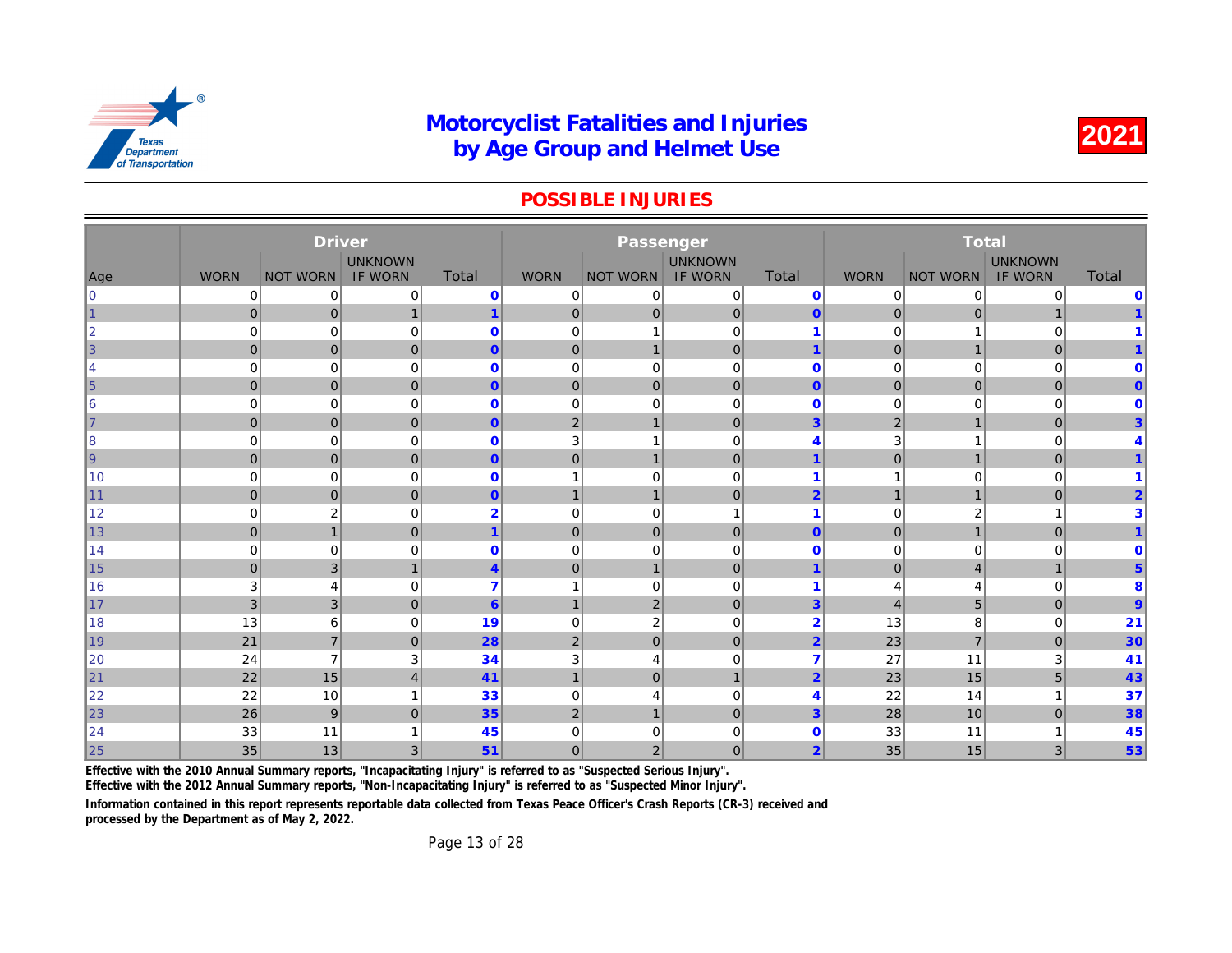#### POSSIBLE INJURIES

|                             |             | <b>Driver</b>   |                |       |                | Passenger        |                |                         |             |              |
|-----------------------------|-------------|-----------------|----------------|-------|----------------|------------------|----------------|-------------------------|-------------|--------------|
|                             |             |                 | <b>UNKNOWN</b> | Total |                |                  | <b>UNKNOWN</b> | <b>Total</b>            |             |              |
| Age                         | <b>WORN</b> | <b>NOT WORN</b> | <b>IF WORN</b> |       | <b>WORN</b>    | <b>NOT WORN</b>  | <b>IF WORN</b> |                         | <b>WORN</b> | <b>NOT W</b> |
| 26<br>$\vert$ <sub>27</sub> | 33          | 16              | 2              | 51    | 1              | 0                | 0              | $\blacktriangleleft$    | 34          |              |
|                             | 26          | 9               | 5 <sup>5</sup> | 40    | 3              | $\overline{0}$   | $\mathbf{0}$   | 3                       | 29          |              |
| ∥28                         | 31          | 17              | 5              | 53    | 1              | $\mathbf 1$      | $\mathbf 0$    | $\overline{2}$          | 32          |              |
| 29                          | 30          | 8               | $\overline{c}$ | 40    | $\overline{1}$ | $\overline{0}$   | $\mathbf{1}$   | $\overline{2}$          | 31          |              |
| ∥30                         | 24          | 12              | 1              | 37    | 2              | 0                | 1              | 3                       | 26          |              |
| 31                          | 28          | 17              | $\overline{4}$ | 49    | 1              | $\mathbf 2$      | $\pmb{0}$      | 3                       | 29          |              |
| 32                          | 19          | 9               | 3              | 31    | 1              | $\overline{0}$   | $\mathbf 0$    | -1                      | 20          |              |
| 33                          | 20          | 6               | $\mathbf{1}$   | 27    | $\mathbf 1$    | $\mathbf{1}$     | $\mathbf 0$    | $\overline{2}$          | 21          |              |
| 34                          | 22          | 18              | $\mathbf{1}$   | 41    | 0              | $\overline{0}$   | $\mathbf 0$    | $\mathbf 0$             | 22          |              |
| $\vert$ 35                  | 21          | 10              | $\overline{5}$ | 36    | $\mathbf 0$    | $\mathbf{1}$     | $\mathbf{1}$   | $\overline{2}$          | 21          |              |
| 36                          | 11          | 13              | $\overline{4}$ | 28    | 1              | $\overline{0}$   | $\mathbf 0$    | 1                       | 12          |              |
| $\parallel$ 37              | 10          | 8               | $\overline{2}$ | 20    | $\mathbf 1$    | $\overline{0}$   | $\mathbf 0$    |                         | 11          |              |
| 38                          | 17          | 9               | $\overline{2}$ | 28    | $\overline{2}$ | 1                | $\mathbf 0$    | 3                       | 19          |              |
| $\vert$ 39                  | 17          | $\overline{4}$  | $\mathbf{1}$   | 22    | 2              | $\mathbf{1}$     | $\mathbf 0$    | 3                       | 19          |              |
| ∥40                         | 10          | 11              | 3              | 24    | $\mathbf 0$    | 4                | $\mathbf 0$    | 4                       | 10          |              |
| $\vert$ 41                  | 14          | 6               | 3              | 23    | 2              | 3 <sub>l</sub>   | $\overline{1}$ | 6                       | 16          |              |
| ∥42                         | 11          | 3               | 3              | 17    | 3              | $\overline{0}$   | $\mathbf 0$    | 3                       | 14          |              |
| 43                          | 13          | 9               | $\overline{0}$ | 22    | $\mathbf{0}$   | 4                | $\mathbf 0$    | $\overline{\mathbf{4}}$ | 13          |              |
| ∥44                         | 19          | 11              | 3              | 33    | $\mathbf 0$    | $\boldsymbol{2}$ | 1              | 3                       | 19          |              |
| $\parallel$ 45              | 11          | 11              | $\mathbf{1}$   | 23    | $\overline{1}$ | $\overline{0}$   | $\mathbf 0$    | $\overline{\mathbf{1}}$ | 12          |              |
| ∥46                         | 12          | 9               |                | 22    | $\mathbf 0$    | $\overline{0}$   | $\mathbf 0$    | $\Omega$                | 12          |              |
| $\vert$ 47                  | 11          | 9               | $\mathbf{0}$   | 20    | $\overline{1}$ | $\mathbf{1}$     | $\mathbf 0$    | $\overline{2}$          | 12          |              |
| ∥48                         | 16          | 10              | $\overline{2}$ | 28    | 1              | 0                | 1              | $\overline{2}$          | 17          |              |
| ∥49                         | 10          | 10              | 2              | 22    | $\mathbf{0}$   | $\mathbf{1}$     | $\mathbf{0}$   | $\overline{\mathbf{1}}$ | 10          |              |
| 50                          | 8           | 12              | 4              | 24    | $\Omega$       | 1                | $\mathbf 0$    |                         | 8           |              |
| $\vert$ 51                  | 13          | $\overline{4}$  | 4              | 21    | $\overline{0}$ | $\overline{2}$   | $\mathbf 0$    | $\overline{2}$          | 13          |              |

Effective with the 2010 Annual Summary reports, "Incapacitating Injury" is referred to as "Suspected Serious Injury".

Effective with the 2012 Annual Summary reports, "Non-Incapacitating Injury" is referred to as "Suspected Minor Injury".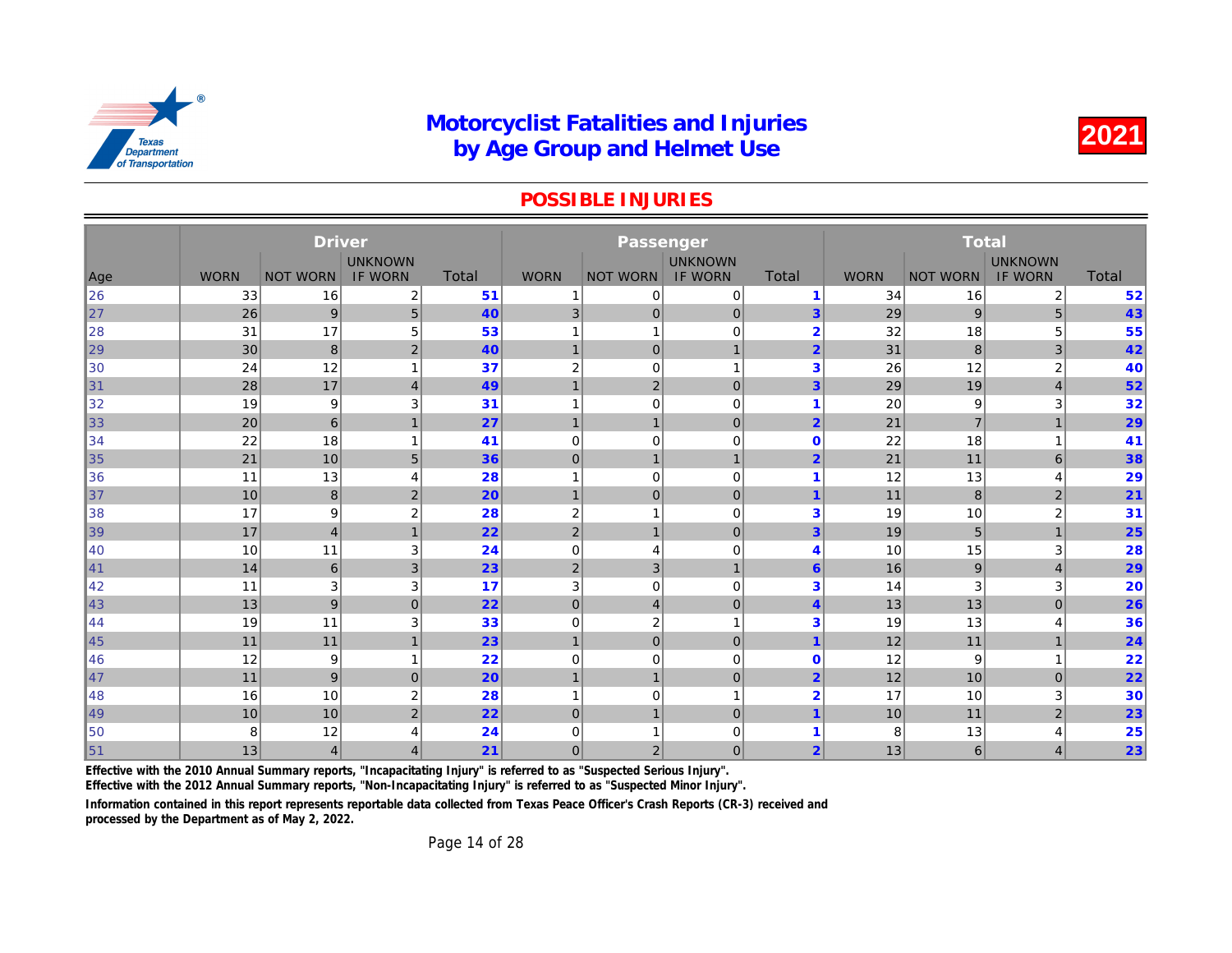#### POSSIBLE INJURIES

|     |                | <b>Driver</b>    |                |                |                | Passenger       |                |                         |                  |              |
|-----|----------------|------------------|----------------|----------------|----------------|-----------------|----------------|-------------------------|------------------|--------------|
|     |                |                  | <b>UNKNOWN</b> |                |                |                 | <b>UNKNOWN</b> |                         |                  |              |
| Age | <b>WORN</b>    | <b>NOT WORN</b>  | <b>IF WORN</b> | Total          | <b>WORN</b>    | <b>NOT WORN</b> | <b>IF WORN</b> | Total                   | <b>WORN</b>      | <b>NOT W</b> |
| 52  | 16             | 5                | 2              | 23             | $\mathbf 0$    | 0               | $\mathbf 0$    | $\mathbf 0$             | 16               |              |
| 53  | $\overline{7}$ | 14               | $\mathbf{1}$   | 22             |                |                 | $\pmb{0}$      | $\overline{2}$          | 8                |              |
| 54  | 13             | 10               | $\mathbf 0$    | 23             | $\overline{c}$ |                 | $\mathbf 0$    | 3                       | 15               |              |
| 55  | 12             | 8                | $\sqrt{2}$     | 22             | $\pmb{0}$      | $\mathbf{1}$    | $\mathbf{0}$   | $\overline{1}$          | 12               |              |
| 56  | 10             | 3                | 0              | 13             | 3              | $\overline{2}$  | $\mathbf 0$    | 5                       | 13               |              |
| 57  | 9              | $\overline{7}$   | $\overline{4}$ | 20             | $\mathbf 0$    | $\mathbf 0$     | $\mathbf 0$    | $\mathbf{0}$            | $\boldsymbol{9}$ |              |
| 58  | 6              | 8                | 2              | 16             | 0              | $\mathbf 0$     | $\mathbf 0$    | $\mathbf 0$             | 6                |              |
| 59  | 9              | $\overline{4}$   | $\mathbf{0}$   | 13             | $\mathbf 0$    | $\mathbf 0$     | $\mathbf 0$    | $\mathbf{0}$            | 9                |              |
| 60  | 7              | 8                | 3              | 18             | $\mathbf 0$    | $\mathbf 0$     | $\mathbf 0$    | $\mathbf 0$             | $\overline{7}$   |              |
| ∥61 | 5              | 3                | 6              | 14             | $\mathbf 0$    | $\mathbf 0$     | $\mathbf 0$    | $\mathbf{0}$            | 5                |              |
| 62  | 15             | 5                | 0              | 20             | -1             | $\mathbf 0$     | $\mathbf 0$    | 1                       | 16               |              |
| 63  | 12             | $\overline{4}$   | $\overline{1}$ | 17             | $\mathbf 0$    | $\mathbf 0$     | $\mathbf 0$    | $\mathbf{0}$            | 12               |              |
| 64  | 10             | 5                | 1              | 16             | $\mathbf 0$    | $\mathbf 0$     | $\mathbf 0$    | $\mathbf 0$             | 10               |              |
| 65  | 9              | $\mathbf 2$      | $\mathbf{0}$   | 11             | $\mathbf 0$    | $\mathbf{0}$    | $\mathbf{0}$   | $\mathbf{0}$            | 9                |              |
| 66  | 8              | 6                | $\overline{2}$ | 16             | $\overline{1}$ | $\mathbf 0$     | $\mathbf 0$    | 1                       | 9                |              |
| 67  | $\overline{4}$ | $\overline{4}$   | $\mathbf{0}$   | 8              | $\overline{0}$ | $\mathbf{0}$    | $\overline{0}$ | $\mathbf{0}$            | 4                |              |
| 68  | $\overline{2}$ | $\boldsymbol{2}$ | $\mathbf{0}$   | $\overline{4}$ | $\mathbf 0$    | $\mathbf 0$     | $\Omega$       | $\mathbf 0$             | 2                |              |
| 69  | 2 <sub>1</sub> | $\mathbf 2$      | $\mathbf{0}$   | $\overline{4}$ | $\overline{0}$ | $\mathbf{0}$    | $\overline{0}$ | $\mathbf{0}$            | $\overline{2}$   |              |
| 70  | 3              | 3                | 1              | 7              | $\mathbf 0$    | $\mathbf 0$     | $\mathbf{1}$   | 1                       | 3                |              |
| 71  | $\overline{2}$ | $\mathbf 0$      | $\overline{0}$ | $\overline{2}$ | $\mathbf 0$    | $\mathbf 0$     | $\mathbf 0$    | $\mathbf{0}$            | $\overline{2}$   |              |
| 72  | 3              | $\overline{2}$   | $\mathbf 0$    | $5\phantom{1}$ | $\mathbf 0$    | $\mathbf 0$     | $\mathbf 0$    | $\mathbf 0$             | 3                |              |
| 73  | $\overline{2}$ | $\overline{0}$   | $\overline{0}$ | $\overline{2}$ | $\mathbf 0$    | $\overline{0}$  | $\mathbf{0}$   | $\overline{0}$          | $\overline{2}$   |              |
| 74  |                | $\overline{1}$   | 2              | 4              | $\overline{0}$ | $\mathbf 0$     | $\mathbf 0$    | $\mathbf 0$             |                  |              |
| 75  | $\overline{1}$ | $\overline{1}$   | $\overline{0}$ | $\overline{2}$ | $\mathbf 0$    | $\overline{0}$  | $\overline{0}$ | $\mathbf{0}$            | $\overline{1}$   |              |
| 76  |                | 0                | 0              |                | 0              | 0               | 0              | $\bf{0}$                |                  |              |
| 77  |                | $\mathbf{0}$     | $\Omega$       |                |                | $\mathbf{0}$    | $\mathbf{0}$   | $\overline{\mathbf{1}}$ | $\overline{2}$   |              |

Effective with the 2010 Annual Summary reports, "Incapacitating Injury" is referred to as "Suspected Serious Injury".

Effective with the 2012 Annual Summary reports, "Non-Incapacitating Injury" is referred to as "Suspected Minor Injury".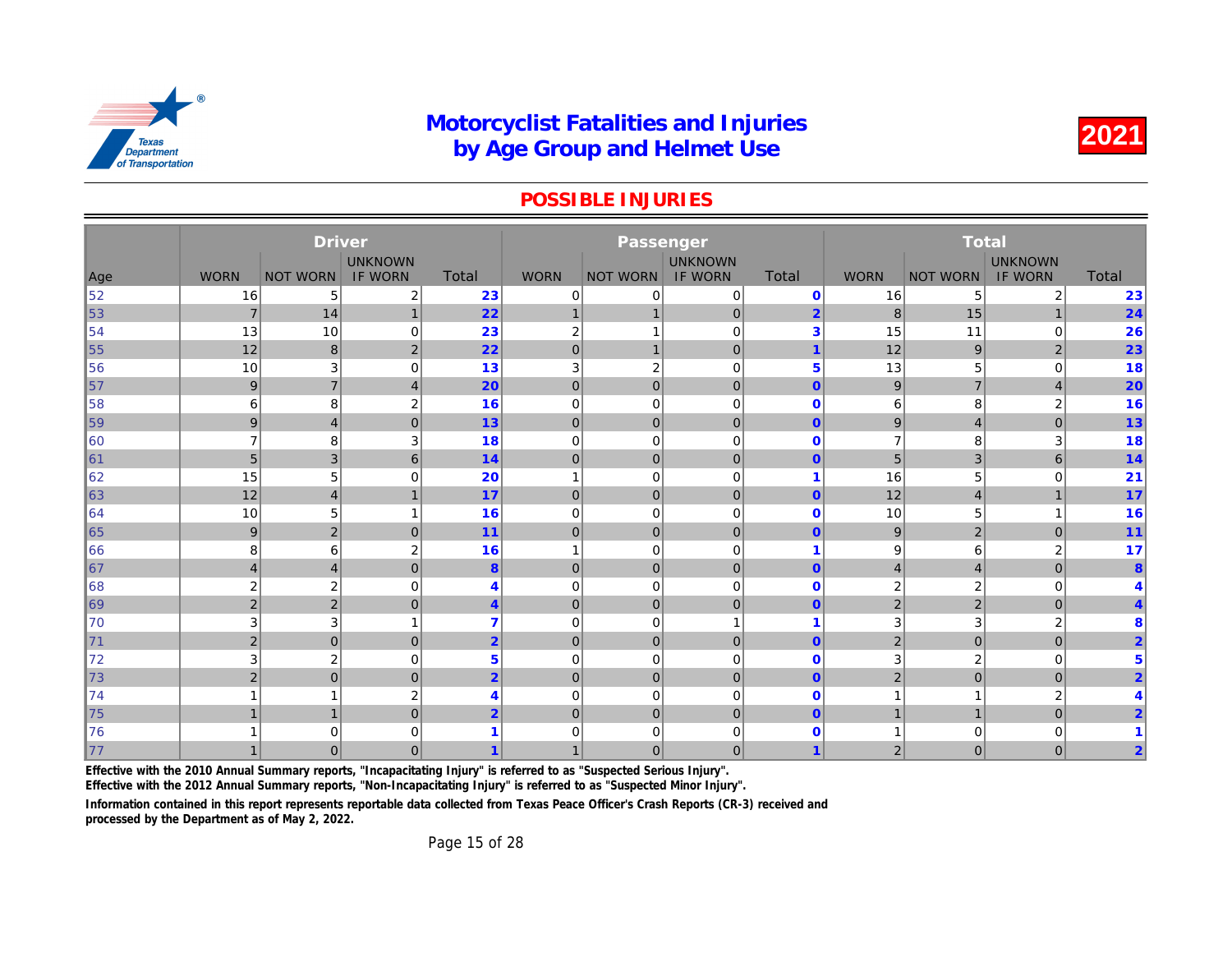#### POSSIBLE INJURIES

| <b>UNKNOWN</b><br><b>UNKNOWN</b><br>Total<br><b>WORN</b><br><b>Total</b><br><b>WORN</b><br><b>IF WORN</b><br><b>WORN</b><br>Age<br><b>NOT WORN</b><br><b>IF WORN</b><br><b>NOT WORN</b><br><b>NOT W</b><br>∦78<br>$\overline{2}$<br>2<br>0<br>$\mathbf{0}$<br>2<br>$\Omega$<br>0<br>0<br>0<br>3<br>$\overline{2}$<br> 79<br> 0 <br>$\mathbf{0}$<br>$\overline{0}$<br>$\mathbf 0$<br>$\mathbf{0}$<br>$\overline{2}$<br>$\mathbf 1$<br>$\mathbf 0$<br>$\mathbf 0$<br>$\mathbf 0$<br>$\mathbf 0$<br>$\parallel$ 80<br>$\mathbf 0$<br>$\mathbf 0$<br>$\mathbf 0$<br>$\mathbf 0$<br>0<br>81<br>$\mathbf 0$<br>$\overline{0}$<br>$\mathbf 0$<br>$\overline{0}$<br>$\overline{0}$<br>$\mathbf{0}$<br>$\overline{0}$<br>$\overline{0}$<br>$\overline{0}$<br>0<br>$\mathbf 0$<br>$\mathbf{0}$<br>$\mathbf 0$<br>$\mathbf 0$<br>0<br>1<br>1<br>83<br>$\mathbf{0}$<br>$\overline{0}$<br>$\mathbf 0$<br>$\overline{1}$<br>$\mathbf 0$<br>$\mathbf 0$<br>$\overline{1}$<br>$\mathbf{0}$<br>1<br>$\bf{0}$<br>$\mathbf 0$<br>0<br>$\mathbf 0$<br>0<br>$\mathbf 0$<br>0<br>0<br>$\mathbf 0$<br>$\overline{0}$<br>$\overline{0}$<br>$\mathbf 0$<br>$\mathbf{0}$<br>$\overline{0}$<br>$\mathbf 0$<br>$\mathbf 0$<br>$\overline{0}$<br>$\mathbf{0}$<br>$\mathbf 0$<br>$\mathbf 0$<br>$\mathbf 0$<br>0<br>0<br>0<br>0<br>$\mathbf 0$<br>0<br>$\overline{0}$<br>$\mathbf 0$<br> 0 <br>$\overline{0}$<br>$\overline{0}$<br>$\mathbf 0$<br>$\mathbf 0$<br>$\mathbf{0}$<br>$\mathbf{0}$<br>$\mathbf 0$<br>0<br>$\mathbf 0$<br>$\mathbf 0$<br>$\mathbf 0$<br>$\mathbf 0$<br>0<br>0<br>$\mathbf 0$<br>$\overline{0}$<br>$\overline{0}$<br>$\overline{0}$<br>$\overline{0}$<br>$\mathbf{0}$<br>$\mathbf{0}$<br>$\mathbf{0}$<br>$\overline{0}$<br>$\mathbf{0}$<br>$\mathbf 0$<br>$\mathbf{0}$<br>$\mathbf 0$<br>$\mathbf 0$<br>0<br>$\mathbf 0$<br>0<br>0<br>$\mathbf{0}$<br>$\overline{0}$<br>$\overline{0}$<br>$\mathbf 0$<br>$\overline{0}$<br>$\mathbf 0$<br>$\mathbf 0$<br>$\mathbf{0}$<br>$\mathbf 0$<br>$\mathbf{0}$<br>$\mathbf 0$<br>$\mathbf 0$<br>$\mathbf{0}$<br>$\mathbf 0$<br>$\mathbf 0$<br>0<br>0<br>$\mathbf 0$<br>0<br>$\overline{0}$<br>$\overline{0}$<br>$\mathbf 0$<br>$\mathbf{0}$<br>$\overline{0}$<br>$\mathbf 0$<br>$\mathbf 0$<br>$\mathbf{0}$<br>$\mathbf{0}$<br>0<br>$\mathbf 0$<br>$\mathbf{0}$<br>$\mathbf 0$<br>$\mathbf 0$<br>0<br>0<br>0<br>$\mathbf 0$<br>$\overline{0}$<br>$\mathbf 0$<br>$\mathbf{0}$<br>$\mathbf{0}$<br>$\overline{0}$<br>$\mathbf 0$<br>$\mathbf 0$<br>$\mathbf{0}$<br>$\mathbf{0}$<br>$\mathbf 0$<br>$\mathbf 0$<br>0<br>$\mathbf 0$<br>$\mathbf 0$<br>$\mathbf 0$<br>$\mathbf 0$<br>$\mathbf 0$<br>$\mathbf 0$<br>$\pmb{0}$<br>$\overline{0}$<br>$\mathbf 0$<br>$\mathbf{0}$<br>$\overline{0}$<br>$\mathbf 0$<br>$\mathbf 0$<br>$\overline{0}$<br>$\mathbf{0}$<br>$\mathbf 0$<br>0<br>$\mathbf 0$<br>$\mathbf 0$<br>$\mathbf 0$<br>$\mathbf 0$<br>$\mathbf 0$<br>0<br>0<br>$\overline{0}$<br>$\overline{0}$<br>$\mathbf 0$<br>$\mathbf{0}$<br>$\overline{0}$<br>$\mathbf 0$<br>$\mathbf 0$<br>$\mathbf{0}$<br>$\mathbf{0}$<br>3<br>8<br>$\mathbf 0$<br>$\mathbf 0$<br>0<br>$\mathbf 0$<br>1<br>4<br>$\Omega$<br>$\overline{0}$<br>$\mathbf{0}$<br>$\mathbf 0$<br>$\overline{0}$<br>$\overline{0}$<br>$\Omega$<br>$\overline{0}$<br>$\mathbf{0}$<br>463<br>109<br>1,407<br>52<br>52<br>9<br>887<br>835<br>113 |                      | <b>Driver</b> |  | Passenger |  |  |
|------------------------------------------------------------------------------------------------------------------------------------------------------------------------------------------------------------------------------------------------------------------------------------------------------------------------------------------------------------------------------------------------------------------------------------------------------------------------------------------------------------------------------------------------------------------------------------------------------------------------------------------------------------------------------------------------------------------------------------------------------------------------------------------------------------------------------------------------------------------------------------------------------------------------------------------------------------------------------------------------------------------------------------------------------------------------------------------------------------------------------------------------------------------------------------------------------------------------------------------------------------------------------------------------------------------------------------------------------------------------------------------------------------------------------------------------------------------------------------------------------------------------------------------------------------------------------------------------------------------------------------------------------------------------------------------------------------------------------------------------------------------------------------------------------------------------------------------------------------------------------------------------------------------------------------------------------------------------------------------------------------------------------------------------------------------------------------------------------------------------------------------------------------------------------------------------------------------------------------------------------------------------------------------------------------------------------------------------------------------------------------------------------------------------------------------------------------------------------------------------------------------------------------------------------------------------------------------------------------------------------------------------------------------------------------------------------------------------------------------------------------------------------------------------------------------------------------------------------------------------------------------------------------------------------------------------------------------------------------------------------------------------------------------------------------------------------------------------------------------------------------------------------------------------------------------------------------------------------------------------------------------------------------------------------------------------------------------|----------------------|---------------|--|-----------|--|--|
|                                                                                                                                                                                                                                                                                                                                                                                                                                                                                                                                                                                                                                                                                                                                                                                                                                                                                                                                                                                                                                                                                                                                                                                                                                                                                                                                                                                                                                                                                                                                                                                                                                                                                                                                                                                                                                                                                                                                                                                                                                                                                                                                                                                                                                                                                                                                                                                                                                                                                                                                                                                                                                                                                                                                                                                                                                                                                                                                                                                                                                                                                                                                                                                                                                                                                                                                          |                      |               |  |           |  |  |
|                                                                                                                                                                                                                                                                                                                                                                                                                                                                                                                                                                                                                                                                                                                                                                                                                                                                                                                                                                                                                                                                                                                                                                                                                                                                                                                                                                                                                                                                                                                                                                                                                                                                                                                                                                                                                                                                                                                                                                                                                                                                                                                                                                                                                                                                                                                                                                                                                                                                                                                                                                                                                                                                                                                                                                                                                                                                                                                                                                                                                                                                                                                                                                                                                                                                                                                                          |                      |               |  |           |  |  |
|                                                                                                                                                                                                                                                                                                                                                                                                                                                                                                                                                                                                                                                                                                                                                                                                                                                                                                                                                                                                                                                                                                                                                                                                                                                                                                                                                                                                                                                                                                                                                                                                                                                                                                                                                                                                                                                                                                                                                                                                                                                                                                                                                                                                                                                                                                                                                                                                                                                                                                                                                                                                                                                                                                                                                                                                                                                                                                                                                                                                                                                                                                                                                                                                                                                                                                                                          |                      |               |  |           |  |  |
|                                                                                                                                                                                                                                                                                                                                                                                                                                                                                                                                                                                                                                                                                                                                                                                                                                                                                                                                                                                                                                                                                                                                                                                                                                                                                                                                                                                                                                                                                                                                                                                                                                                                                                                                                                                                                                                                                                                                                                                                                                                                                                                                                                                                                                                                                                                                                                                                                                                                                                                                                                                                                                                                                                                                                                                                                                                                                                                                                                                                                                                                                                                                                                                                                                                                                                                                          |                      |               |  |           |  |  |
|                                                                                                                                                                                                                                                                                                                                                                                                                                                                                                                                                                                                                                                                                                                                                                                                                                                                                                                                                                                                                                                                                                                                                                                                                                                                                                                                                                                                                                                                                                                                                                                                                                                                                                                                                                                                                                                                                                                                                                                                                                                                                                                                                                                                                                                                                                                                                                                                                                                                                                                                                                                                                                                                                                                                                                                                                                                                                                                                                                                                                                                                                                                                                                                                                                                                                                                                          |                      |               |  |           |  |  |
|                                                                                                                                                                                                                                                                                                                                                                                                                                                                                                                                                                                                                                                                                                                                                                                                                                                                                                                                                                                                                                                                                                                                                                                                                                                                                                                                                                                                                                                                                                                                                                                                                                                                                                                                                                                                                                                                                                                                                                                                                                                                                                                                                                                                                                                                                                                                                                                                                                                                                                                                                                                                                                                                                                                                                                                                                                                                                                                                                                                                                                                                                                                                                                                                                                                                                                                                          |                      |               |  |           |  |  |
|                                                                                                                                                                                                                                                                                                                                                                                                                                                                                                                                                                                                                                                                                                                                                                                                                                                                                                                                                                                                                                                                                                                                                                                                                                                                                                                                                                                                                                                                                                                                                                                                                                                                                                                                                                                                                                                                                                                                                                                                                                                                                                                                                                                                                                                                                                                                                                                                                                                                                                                                                                                                                                                                                                                                                                                                                                                                                                                                                                                                                                                                                                                                                                                                                                                                                                                                          | 82                   |               |  |           |  |  |
|                                                                                                                                                                                                                                                                                                                                                                                                                                                                                                                                                                                                                                                                                                                                                                                                                                                                                                                                                                                                                                                                                                                                                                                                                                                                                                                                                                                                                                                                                                                                                                                                                                                                                                                                                                                                                                                                                                                                                                                                                                                                                                                                                                                                                                                                                                                                                                                                                                                                                                                                                                                                                                                                                                                                                                                                                                                                                                                                                                                                                                                                                                                                                                                                                                                                                                                                          |                      |               |  |           |  |  |
|                                                                                                                                                                                                                                                                                                                                                                                                                                                                                                                                                                                                                                                                                                                                                                                                                                                                                                                                                                                                                                                                                                                                                                                                                                                                                                                                                                                                                                                                                                                                                                                                                                                                                                                                                                                                                                                                                                                                                                                                                                                                                                                                                                                                                                                                                                                                                                                                                                                                                                                                                                                                                                                                                                                                                                                                                                                                                                                                                                                                                                                                                                                                                                                                                                                                                                                                          | ∥84                  |               |  |           |  |  |
|                                                                                                                                                                                                                                                                                                                                                                                                                                                                                                                                                                                                                                                                                                                                                                                                                                                                                                                                                                                                                                                                                                                                                                                                                                                                                                                                                                                                                                                                                                                                                                                                                                                                                                                                                                                                                                                                                                                                                                                                                                                                                                                                                                                                                                                                                                                                                                                                                                                                                                                                                                                                                                                                                                                                                                                                                                                                                                                                                                                                                                                                                                                                                                                                                                                                                                                                          | ∥85                  |               |  |           |  |  |
|                                                                                                                                                                                                                                                                                                                                                                                                                                                                                                                                                                                                                                                                                                                                                                                                                                                                                                                                                                                                                                                                                                                                                                                                                                                                                                                                                                                                                                                                                                                                                                                                                                                                                                                                                                                                                                                                                                                                                                                                                                                                                                                                                                                                                                                                                                                                                                                                                                                                                                                                                                                                                                                                                                                                                                                                                                                                                                                                                                                                                                                                                                                                                                                                                                                                                                                                          | 86                   |               |  |           |  |  |
|                                                                                                                                                                                                                                                                                                                                                                                                                                                                                                                                                                                                                                                                                                                                                                                                                                                                                                                                                                                                                                                                                                                                                                                                                                                                                                                                                                                                                                                                                                                                                                                                                                                                                                                                                                                                                                                                                                                                                                                                                                                                                                                                                                                                                                                                                                                                                                                                                                                                                                                                                                                                                                                                                                                                                                                                                                                                                                                                                                                                                                                                                                                                                                                                                                                                                                                                          | ∥87                  |               |  |           |  |  |
|                                                                                                                                                                                                                                                                                                                                                                                                                                                                                                                                                                                                                                                                                                                                                                                                                                                                                                                                                                                                                                                                                                                                                                                                                                                                                                                                                                                                                                                                                                                                                                                                                                                                                                                                                                                                                                                                                                                                                                                                                                                                                                                                                                                                                                                                                                                                                                                                                                                                                                                                                                                                                                                                                                                                                                                                                                                                                                                                                                                                                                                                                                                                                                                                                                                                                                                                          | 88                   |               |  |           |  |  |
|                                                                                                                                                                                                                                                                                                                                                                                                                                                                                                                                                                                                                                                                                                                                                                                                                                                                                                                                                                                                                                                                                                                                                                                                                                                                                                                                                                                                                                                                                                                                                                                                                                                                                                                                                                                                                                                                                                                                                                                                                                                                                                                                                                                                                                                                                                                                                                                                                                                                                                                                                                                                                                                                                                                                                                                                                                                                                                                                                                                                                                                                                                                                                                                                                                                                                                                                          | ∥89                  |               |  |           |  |  |
|                                                                                                                                                                                                                                                                                                                                                                                                                                                                                                                                                                                                                                                                                                                                                                                                                                                                                                                                                                                                                                                                                                                                                                                                                                                                                                                                                                                                                                                                                                                                                                                                                                                                                                                                                                                                                                                                                                                                                                                                                                                                                                                                                                                                                                                                                                                                                                                                                                                                                                                                                                                                                                                                                                                                                                                                                                                                                                                                                                                                                                                                                                                                                                                                                                                                                                                                          | $\parallel$ 90       |               |  |           |  |  |
|                                                                                                                                                                                                                                                                                                                                                                                                                                                                                                                                                                                                                                                                                                                                                                                                                                                                                                                                                                                                                                                                                                                                                                                                                                                                                                                                                                                                                                                                                                                                                                                                                                                                                                                                                                                                                                                                                                                                                                                                                                                                                                                                                                                                                                                                                                                                                                                                                                                                                                                                                                                                                                                                                                                                                                                                                                                                                                                                                                                                                                                                                                                                                                                                                                                                                                                                          | ∥91                  |               |  |           |  |  |
|                                                                                                                                                                                                                                                                                                                                                                                                                                                                                                                                                                                                                                                                                                                                                                                                                                                                                                                                                                                                                                                                                                                                                                                                                                                                                                                                                                                                                                                                                                                                                                                                                                                                                                                                                                                                                                                                                                                                                                                                                                                                                                                                                                                                                                                                                                                                                                                                                                                                                                                                                                                                                                                                                                                                                                                                                                                                                                                                                                                                                                                                                                                                                                                                                                                                                                                                          | ∥92                  |               |  |           |  |  |
|                                                                                                                                                                                                                                                                                                                                                                                                                                                                                                                                                                                                                                                                                                                                                                                                                                                                                                                                                                                                                                                                                                                                                                                                                                                                                                                                                                                                                                                                                                                                                                                                                                                                                                                                                                                                                                                                                                                                                                                                                                                                                                                                                                                                                                                                                                                                                                                                                                                                                                                                                                                                                                                                                                                                                                                                                                                                                                                                                                                                                                                                                                                                                                                                                                                                                                                                          | 93                   |               |  |           |  |  |
|                                                                                                                                                                                                                                                                                                                                                                                                                                                                                                                                                                                                                                                                                                                                                                                                                                                                                                                                                                                                                                                                                                                                                                                                                                                                                                                                                                                                                                                                                                                                                                                                                                                                                                                                                                                                                                                                                                                                                                                                                                                                                                                                                                                                                                                                                                                                                                                                                                                                                                                                                                                                                                                                                                                                                                                                                                                                                                                                                                                                                                                                                                                                                                                                                                                                                                                                          | ∥94                  |               |  |           |  |  |
|                                                                                                                                                                                                                                                                                                                                                                                                                                                                                                                                                                                                                                                                                                                                                                                                                                                                                                                                                                                                                                                                                                                                                                                                                                                                                                                                                                                                                                                                                                                                                                                                                                                                                                                                                                                                                                                                                                                                                                                                                                                                                                                                                                                                                                                                                                                                                                                                                                                                                                                                                                                                                                                                                                                                                                                                                                                                                                                                                                                                                                                                                                                                                                                                                                                                                                                                          | ∥95                  |               |  |           |  |  |
|                                                                                                                                                                                                                                                                                                                                                                                                                                                                                                                                                                                                                                                                                                                                                                                                                                                                                                                                                                                                                                                                                                                                                                                                                                                                                                                                                                                                                                                                                                                                                                                                                                                                                                                                                                                                                                                                                                                                                                                                                                                                                                                                                                                                                                                                                                                                                                                                                                                                                                                                                                                                                                                                                                                                                                                                                                                                                                                                                                                                                                                                                                                                                                                                                                                                                                                                          | 96                   |               |  |           |  |  |
|                                                                                                                                                                                                                                                                                                                                                                                                                                                                                                                                                                                                                                                                                                                                                                                                                                                                                                                                                                                                                                                                                                                                                                                                                                                                                                                                                                                                                                                                                                                                                                                                                                                                                                                                                                                                                                                                                                                                                                                                                                                                                                                                                                                                                                                                                                                                                                                                                                                                                                                                                                                                                                                                                                                                                                                                                                                                                                                                                                                                                                                                                                                                                                                                                                                                                                                                          | ∥97                  |               |  |           |  |  |
|                                                                                                                                                                                                                                                                                                                                                                                                                                                                                                                                                                                                                                                                                                                                                                                                                                                                                                                                                                                                                                                                                                                                                                                                                                                                                                                                                                                                                                                                                                                                                                                                                                                                                                                                                                                                                                                                                                                                                                                                                                                                                                                                                                                                                                                                                                                                                                                                                                                                                                                                                                                                                                                                                                                                                                                                                                                                                                                                                                                                                                                                                                                                                                                                                                                                                                                                          | ∥98                  |               |  |           |  |  |
|                                                                                                                                                                                                                                                                                                                                                                                                                                                                                                                                                                                                                                                                                                                                                                                                                                                                                                                                                                                                                                                                                                                                                                                                                                                                                                                                                                                                                                                                                                                                                                                                                                                                                                                                                                                                                                                                                                                                                                                                                                                                                                                                                                                                                                                                                                                                                                                                                                                                                                                                                                                                                                                                                                                                                                                                                                                                                                                                                                                                                                                                                                                                                                                                                                                                                                                                          | <b>99 &amp; Over</b> |               |  |           |  |  |
|                                                                                                                                                                                                                                                                                                                                                                                                                                                                                                                                                                                                                                                                                                                                                                                                                                                                                                                                                                                                                                                                                                                                                                                                                                                                                                                                                                                                                                                                                                                                                                                                                                                                                                                                                                                                                                                                                                                                                                                                                                                                                                                                                                                                                                                                                                                                                                                                                                                                                                                                                                                                                                                                                                                                                                                                                                                                                                                                                                                                                                                                                                                                                                                                                                                                                                                                          | Unknown              |               |  |           |  |  |
|                                                                                                                                                                                                                                                                                                                                                                                                                                                                                                                                                                                                                                                                                                                                                                                                                                                                                                                                                                                                                                                                                                                                                                                                                                                                                                                                                                                                                                                                                                                                                                                                                                                                                                                                                                                                                                                                                                                                                                                                                                                                                                                                                                                                                                                                                                                                                                                                                                                                                                                                                                                                                                                                                                                                                                                                                                                                                                                                                                                                                                                                                                                                                                                                                                                                                                                                          | Invalid              |               |  |           |  |  |
|                                                                                                                                                                                                                                                                                                                                                                                                                                                                                                                                                                                                                                                                                                                                                                                                                                                                                                                                                                                                                                                                                                                                                                                                                                                                                                                                                                                                                                                                                                                                                                                                                                                                                                                                                                                                                                                                                                                                                                                                                                                                                                                                                                                                                                                                                                                                                                                                                                                                                                                                                                                                                                                                                                                                                                                                                                                                                                                                                                                                                                                                                                                                                                                                                                                                                                                                          | <b>Total</b>         |               |  |           |  |  |

Effective with the 2010 Annual Summary reports, "Incapacitating Injury" is referred to as "Suspected Serious Injury".

Effective with the 2012 Annual Summary reports, "Non-Incapacitating Injury" is referred to as "Suspected Minor Injury".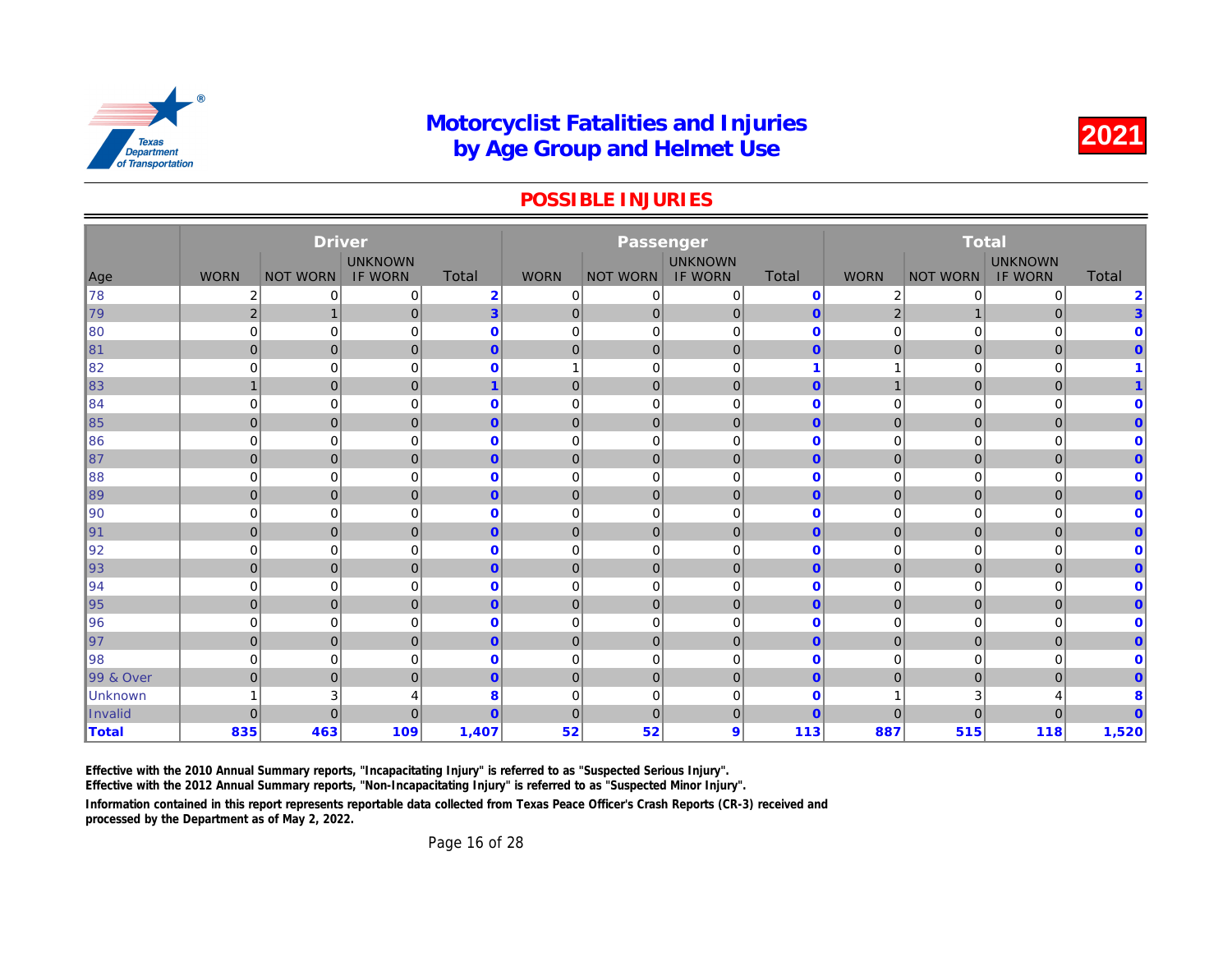#### NOT INJURED

|                |                | <b>Driver</b>   |                |                |                         | Passenger       |                |                |                |              |
|----------------|----------------|-----------------|----------------|----------------|-------------------------|-----------------|----------------|----------------|----------------|--------------|
|                |                |                 | <b>UNKNOWN</b> |                |                         |                 | <b>UNKNOWN</b> |                |                |              |
| Age            | <b>WORN</b>    | <b>NOT WORN</b> | <b>IF WORN</b> | Total          | <b>WORN</b>             | <b>NOT WORN</b> | <b>IF WORN</b> | <b>Total</b>   | <b>WORN</b>    | <b>NOT W</b> |
| $\overline{0}$ | 0              | 0               | 0              | $\mathbf 0$    | $\mathbf 0$             | 0               | $\mathbf 0$    | $\mathbf 0$    | 0              |              |
| 1              | $\overline{0}$ | $\mathbf 0$     | $\overline{0}$ | $\overline{0}$ | $\overline{0}$          | 0               | $\mathbf 0$    | $\overline{0}$ | $\overline{0}$ |              |
| $\overline{2}$ | $\mathbf 0$    | $\mathbf 0$     | $\mathbf 0$    | $\mathbf 0$    | $\mathbf 0$             | $\mathbf 0$     | $\mathbf 0$    | $\mathbf 0$    | $\mathbf 0$    |              |
| 3              | $\overline{0}$ | $\mathbf 0$     | $\mathbf{0}$   | $\overline{0}$ | $\mathbf 0$             | 0               | $\mathbf{0}$   | $\mathbf{0}$   | $\mathbf 0$    |              |
| 4              | $\mathbf 0$    | $\mathbf 0$     | 0              | $\mathbf 0$    | 0                       | $\mathbf 0$     | $\mathbf 0$    | $\mathbf 0$    | 0              |              |
| $\overline{5}$ | $\overline{0}$ | $\mathbf 0$     | $\mathbf{0}$   | $\overline{0}$ | $\mathbf 0$             | $\mathbf 0$     | $\mathbf{0}$   | $\mathbf{0}$   | $\mathbf 0$    |              |
| 6              | $\mathbf 0$    | 0               | 0              | $\mathbf{0}$   | $\overline{2}$          |                 | $\mathbf 0$    | 3              | 2              |              |
| 7              | $\overline{0}$ | $\mathbf 0$     | $\mathbf{0}$   | $\overline{0}$ | $\overline{1}$          | $\mathbf{0}$    | $\mathbf{0}$   | $\overline{1}$ | $\mathbf{1}$   |              |
| 8              | $\Omega$       | $\mathbf 0$     | 0              | $\mathbf{0}$   | $\mathbf 0$             | $\mathbf 0$     | $\mathbf 0$    | $\mathbf 0$    | 0              |              |
| 9              | $\overline{0}$ | $\pmb{0}$       | $\mathbf{0}$   | $\overline{0}$ | $\mathbf 0$             | $\mathbf{1}$    | $\mathbf 0$    | $\mathbf 1$    | $\mathbf 0$    |              |
| 10             | $\mathbf 0$    | $\mathbf 0$     | 0              | $\mathbf 0$    | $\mathbf 0$             | $\mathbf 0$     | $\mathbf 0$    | $\mathbf 0$    | 0              |              |
| 11             | $\overline{0}$ | $\mathbf 0$     | $\mathbf{0}$   | $\overline{0}$ | $\mathbf 0$             | $\mathbf{0}$    | $\mathbf 0$    | $\mathbf{0}$   | $\mathbf 0$    |              |
| 12             | $\mathbf 0$    | $\overline{1}$  | 0              | 1              |                         | $\mathbf 0$     | $\mathbf 0$    | 1              |                |              |
| 13             | $\overline{0}$ | $\overline{2}$  | $\mathbf{0}$   | $\overline{2}$ | $\overline{2}$          | $\mathbf{0}$    | $\mathbf{0}$   | $\overline{2}$ | $\overline{2}$ |              |
| 14             | $\mathbf 0$    | 1               | 0              | 1              | $\overline{\mathbf{1}}$ | $\mathbf 0$     | $\mathbf 0$    | 1              |                |              |
| 15             | $\Omega$       | $\mathbf{1}$    | $\mathbf{0}$   | $\overline{1}$ | $\overline{0}$          | $\mathbf{0}$    | $\mathbf{0}$   | $\mathbf{0}$   | $\overline{0}$ |              |
| 16             | 8              | 1               | 0              | 9              |                         |                 | $\Omega$       | $\overline{2}$ | 9              |              |
| 17             | $\overline{3}$ | $\mathbf 0$     | $\mathbf{0}$   | $\overline{3}$ | $\mathbf{1}$            | $\mathbf{1}$    | $\mathbf 0$    | $\overline{2}$ | $\overline{4}$ |              |
| 18             |                | 4               | 3              | 14             | $\mathbf 0$             | $\overline{2}$  | $\mathbf 0$    | $\overline{2}$ | $\overline{7}$ |              |
| 19             | 22             | 9               | $\mathbf{1}$   | 32             | $\overline{0}$          | $\overline{1}$  | $\mathbf{1}$   | $\overline{2}$ | 22             |              |
| 20             | 18             | 6               | $\mathbf 0$    | 24             |                         | $\Omega$        | $\mathbf 0$    | 1              | 19             |              |
| 21             | 24             | 11              | $\overline{4}$ | 39             | $\overline{1}$          | $\mathbf{1}$    | $\overline{0}$ | $\overline{2}$ | 25             |              |
| 22             | 15             | $\overline{7}$  | $\mathbf 0$    | 22             | $\overline{0}$          | $\mathbf 0$     | $\mathbf 0$    | $\mathbf 0$    | 15             |              |
| 23             | 25             | $\overline{7}$  | 3              | 35             | $\mathbf{0}$            | $\overline{2}$  | $\mathbf{0}$   | $\overline{2}$ | 25             |              |
| 24             | 23             | 11              |                | 35             | $\overline{2}$          |                 | $\mathbf 0$    | 3              | 25             |              |
| 25             | 11             | $6\phantom{1}$  | 5              | 22             |                         |                 | $\mathbf 0$    | $\overline{2}$ | 12             |              |

Effective with the 2010 Annual Summary reports, "Incapacitating Injury" is referred to as "Suspected Serious Injury".

Effective with the 2012 Annual Summary reports, "Non-Incapacitating Injury" is referred to as "Suspected Minor Injury".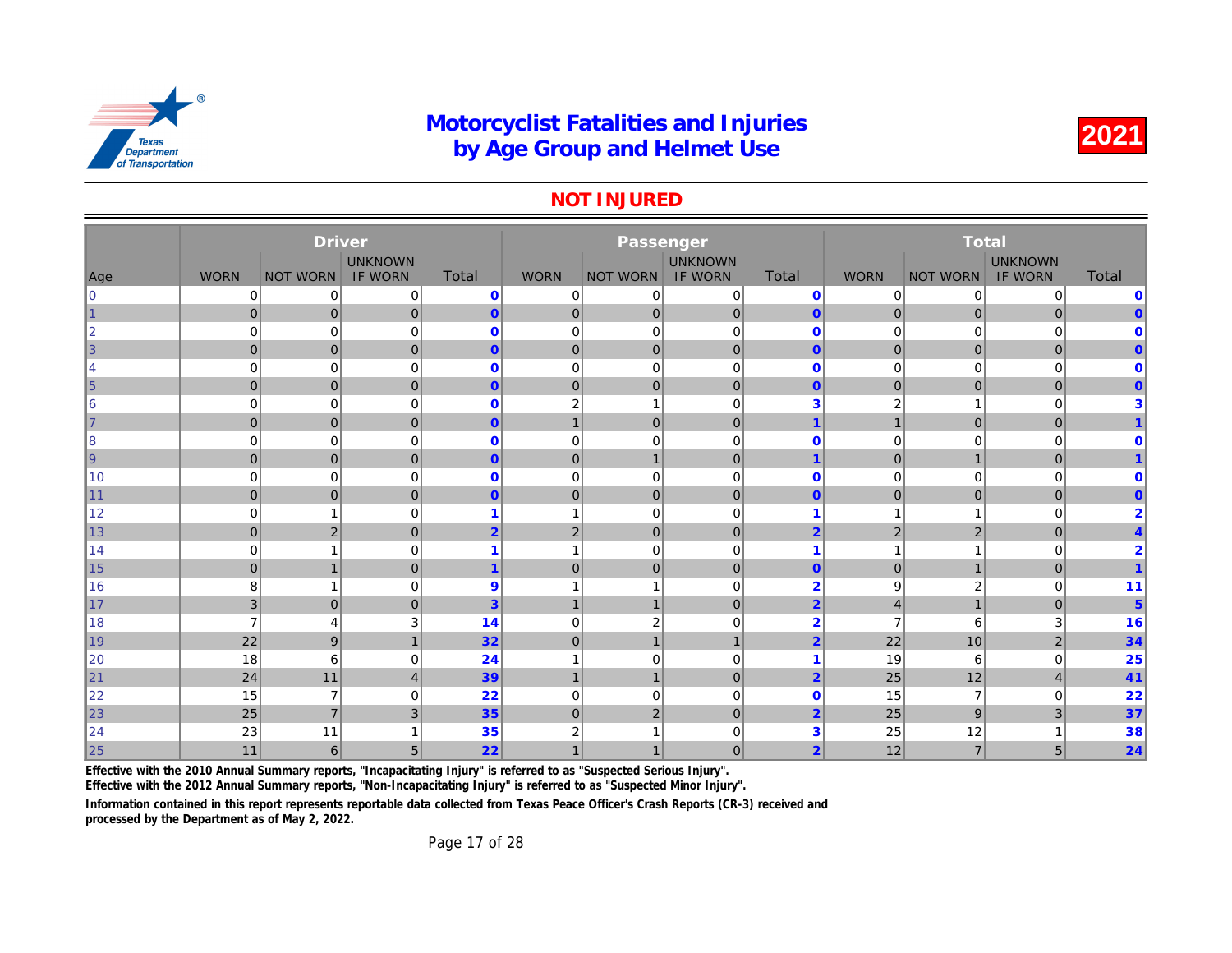#### NOT INJURED

|     |             | <b>Driver</b>   |                |              |                | Passenger        |                |                |                 |              |
|-----|-------------|-----------------|----------------|--------------|----------------|------------------|----------------|----------------|-----------------|--------------|
|     |             |                 | <b>UNKNOWN</b> |              |                |                  | <b>UNKNOWN</b> |                |                 |              |
| Age | <b>WORN</b> | <b>NOT WORN</b> | <b>IF WORN</b> | <b>Total</b> | <b>WORN</b>    | <b>NOT WORN</b>  | <b>IF WORN</b> | <b>Total</b>   | <b>WORN</b>     | <b>NOT W</b> |
| 26  | 23          | 8               |                | 32           | 0              | 1                | 0              | -1             | 23              |              |
| 27  | 28          | 12              | 3 <sup>2</sup> | 43           | $\overline{1}$ | $\overline{0}$   | $\mathbf 0$    |                | 29              |              |
| 28  | 18          | $\overline{7}$  | 3              | 28           | 0              | 0                | $\mathbf 0$    | $\Omega$       | 18              |              |
| 29  | 12          | 10              | $\overline{1}$ | 23           | $\overline{1}$ | $\overline{0}$   | $\mathbf 0$    |                | 13              |              |
| 30  | 17          | 5               | $\mathbf 0$    | 22           | 1              | 1                | $\mathbf 0$    | $\overline{2}$ | 18              |              |
| 31  | 15          | 14              | $\overline{2}$ | 31           | $\mathbf 0$    | $\overline{0}$   | $\mathbf 0$    | $\mathbf{0}$   | 15              |              |
| 32  | 14          | 14              | 1              | 29           | 1              | $\mathbf{1}$     | $\mathbf 0$    | $\overline{2}$ | 15              |              |
| 33  | 20          | 15              | $\overline{2}$ | 37           | $\mathbf{1}$   | $\overline{2}$   | $\pmb{0}$      | 3              | 21              |              |
| 34  | 15          | 6               | 4              | 25           | 0              | 1                | $\mathbf 0$    | 1              | 15              |              |
| 35  | 10          | $\overline{7}$  | $\overline{2}$ | 19           | $\mathbf 0$    | $\overline{0}$   | $\mathbf 0$    | $\mathbf{0}$   | 10              |              |
| 36  | 21          | 14              | $\mathbf 0$    | 35           | $\mathbf 0$    | $\mathbf{1}$     |                | $\overline{2}$ | 21              |              |
| 37  | 11          | 9               | 5              | 25           | $\mathbf 0$    | $\overline{0}$   | $\mathbf 0$    | $\mathbf{0}$   | 11              |              |
| 38  | 14          | $\overline{7}$  | 0              | 21           | 0              | 0                | $\mathbf 0$    | $\mathbf 0$    | 14              |              |
| 39  | 13          | $\overline{7}$  | $\overline{1}$ | 21           | $\mathbf 1$    | $\mathbf{1}$     | $\mathbf{1}$   | 3              | 14              |              |
| 40  | 13          | 13              | 3              | 29           | $\mathbf 0$    | 1                | $\mathbf 0$    | -1             | 13              |              |
| 41  | 14          | 8               | 2              | 24           | $\mathbf 0$    | $\overline{0}$   | $\mathbf 0$    | $\mathbf 0$    | 14              |              |
| 42  | 14          | 6               |                | 21           | $\mathbf 0$    | $\mathbf 0$      | $\mathbf 0$    | $\Omega$       | 14              |              |
| 43  | 11          | $\overline{7}$  | 1              | 19           | $\overline{2}$ | $\overline{0}$   | $\mathbf 0$    | $\overline{2}$ | 13              |              |
| 44  | 10          | 9               | 4              | 23           | 3              | 0                | $\mathbf 0$    | 3              | 13              |              |
| 45  | 13          | $\overline{7}$  | $\overline{1}$ | 21           | $\mathbf{1}$   | $\mathbf{1}$     | $\mathbf 0$    | $\overline{2}$ | 14              |              |
| 46  | 11          | 5               | $\mathbf 0$    | 16           | 1              | $\mathbf 0$      | $\mathbf 0$    | 1              | 12              |              |
| 47  | 6           | $\overline{4}$  | $\mathbf{0}$   | 10           | $\mathbf 0$    | 4                | $\mathbf 0$    | $\overline{4}$ | $6\phantom{1}6$ |              |
| 48  | 9           | $\overline{4}$  |                | 14           | 0              | 0                | $\mathbf 0$    | $\Omega$       | 9               |              |
| 49  | 17          | 9               | $\overline{1}$ | 27           | $\overline{0}$ | $\overline{0}$   | $\overline{1}$ | $\overline{4}$ | 17              |              |
| 50  | 8           | 12              |                | 21           | 0              | $\boldsymbol{2}$ | $\mathbf 0$    | റ<br>∠         | 8               |              |
| 51  | 10          | $6\phantom{1}6$ | $\overline{2}$ | 18           | $\overline{2}$ | $\overline{0}$   | $\mathbf 0$    | $\overline{2}$ | 12              |              |

Effective with the 2010 Annual Summary reports, "Incapacitating Injury" is referred to as "Suspected Serious Injury".

Effective with the 2012 Annual Summary reports, "Non-Incapacitating Injury" is referred to as "Suspected Minor Injury".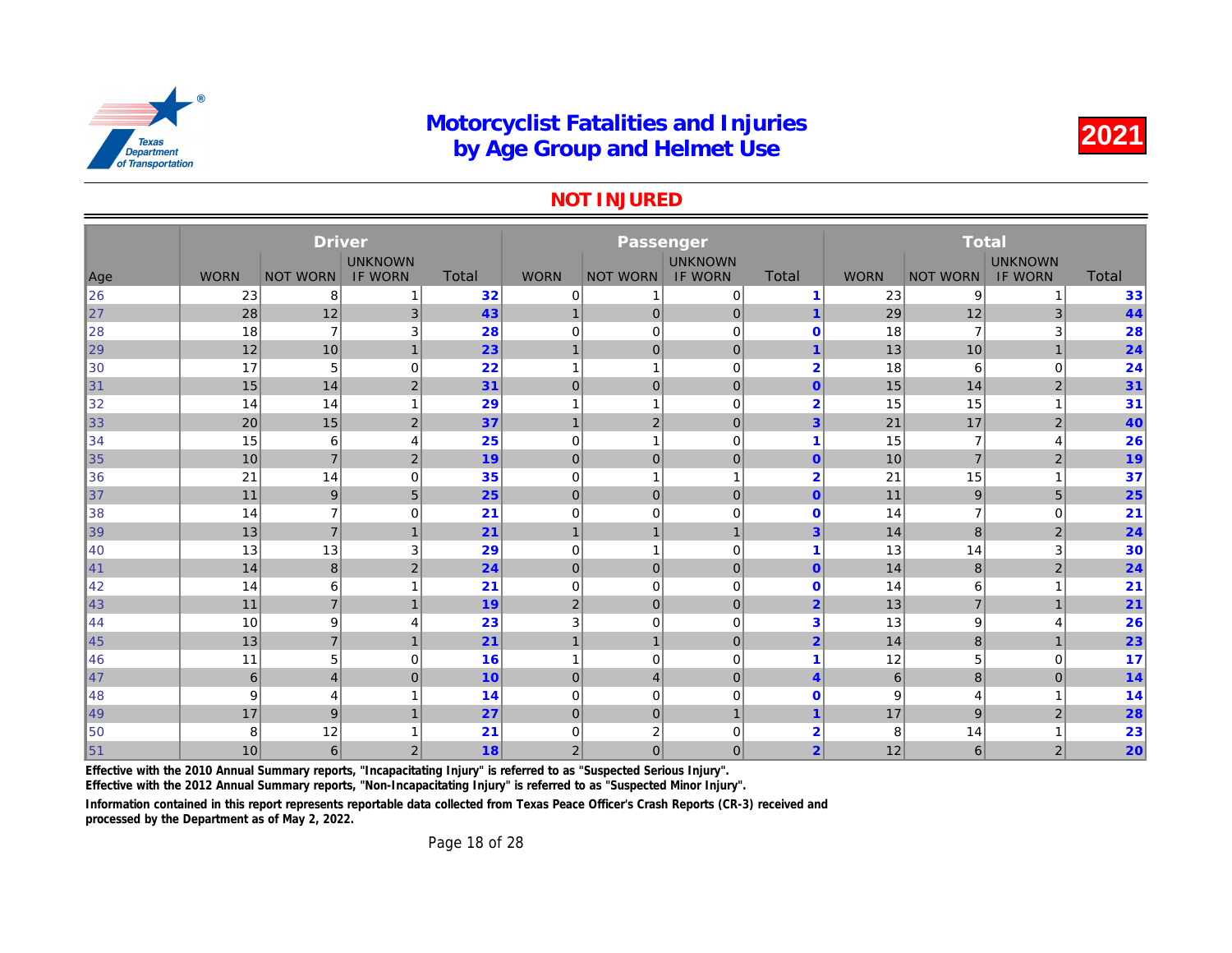#### NOT INJURED

|     |                | <b>Driver</b>    |                |                |                | Passenger       |                |                         |                |              |
|-----|----------------|------------------|----------------|----------------|----------------|-----------------|----------------|-------------------------|----------------|--------------|
|     |                |                  | <b>UNKNOWN</b> |                |                |                 | <b>UNKNOWN</b> |                         |                |              |
| Age | <b>WORN</b>    | <b>NOT WORN</b>  | <b>IF WORN</b> | Total          | <b>WORN</b>    | <b>NOT WORN</b> | <b>IF WORN</b> | Total                   | <b>WORN</b>    | <b>NOT W</b> |
| 52  | 6              | $\overline{7}$   | 4              | 17             |                | 0               | $\mathbf 0$    | $\overline{1}$          | $\overline{7}$ |              |
| 53  | $\overline{7}$ | 5                | $\mathbf{1}$   | 13             | $\mathbf{1}$   | $\mathbf{0}$    | $\mathbf 0$    | 1                       | 8              |              |
| 54  | 3              | 11               | $\mathbf 0$    | 14             | $\mathbf 0$    | 0               | $\mathbf 0$    | $\mathbf 0$             | 3              |              |
| 55  | 10             | 6                | $\overline{1}$ | 17             | $\overline{1}$ | $\mathbf{0}$    | $\mathbf 0$    | $\overline{1}$          | 11             |              |
| 56  | 6              | $\overline{7}$   | 3              | 16             | $\mathbf 0$    |                 | $\mathbf 0$    | 1                       | 6              |              |
| 57  | 15             | $\mathbf{3}$     | $\overline{2}$ | 20             | $\mathbf 0$    | $\mathbf 0$     | $\mathbf 0$    | $\mathbf{0}$            | 15             |              |
| 58  | 13             | 3                | 1              | 17             | $\mathbf{1}$   | $\sqrt{2}$      | $\mathbf 0$    | 3                       | 14             |              |
| 59  | $\overline{7}$ | 8                | 1              | 16             | $\overline{1}$ | $\mathbf{0}$    | $\mathbf 0$    | 1                       | 8              |              |
| 60  | 9              | 3                | 1              | 13             | $\overline{2}$ | $\mathbf 0$     | $\mathbf{1}$   | 3                       | 11             |              |
| ∥61 | 14             | $\sqrt{5}$       | 1              | 20             | $\mathbf{1}$   | $\mathbf 0$     | $\mathbf{0}$   | 1                       | 15             |              |
| 62  | 6              | $\overline{4}$   | $\overline{2}$ | 12             | $\mathbf{1}$   | $\mathbf 0$     | $\mathbf 0$    | $\overline{\mathbf{1}}$ | $\overline{7}$ |              |
| 63  | 5              | $\mathbf 2$      | $\mathbf 1$    | $\pmb{8}$      | $\mathbf 0$    | $\mathbf{0}$    | $\pmb{0}$      | $\mathbf{0}$            | 5              |              |
| 64  | 4              | 3                | $\Omega$       | $\overline{7}$ | 1              |                 | $\mathbf 0$    | $\overline{2}$          | 5              |              |
| 65  | 8              | 5                | $\overline{1}$ | 14             | $\mathbf 0$    | $\mathbf{0}$    | $\mathbf 0$    | $\mathbf{0}$            | 8              |              |
| 66  | $\overline{4}$ | 1                | 0              | 5              | $\mathbf 0$    | $\mathbf 0$     | $\mathbf 0$    | $\mathbf 0$             | 4              |              |
| 67  | 5              | $\mathbf{1}$     | $\mathbf{0}$   | $6\phantom{1}$ | $\mathbf 0$    | $\mathbf{0}$    | $\mathbf{0}$   | $\mathbf{0}$            | 5              |              |
| 68  | $\overline{2}$ | 3                | 0              | $\overline{5}$ | $\overline{0}$ | $\mathbf 0$     | $\mathbf 0$    | $\mathbf 0$             | 2              |              |
| 69  | 3              | $\mathbf 2$      | $\mathbf{0}$   | 5 <sup>5</sup> | $\overline{0}$ | $\mathbf{0}$    | $\overline{0}$ | $\mathbf{0}$            | 3              |              |
| 70  | $\Omega$       | 3                | 0              | 3              | $\mathbf 0$    | $\mathbf 0$     | $\mathbf 0$    | $\mathbf 0$             | 0              |              |
| 71  | $\mathbf{1}$   | $\overline{2}$   | $\mathbf{0}$   | $\overline{3}$ | $\mathbf 0$    | $\mathbf{0}$    | $\overline{0}$ | $\mathbf{0}$            | $\mathbf{1}$   |              |
| 72  | $\Omega$       | $\boldsymbol{2}$ | $\mathbf 0$    | $\overline{2}$ | -1             | $\mathbf 0$     | $\mathbf 0$    | 1                       |                |              |
| 73  | $\mathbf{1}$   | $\mathbf 2$      | $\overline{0}$ | $\overline{3}$ | $\overline{0}$ | $\mathbf{1}$    | $\mathbf 0$    | $\overline{1}$          | $\overline{1}$ |              |
| 74  | $\Omega$       | $\boldsymbol{2}$ |                | 3              | $\mathbf 0$    | 0               | $\mathbf 0$    | $\mathbf 0$             | 0              |              |
| 75  |                | $\overline{1}$   | $\overline{1}$ | $\overline{3}$ | $\mathbf 0$    | $\overline{0}$  | $\overline{0}$ | $\mathbf{0}$            | $\overline{1}$ |              |
| 76  | $\overline{2}$ | 0                | 0              | $\overline{2}$ | 0              | 0               | 0              | $\bf{0}$                | 2              |              |
| 177 | $\overline{0}$ | $\mathbf{0}$     | $\Omega$       | $\overline{0}$ | $\overline{0}$ | $\mathbf{0}$    | $\mathbf{0}$   | $\mathbf{0}$            | $\overline{0}$ |              |

Effective with the 2010 Annual Summary reports, "Incapacitating Injury" is referred to as "Suspected Serious Injury".

Effective with the 2012 Annual Summary reports, "Non-Incapacitating Injury" is referred to as "Suspected Minor Injury".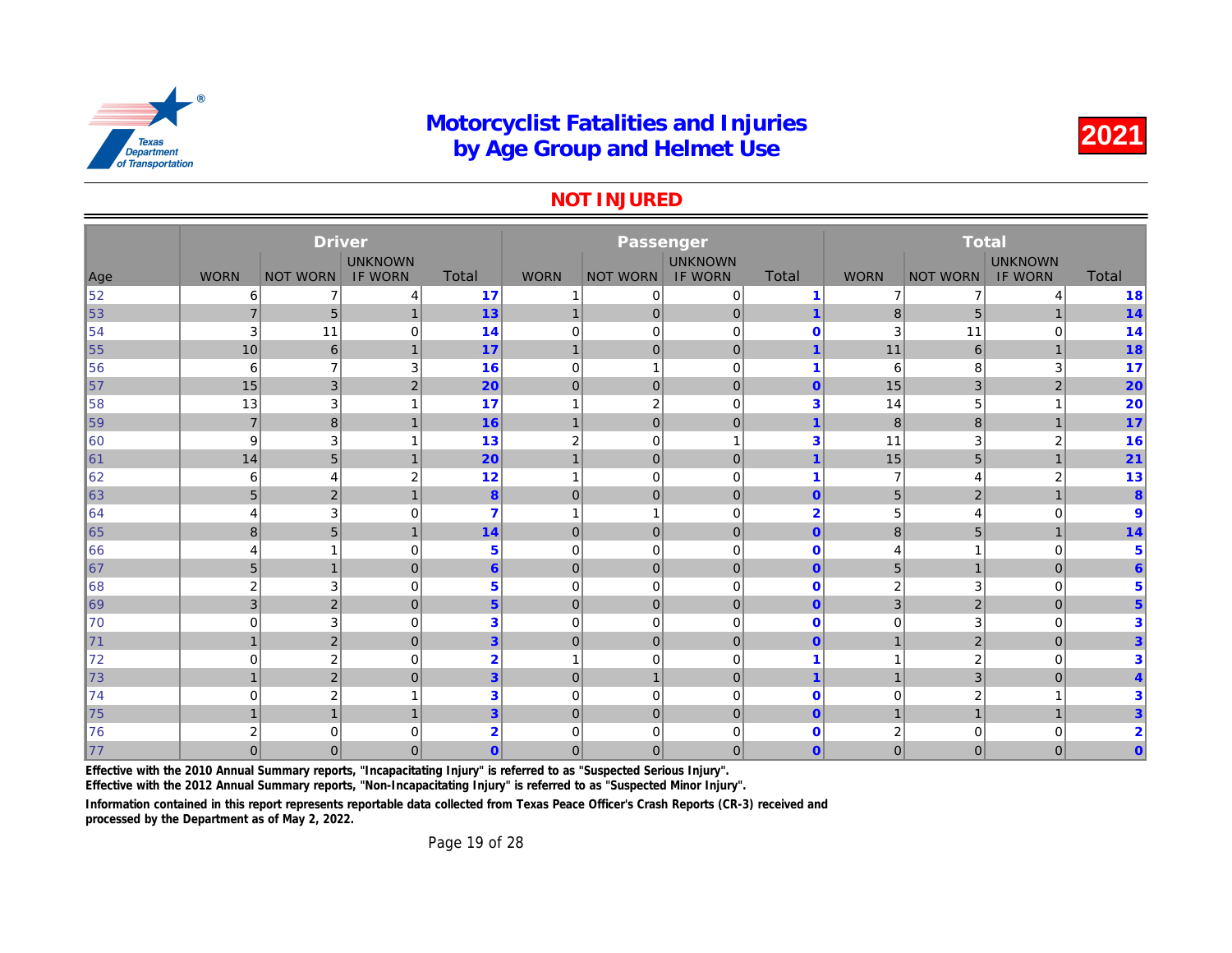#### NOT INJURED

|                |                | <b>Driver</b>   |                |                |              | Passenger       |                |                |                |              |
|----------------|----------------|-----------------|----------------|----------------|--------------|-----------------|----------------|----------------|----------------|--------------|
|                |                |                 | <b>UNKNOWN</b> |                |              |                 | <b>UNKNOWN</b> |                |                |              |
| Age            | <b>WORN</b>    | <b>NOT WORN</b> | <b>IF WORN</b> | <b>Total</b>   | <b>WORN</b>  | <b>NOT WORN</b> | IF WORN        | Total          | <b>WORN</b>    | <b>NOT W</b> |
| ∥78            | 4              |                 | 0              | $\overline{5}$ | 0            | 0               | 0              | $\mathbf{0}$   | 4              |              |
| 79             | $\mathbf 0$    | $\mathbf 1$     | $\overline{0}$ | $\mathbf{1}$   | $\mathbf 0$  | $\overline{0}$  | $\mathbf 0$    | $\mathbf{0}$   | $\mathbf{0}$   |              |
| ∥80            |                | $\mathbf 0$     | $\mathbf 0$    |                | $\mathbf 0$  | $\mathbf 0$     | $\mathbf 0$    | $\mathbf 0$    |                |              |
| $\ 81$         | $\mathbf{0}$   | $\mathbf 0$     | $\mathbf{0}$   | $\overline{0}$ | $\mathbf 0$  | $\mathbf{0}$    | $\mathbf 0$    | $\overline{0}$ | $\overline{0}$ |              |
| ∥82            | $\mathbf 0$    | 0               | $\mathbf 0$    | $\mathbf 0$    | 0            | 0               | $\mathbf 0$    | $\mathbf 0$    | 0              |              |
| 83             | $\mathbf 0$    | $\mathbf 0$     | $\mathbf 0$    | $\mathbf{0}$   | $\mathbf 0$  | $\mathbf 0$     | $\mathbf 0$    | $\mathbf{0}$   | $\mathbf 0$    |              |
| ∥84            | $\mathbf 0$    | $\mathbf 0$     | $\mathbf 0$    | $\mathbf{0}$   | $\mathbf 0$  | $\mathbf 0$     | $\mathbf 0$    | $\mathbf 0$    | 0              |              |
| $\vert$ 85     | $\mathbf 0$    | $\mathbf 0$     | $\mathbf 0$    | $\mathbf{0}$   | $\mathbf 0$  | $\mathbf 0$     | $\mathbf 0$    | $\mathbf{0}$   | $\overline{0}$ |              |
| 86             |                | $\mathbf 0$     | $\mathbf 0$    |                | $\mathbf 0$  | $\mathbf 0$     | $\mathbf 0$    | $\mathbf{0}$   | 1              |              |
| $\parallel$ 87 |                | $\pmb{0}$       | $\overline{0}$ | 1              | $\mathbf 0$  | $\mathbf{0}$    | $\pmb{0}$      | $\overline{0}$ | $\mathbf{1}$   |              |
| ∥88            | $\mathbf 0$    | $\mathbf 0$     | $\mathbf 0$    | $\mathbf 0$    | 0            | $\mathbf 0$     | $\mathbf 0$    | $\mathbf 0$    | 0              |              |
| $\ 89\ $       | $\mathbf 0$    | $\mathbf{0}$    | $\overline{0}$ | $\mathbf{0}$   | $\mathbf 0$  | $\mathbf{0}$    | $\mathbf 0$    | $\mathbf{0}$   | $\mathbf 0$    |              |
| ∥90            | $\mathbf 0$    | $\mathbf 0$     | $\mathbf 0$    | $\mathbf{0}$   | $\mathbf 0$  | $\mathbf 0$     | $\mathbf 0$    | $\mathbf 0$    | 0              |              |
| 91             | $\mathbf{0}$   | $\mathbf 0$     | $\mathbf{0}$   | $\mathbf{0}$   | $\mathbf 0$  | $\mathbf{0}$    | $\mathbf 0$    | $\overline{0}$ | $\mathbf 0$    |              |
| 92             | $\mathbf 0$    | $\mathbf 0$     | $\mathbf 0$    | $\mathbf{0}$   | 0            | $\mathbf 0$     | $\mathbf 0$    | $\mathbf 0$    | 0              |              |
| $\vert$ 93     | $\mathbf 0$    | $\mathbf 0$     | $\mathbf 0$    | $\mathbf{0}$   | $\mathbf 0$  | $\mathbf 0$     | $\mathbf 0$    | $\overline{0}$ | $\mathbf 0$    |              |
| ∥94            | $\mathbf 0$    | $\mathbf 0$     | 0              | $\mathbf 0$    | $\mathbf 0$  | $\mathbf 0$     | $\mathbf 0$    | $\mathbf{0}$   | 0              |              |
| $\vert$ 95     | $\overline{0}$ | $\overline{0}$  | $\mathbf{0}$   | $\mathbf{0}$   | $\mathbf{0}$ | $\mathbf 0$     | $\overline{0}$ | $\mathbf{0}$   | $\overline{0}$ |              |
| $\parallel$ 96 | 0              | $\mathbf 0$     | 0              | $\mathbf 0$    | 0            | $\mathbf 0$     | $\mathbf 0$    | $\mathbf 0$    | 0              |              |
| 97             | $\mathbf{0}$   | $\mathbf 0$     | $\overline{0}$ | $\mathbf{0}$   | $\mathbf 0$  | $\mathbf{0}$    | $\mathbf 0$    | $\overline{0}$ | $\mathbf{0}$   |              |
| 98             | 0              | $\mathbf 0$     | $\mathbf 0$    | $\mathbf 0$    | 0            | $\mathbf 0$     | $\mathbf 0$    | $\mathbf 0$    | 0              |              |
| 99 & Over      | $\mathbf 0$    | $\pmb{0}$       | 1              |                | $\mathbf 0$  | $\pmb{0}$       | $\pmb{0}$      | $\mathbf{0}$   | $\mathbf{0}$   |              |
| Unknown        | 6              | 6               | 6              | 18             | $\mathbf 0$  | $\overline{2}$  | $\mathbf 0$    | $\overline{2}$ | 6              |              |
| Invalid        | $\Omega$       | $\overline{0}$  | $\mathbf{0}$   | $\mathbf{0}$   | $\mathbf 0$  | $\overline{0}$  | $\mathbf 0$    | $\overline{0}$ | $\overline{0}$ |              |
| <b>Total</b>   | 668            | 391             | 87             | 1,146          | 40           | 35              | 5              | 80             | 708            |              |
|                |                |                 |                |                |              |                 |                |                |                |              |

Effective with the 2010 Annual Summary reports, "Incapacitating Injury" is referred to as "Suspected Serious Injury".

Effective with the 2012 Annual Summary reports, "Non-Incapacitating Injury" is referred to as "Suspected Minor Injury".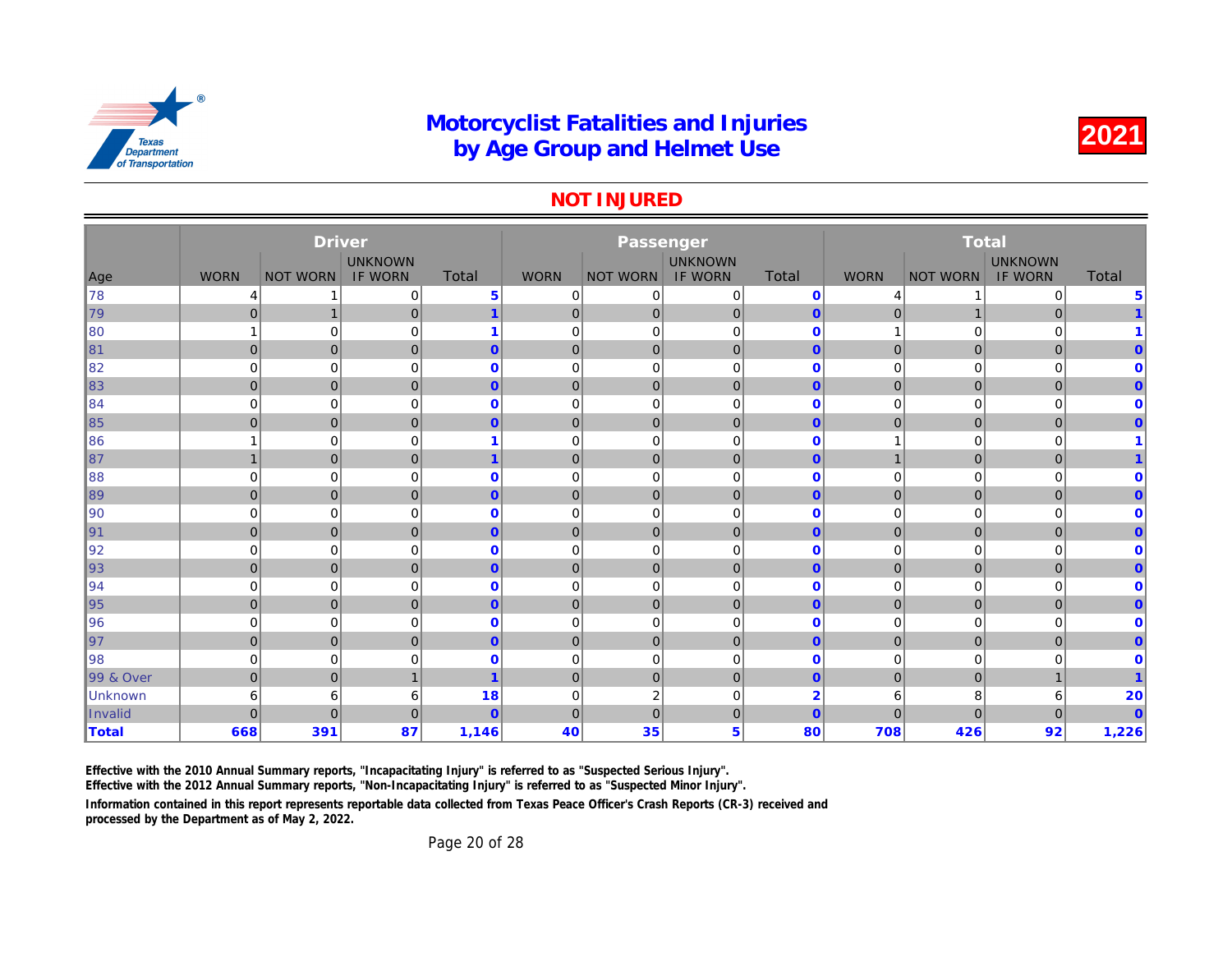#### UNKNOWN INJURIES

|            |                | <b>Driver</b>   |                |                         |                | Passenger       |                |                |                |              |
|------------|----------------|-----------------|----------------|-------------------------|----------------|-----------------|----------------|----------------|----------------|--------------|
|            |                |                 | <b>UNKNOWN</b> |                         |                |                 | <b>UNKNOWN</b> |                |                |              |
| Age        | <b>WORN</b>    | <b>NOT WORN</b> | <b>IF WORN</b> | Total                   | <b>WORN</b>    | <b>NOT WORN</b> | <b>IF WORN</b> | <b>Total</b>   | <b>WORN</b>    | <b>NOT W</b> |
| lo         | 0              | 0               | 0              | $\mathbf 0$             | 0              |                 | 1              | $\overline{2}$ | 0              |              |
| $\vert$ 1  |                | $\mathbf 0$     | 0              | $\mathbf{1}$            | $\mathbf 0$    | $\overline{0}$  | $\pmb{0}$      | $\mathbf{0}$   | 1              |              |
| 2          | $\mathbf 0$    | $\mathbf 0$     | 0              | $\bf{0}$                | 0              | $\mathbf 0$     | $\mathbf 0$    | $\mathbf 0$    | 0              |              |
| $\vert$ 3  | $\mathbf{0}$   | $\mathbf{0}$    | $\overline{0}$ | $\mathbf{0}$            | $\mathbf 0$    | $\overline{0}$  | $\mathbf 0$    | $\overline{0}$ | $\mathbf{0}$   |              |
| 14         | $\mathbf 0$    | $\mathbf 0$     | $\mathbf 0$    | $\mathbf 0$             | $\mathbf 0$    | $\mathbf 0$     | $\mathbf 0$    | $\mathbf{0}$   | 0              |              |
| $\vert$ 5  | $\mathbf 0$    | $\pmb{0}$       | $\overline{0}$ | $\mathbf{0}$            | $\mathbf 0$    | $\mathbf{0}$    | $\pmb{0}$      | $\overline{0}$ | $\mathbf 0$    |              |
| 6          | $\mathbf 0$    | $\mathbf 0$     | $\mathbf 0$    | $\mathbf 0$             | $\mathbf 0$    | $\mathbf 0$     | $\mathbf 0$    | $\mathbf{0}$   | 0              |              |
| $\vert$ 7  | $\mathbf 0$    | $\mathbf 0$     | $\overline{0}$ | $\overline{0}$          | $\mathbf 0$    | $\mathbf 0$     | $\pmb{0}$      | $\overline{0}$ | $\mathbf 0$    |              |
| 8          | $\mathbf 0$    | $\mathbf 0$     | 0              | $\mathbf 0$             | 0              | $\mathbf 0$     | $\mathbf 0$    | $\mathbf 0$    | 0              |              |
| $\vert$ 9  | $\mathbf{0}$   | $\mathbf{0}$    | $\overline{0}$ | $\mathbf{0}$            | $\mathbf 0$    | $\mathbf{0}$    | $\mathbf 0$    | $\mathbf{0}$   | $\mathbf 0$    |              |
| ∥10        | $\mathbf 0$    | $\mathbf 0$     | 0              | $\bf{0}$                | $\mathbf 0$    | $\mathbf 0$     | $\mathbf 0$    | $\mathbf 0$    | 0              |              |
| $\vert$ 11 | $\mathbf{1}$   | $\overline{0}$  | $\overline{0}$ | $\mathbf{1}$            | $\overline{0}$ | $\mathbf{0}$    | $\mathbf{0}$   | $\overline{0}$ | $\mathbf{1}$   |              |
| ∥12        | $\mathbf 0$    | $\mathbf 0$     | $\mathbf 0$    | $\mathbf 0$             | $\overline{0}$ | $\mathbf 0$     | $\mathbf 0$    | $\mathbf 0$    | 0              |              |
| $\vert$ 13 | $\mathbf{0}$   | $\mathbf 0$     | $\overline{0}$ | $\mathbf{0}$            | $\overline{0}$ | $\mathbf{0}$    | $\mathbf 0$    | $\overline{0}$ | $\mathbf{0}$   |              |
| 14         | $\mathbf 0$    | $\mathbf 0$     | $\mathbf 0$    | $\mathbf 0$             | $\mathbf 0$    | $\mathbf 0$     | $\mathbf 0$    | $\mathbf{0}$   | 0              |              |
| 15         | $\mathbf{0}$   | $\mathbf 0$     | $\overline{0}$ | $\overline{0}$          | $\mathbf 0$    | $\mathbf{0}$    | $\mathbf 0$    | $\overline{0}$ | $\overline{0}$ |              |
| 16         |                | $\mathbf 0$     | 0              |                         | $\mathbf 0$    | $\mathbf 0$     | $\mathbf 0$    | $\mathbf 0$    | 1              |              |
| $\vert$ 17 | $\overline{0}$ | $\mathbf 0$     | $\overline{0}$ | $\overline{0}$          | $\mathbf 0$    | $\mathbf{0}$    | $\mathbf 0$    | $\overline{0}$ | $\overline{0}$ |              |
| 18         | $\mathbf 0$    | $\mathbf 0$     | $\mathbf 0$    | $\mathbf 0$             | $\mathbf 0$    | $\mathbf 0$     | $\mathbf 0$    | $\mathbf{0}$   | 0              |              |
| $\vert$ 19 | $\mathbf{0}$   | $\overline{0}$  | $\overline{0}$ | $\overline{0}$          | $\mathbf 0$    | $\mathbf{0}$    | $\mathbf 0$    | $\overline{0}$ | $\overline{0}$ |              |
| 20         |                | $\mathbf{1}$    | $\mathbf 0$    | $\overline{2}$          | $\mathbf 0$    | $\mathbf 0$     | $\mathbf 0$    | $\mathbf{0}$   |                |              |
| $\vert$ 21 | $\mathbf 1$    | $\mathbf 0$     | 3              | $\overline{\mathbf{4}}$ | $\mathbf 0$    | $\mathbf 0$     | $\mathbf 0$    | $\overline{0}$ | $\overline{1}$ |              |
| 22         | $\overline{2}$ | $\mathbf 0$     | $\mathbf 0$    | $\overline{2}$          | 0              | $\mathbf 0$     | $\mathbf 0$    | $\mathbf 0$    | 2              |              |
| $\vert$ 23 | $\overline{2}$ | $\mathbf{1}$    | $\overline{0}$ | $\overline{3}$          | $\mathbf 0$    | $\mathbf{0}$    | $\mathbf 0$    | $\mathbf{0}$   | $\overline{c}$ |              |
| 24         |                | $\mathbf 0$     | $\mathbf 0$    |                         | $\mathbf 0$    | $\Omega$        | $\mathbf 0$    | $\mathbf 0$    |                |              |
| 25         |                | $\mathbf{1}$    |                | 3                       | 0              |                 | $\mathbf{0}$   | 1              | 1              |              |

Effective with the 2010 Annual Summary reports, "Incapacitating Injury" is referred to as "Suspected Serious Injury".

Effective with the 2012 Annual Summary reports, "Non-Incapacitating Injury" is referred to as "Suspected Minor Injury".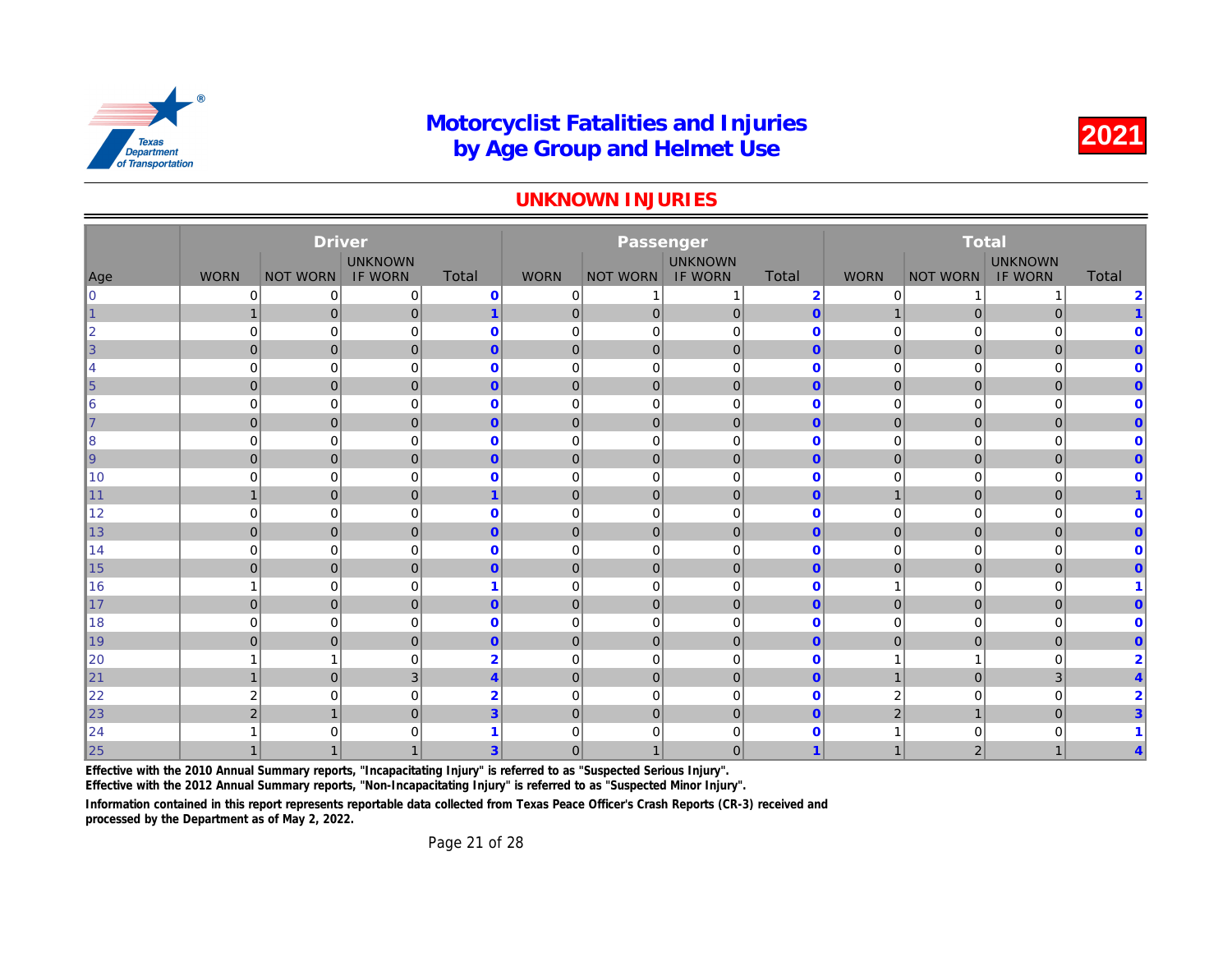#### UNKNOWN INJURIES

|                       |                | <b>Driver</b>           |                |                |                | Passenger       |                |                |                |              |
|-----------------------|----------------|-------------------------|----------------|----------------|----------------|-----------------|----------------|----------------|----------------|--------------|
|                       |                |                         | <b>UNKNOWN</b> |                |                |                 | <b>UNKNOWN</b> |                |                |              |
| Age                   | <b>WORN</b>    | <b>NOT WORN</b>         | <b>IF WORN</b> | <b>Total</b>   | <b>WORN</b>    | <b>NOT WORN</b> | <b>IF WORN</b> | <b>Total</b>   | <b>WORN</b>    | <b>NOT W</b> |
| 26                    | $\mathbf 0$    | 0                       | 1              | $\mathbf 1$    | 0              | 0               | $\mathbf 0$    | $\mathbf 0$    | 0              |              |
| $\vert$ <sub>27</sub> |                | $\mathbf 1$             | $\mathbf 2$    | $\overline{4}$ | $\mathbf 0$    | $\overline{0}$  | $\pmb{0}$      | $\mathbf{0}$   |                |              |
| 28                    | $\overline{2}$ | 3                       | 0              | $\overline{5}$ | $\mathbf 0$    | $\mathbf 0$     | $\mathbf 0$    | $\mathbf 0$    | 2              |              |
| $\vert$ 29            | $\mathbf{1}$   | $\mathbf 0$             | $\overline{0}$ | $\mathbf 1$    | $\mathbf 0$    | $\mathbf{0}$    | $\mathbf 0$    | $\overline{0}$ | $\mathbf{1}$   |              |
| $\parallel$ 30        | 3              | $\mathbf 0$             | $\mathbf 0$    | 3              | 0              | $\mathbf 0$     | $\mathbf 0$    | $\mathbf 0$    | 3              |              |
| $\vert$ 31            |                | $\mathbf{1}$            | $\mathbf{1}$   | 3              | $\mathbf 0$    | $\mathbf 0$     | $\mathbf 0$    | $\mathbf{0}$   | 1              |              |
| 32                    |                | $\overline{2}$          | $\mathbf 0$    | 3              | $\mathbf 0$    | 1               | $\mathbf 0$    | 1              | 1              |              |
| $\vert$ 33            | $\overline{0}$ | $\mathbf 0$             | $\mathbf{1}$   | 1              | $\mathbf 0$    | $\mathbf{0}$    | $\mathbf 0$    | $\overline{0}$ | $\mathbf{0}$   |              |
| 34                    | $\mathbf 0$    | $\mathbf 0$             | $\mathbf 0$    | $\mathbf 0$    | $\mathbf 0$    | $\mathbf 0$     | $\mathbf 0$    | $\mathbf 0$    | 0              |              |
| $\vert$ 35            | $\mathbf 1$    | $\pmb{0}$               | 1              | $\overline{2}$ | $\mathbf 0$    | $\pmb{0}$       | $\pmb{0}$      | $\mathbf{0}$   | $\mathbf{1}$   |              |
| 36                    | 3              | $\mathbf 0$             | 1              | 4              | $\mathbf 0$    | $\mathbf 0$     | $\mathbf 0$    | $\mathbf{0}$   | 3              |              |
| $\vert$ 37            | $\mathbf 0$    | $\mathbf 0$             | $\mathbf 0$    | $\mathbf{0}$   | $\mathbf 0$    | $\mathbf{1}$    | $\mathbf 0$    | $\overline{1}$ | $\mathbf 0$    |              |
| 38                    | $\mathbf 0$    | $\mathbf{1}$            | 1              | $\overline{2}$ | $\mathbf 0$    | $\mathbf 0$     | $\mathbf 0$    | $\mathbf 0$    | 0              |              |
| $\vert$ 39            | $\mathbf{1}$   | $\overline{0}$          | $\mathbf{0}$   | $\mathbf 1$    | $\mathbf 0$    | $\mathbf{0}$    | $\mathbf 0$    | $\mathbf{0}$   | $\mathbf{1}$   |              |
| ∥40                   | $\mathbf 0$    | $\overline{\mathbf{c}}$ | 1              | 3              | $\mathbf 0$    | $\mathbf 0$     | $\mathbf 0$    | $\mathbf 0$    | 0              |              |
| $\vert$ 41            | $\mathbf{1}$   | $\overline{2}$          | $\Omega$       | $\overline{3}$ | $\overline{0}$ | $\mathbf{0}$    | $\mathbf{0}$   | $\mathbf{0}$   | $\mathbf{1}$   |              |
| ∥42                   | $\overline{2}$ | $\overline{2}$          | $\Omega$       | 4              | $\mathbf 0$    | $\mathbf 0$     | $\Omega$       | $\Omega$       | 2              |              |
| $\vert$ 43            | $\mathbf{0}$   | $\overline{0}$          | $\overline{0}$ | $\mathbf{0}$   | $\overline{0}$ | $\mathbf 0$     | $\mathbf{0}$   | $\mathbf{0}$   | $\overline{0}$ |              |
| ∥44                   |                | $\mathbf{1}$            | $\mathbf 0$    | $\overline{2}$ | $\mathbf 0$    | $\mathbf 0$     | $\mathbf 0$    | $\mathbf{0}$   |                |              |
| $\vert$ 45            | $\overline{1}$ | $\overline{0}$          | $\mathbf{0}$   | $\mathbf{1}$   | $\mathbf 0$    | $\mathbf{0}$    | $\overline{0}$ | $\overline{0}$ | $\mathbf{1}$   |              |
| ∥46                   |                | $\mathbf 0$             | $\mathbf 0$    |                | $\overline{0}$ | $\mathbf 0$     | $\mathbf 0$    | $\mathbf 0$    | 1              |              |
| $\vert$ 47            | 2              | $\mathbf 0$             | $\overline{1}$ | $\overline{3}$ | $\mathbf 0$    | $\mathbf{0}$    | $\mathbf 0$    | $\overline{0}$ | $\overline{2}$ |              |
| ∥48                   |                | $\mathbf 0$             | $\mathbf 0$    |                | $\mathbf 0$    | $\mathbf 0$     | $\mathbf 0$    | $\mathbf 0$    |                |              |
| ∥49                   | $\mathbf{0}$   | $\mathbf 0$             | $\overline{0}$ | $\mathbf{0}$   | $\mathbf 0$    | $\mathbf 0$     | $\mathbf 0$    | $\overline{0}$ | $\overline{0}$ |              |
| 50                    |                | 0                       |                | 2              | $\mathbf 0$    | 0               | $\mathbf 0$    | $\mathbf 0$    |                |              |
| $\vert$ 51            |                | $\mathbf{0}$            | $\overline{0}$ |                | $\mathbf 0$    | $\mathbf 0$     | $\mathbf 0$    | $\overline{0}$ | $\mathbf 1$    |              |

Effective with the 2010 Annual Summary reports, "Incapacitating Injury" is referred to as "Suspected Serious Injury".

Effective with the 2012 Annual Summary reports, "Non-Incapacitating Injury" is referred to as "Suspected Minor Injury".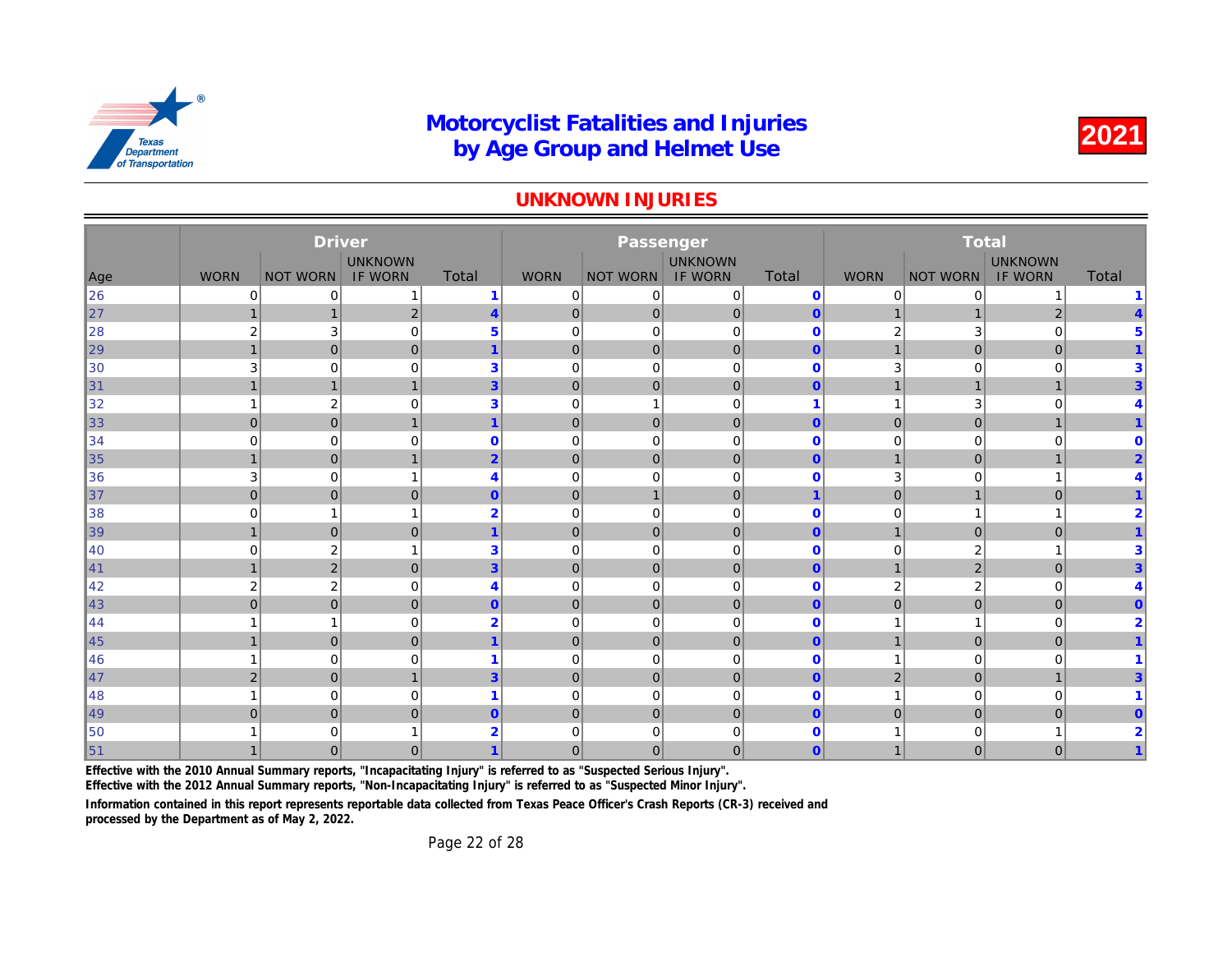#### UNKNOWN INJURIES

|     |                | <b>Driver</b>   |                |                         |                | Passenger       |                |                |                |              |
|-----|----------------|-----------------|----------------|-------------------------|----------------|-----------------|----------------|----------------|----------------|--------------|
|     |                |                 | <b>UNKNOWN</b> |                         |                |                 | <b>UNKNOWN</b> |                |                |              |
| Age | <b>WORN</b>    | <b>NOT WORN</b> | <b>IF WORN</b> | Total                   | <b>WORN</b>    | <b>NOT WORN</b> | <b>IF WORN</b> | Total          | <b>WORN</b>    | <b>NOT W</b> |
| 52  | 0              | 0               | 0              | $\bf{0}$                | 0              | 0               | 0              | $\mathbf 0$    | 0              |              |
| 53  | $\overline{2}$ | $\mathbf 0$     | $\mathbf{1}$   | 3 <sup>1</sup>          | $\mathbf 0$    | 0               | $\mathbf{1}$   | 1              | $\overline{2}$ |              |
| 54  | $\mathbf 0$    | $\mathbf 0$     | 0              | $\mathbf 0$             | 0              | $\mathbf 0$     | $\mathbf 0$    | $\mathbf 0$    | 0              |              |
| 55  | $\overline{0}$ | $\overline{2}$  | $\mathbf{0}$   | $\overline{2}$          | $\mathbf 0$    | 0               | $\mathbf{0}$   | $\mathbf{0}$   | $\mathbf{0}$   |              |
| 56  |                | $\mathbf 0$     | 0              | 1                       | $\mathbf 0$    | $\mathbf 0$     | $\mathbf 0$    | $\mathbf 0$    | 1              |              |
| 57  | $\overline{0}$ | $\pmb{0}$       | 2              | $\overline{2}$          | $\mathbf 0$    | $\mathbf{0}$    | $\mathbf{0}$   | $\mathbf{0}$   | $\mathbf 0$    |              |
| 58  |                | $\mathbf 0$     | 0              | $\overline{\mathbf{1}}$ | $\mathbf 0$    | $\mathbf 0$     | $\mathbf 0$    | $\mathbf 0$    | 1              |              |
| 59  | $\overline{0}$ | $\mathbf 0$     | $\mathbf{0}$   | $\overline{0}$          | $\mathbf 0$    | $\mathbf 0$     | $\mathbf 0$    | $\mathbf{0}$   | $\mathbf 0$    |              |
| 60  | $\Omega$       | $\mathbf 0$     | 0              | $\mathbf{0}$            | $\mathbf 0$    | $\mathbf 0$     | $\mathbf 0$    | $\mathbf 0$    | 0              |              |
| ∥61 | $\overline{0}$ | $\mathbf{1}$    | $\mathbf{0}$   | 1                       | $\mathbf 0$    | $\mathbf 0$     | $\mathbf{0}$   | $\mathbf{0}$   | 0              |              |
| 62  |                | $\mathbf 0$     | 0              | 1                       | $\mathbf 0$    | $\mathbf 0$     | $\mathbf 0$    | $\mathbf 0$    | 4              |              |
| 63  | $\overline{0}$ | $\overline{0}$  | $\mathbf{0}$   | $\overline{0}$          | $\overline{0}$ | $\mathbf{0}$    | $\mathbf{0}$   | $\mathbf{0}$   | $\overline{0}$ |              |
| 64  | $\Omega$       | $\mathbf 0$     | $\mathbf 0$    | $\mathbf{0}$            | $\overline{0}$ | $\mathbf 0$     | $\mathbf 0$    | $\mathbf 0$    | 0              |              |
| 65  | $\mathbf{0}$   | $\mathbf 0$     | $\mathbf{0}$   | $\overline{0}$          | $\overline{0}$ | $\mathbf 0$     | $\mathbf{0}$   | $\mathbf{0}$   | $\mathbf{0}$   |              |
| 66  | $\Omega$       | $\mathbf 0$     | $\mathbf 0$    | $\mathbf{0}$            | $\mathbf 0$    | $\mathbf 0$     | $\mathbf 0$    | $\mathbf 0$    | 0              |              |
| 67  | $\Omega$       | $\mathbf 0$     | $\mathbf{0}$   | $\overline{0}$          | $\overline{0}$ | $\mathbf 0$     | $\overline{0}$ | $\mathbf{0}$   | $\overline{0}$ |              |
| 68  | $\Omega$       | 0               | $\Omega$       | $\Omega$                | $\overline{0}$ | $\mathbf 0$     | $\Omega$       | $\mathbf 0$    | $\Omega$       |              |
| 69  | $\mathbf{1}$   | $\mathbf 0$     | $\mathbf{0}$   | $\overline{1}$          | $\overline{0}$ | $\mathbf 0$     | $\mathbf 0$    | $\mathbf{0}$   | $\mathbf{1}$   |              |
| 70  | $\mathbf 0$    | $\mathbf 0$     | $\mathbf 0$    | $\mathbf{0}$            | $\overline{0}$ | $\mathbf 0$     | $\mathbf 0$    | $\mathbf 0$    | 0              |              |
| 71  | $\Omega$       | $\overline{0}$  | $\mathbf{0}$   | $\overline{0}$          | $\mathbf 0$    | $\mathbf{0}$    | $\mathbf{0}$   | $\overline{0}$ | $\overline{0}$ |              |
| 72  | $\Omega$       | $\mathbf 0$     | $\mathbf 0$    | $\mathbf{0}$            | $\overline{0}$ | $\mathbf 0$     | $\Omega$       | $\Omega$       | 0              |              |
| 73  | $\mathbf{1}$   | $\mathbf 0$     | $\mathbf{0}$   | $\overline{1}$          | $\mathbf 0$    | 0               | $\mathbf 0$    | $\overline{0}$ | $\overline{1}$ |              |
| 74  | $\Omega$       | 0               | $\mathbf 0$    | $\mathbf{0}$            | $\mathbf 0$    | $\mathbf 0$     | $\mathbf 0$    | $\mathbf 0$    | 0              |              |
| 75  | $\Omega$       | $\mathbf 0$     | $\mathbf{0}$   | $\overline{0}$          | $\mathbf 0$    | $\mathbf{0}$    | $\mathbf 0$    | $\mathbf{0}$   | $\overline{0}$ |              |
| 76  | $\mathbf 0$    | $\mathbf 0$     | 0              | $\mathbf{0}$            | $\mathbf 0$    | 0               | $\mathbf 0$    | $\mathbf 0$    | 0              |              |
| 177 | $\Omega$       | $\mathbf{0}$    | $\Omega$       | $\overline{0}$          | $\overline{0}$ | $\mathbf{0}$    | $\mathbf{0}$   | $\mathbf{0}$   | $\overline{0}$ |              |

Effective with the 2010 Annual Summary reports, "Incapacitating Injury" is referred to as "Suspected Serious Injury".

Effective with the 2012 Annual Summary reports, "Non-Incapacitating Injury" is referred to as "Suspected Minor Injury".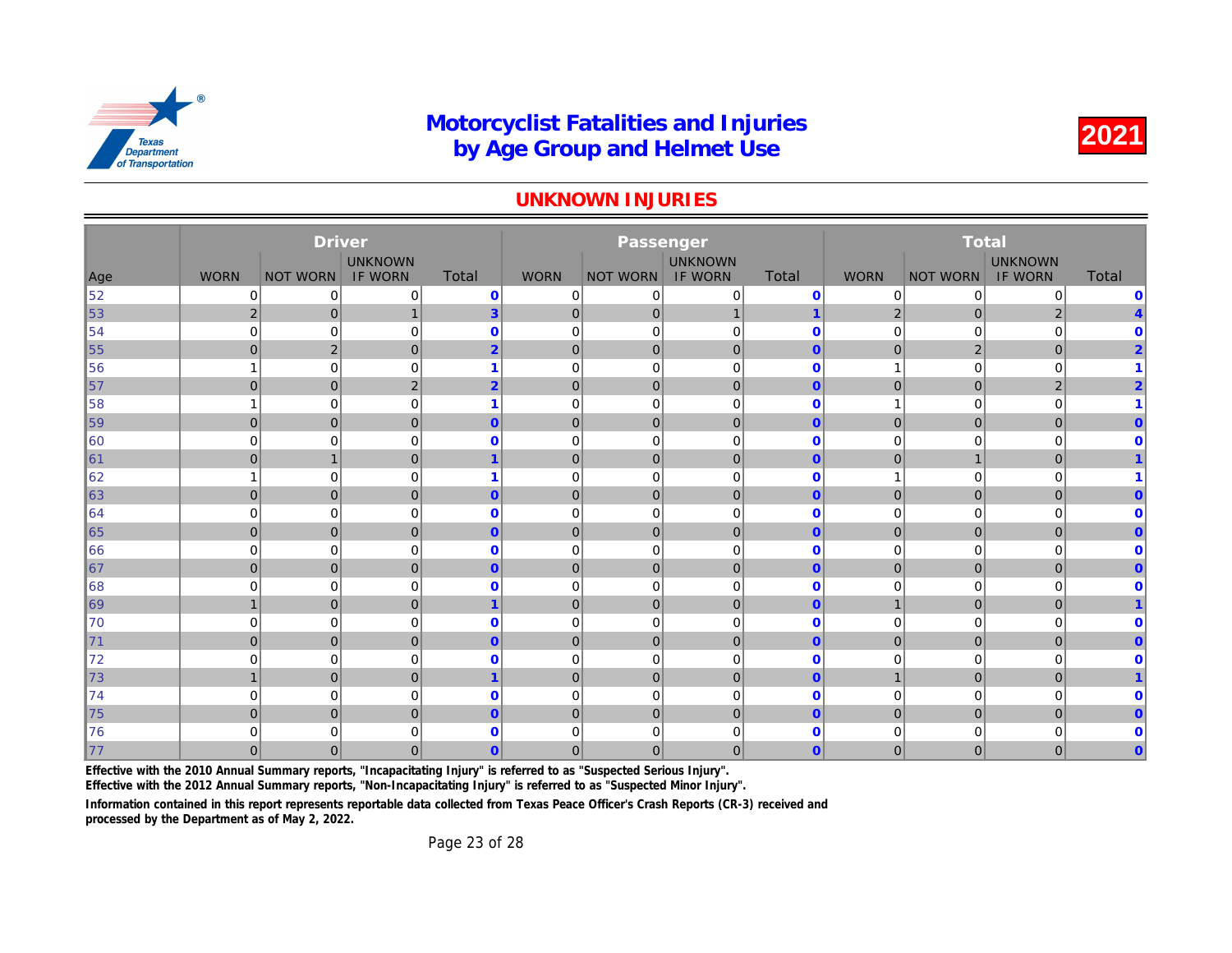#### UNKNOWN INJURIES

|                      |                | <b>Driver</b>   |                |                |                | Passenger             |                |                |                |              |
|----------------------|----------------|-----------------|----------------|----------------|----------------|-----------------------|----------------|----------------|----------------|--------------|
|                      |                |                 | <b>UNKNOWN</b> |                |                |                       | <b>UNKNOWN</b> |                |                |              |
| Age                  | <b>WORN</b>    | <b>NOT WORN</b> | <b>IF WORN</b> | <b>Total</b>   | <b>WORN</b>    | <b>NOT WORN</b>       | <b>IF WORN</b> | Total          | <b>WORN</b>    | <b>NOT W</b> |
| ∥78                  | 0              | $\mathbf 0$     | 0              | $\mathbf 0$    | 0              | 0                     | 0              | $\mathbf{0}$   | 0              |              |
| 79                   | $\overline{0}$ | $\mathbf 0$     | 0              | $\overline{0}$ | $\mathbf{0}$   | $\overline{0}$        | $\mathbf 0$    | $\mathbf{0}$   | $\overline{0}$ |              |
| 80                   | $\mathbf 0$    | $\mathbf 0$     | 0              | $\mathbf{0}$   | 0              | 0                     | $\mathbf 0$    | $\mathbf{0}$   | 0              |              |
| 81                   | $\overline{0}$ | $\mathbf 0$     | $\mathbf{0}$   | $\overline{0}$ | $\mathbf 0$    | $\overline{0}$        | $\mathbf 0$    | $\mathbf{0}$   | $\mathbf 0$    |              |
| 82                   | $\mathbf 0$    | $\mathbf 0$     | $\mathbf 0$    | $\mathbf{0}$   | 0              | $\mathbf 0$           | $\mathbf 0$    | $\mathbf 0$    | 0              |              |
| $\parallel$ 83       | $\overline{0}$ | $\mathbf 0$     | $\mathbf{0}$   | $\overline{0}$ | $\overline{0}$ | $\overline{0}$        | $\mathbf{0}$   | $\mathbf{0}$   | $\overline{0}$ |              |
| ∥84                  | $\mathbf 0$    | $\mathbf 0$     | 0              | $\mathbf{0}$   | 0              | $\mathbf 0$           | $\mathbf 0$    | $\mathbf 0$    | 0              |              |
| ∥85                  | $\overline{0}$ | $\mathbf 0$     | $\mathbf{0}$   | $\overline{0}$ | $\mathbf 0$    | $\overline{0}$        | $\mathbf 0$    | $\mathbf{0}$   | $\mathbf 0$    |              |
| 86                   | 0              | $\mathbf 0$     | 0              | $\mathbf 0$    | 0              | 0                     | $\mathbf 0$    | $\mathbf 0$    | 0              |              |
| ∥87                  | $\overline{0}$ | $\mathbf 0$     | 0              | $\overline{0}$ | $\overline{0}$ | $\overline{0}$        | $\mathbf 0$    | $\mathbf{0}$   | $\mathbf 0$    |              |
| 88                   | 0              | $\mathbf 0$     | $\mathbf 0$    | $\mathbf 0$    | $\mathbf 0$    | $\mathbf 0$           | $\mathbf 0$    | $\mathbf{0}$   | 0              |              |
| ∥89                  | $\overline{0}$ | $\mathbf{0}$    | $\mathbf{0}$   | $\overline{0}$ | $\overline{0}$ | $\overline{0}$        | $\mathbf{0}$   | $\mathbf{0}$   | $\overline{0}$ |              |
| $\parallel$ 90       | $\mathbf 0$    | $\mathbf 0$     | 0              | $\mathbf{0}$   | 0              | $\mathbf 0$           | $\mathbf 0$    | $\mathbf 0$    | 0              |              |
| ∥91                  | $\overline{0}$ | $\mathbf 0$     | $\mathbf{0}$   | $\overline{0}$ | $\mathbf 0$    | $\overline{0}$        | $\mathbf 0$    | $\mathbf{0}$   | $\overline{0}$ |              |
| ∥92                  | 0              | $\mathbf 0$     | 0              | $\mathbf 0$    | 0              | $\mathbf 0$           | $\mathbf 0$    | $\mathbf 0$    | 0              |              |
| 93                   | $\overline{0}$ | $\mathbf 0$     | $\mathbf{0}$   | $\mathbf{0}$   | $\overline{0}$ | $\overline{0}$        | $\mathbf 0$    | $\mathbf{0}$   | $\mathbf 0$    |              |
| ∥94                  | $\mathbf 0$    | $\mathbf 0$     | 0              | $\mathbf 0$    | 0              | $\mathbf 0$           | $\mathbf 0$    | $\bf{0}$       | 0              |              |
| ∥95                  | $\overline{0}$ | $\mathbf 0$     | 0              | $\overline{0}$ | $\overline{0}$ | $\overline{0}$        | $\mathbf 0$    | $\mathbf{0}$   | $\overline{0}$ |              |
| ∥96                  | $\mathbf 0$    | $\mathbf 0$     | 0              | $\mathbf 0$    | 0              | $\mathbf 0$           | $\mathbf 0$    | $\mathbf 0$    | 0              |              |
| ∥97                  | $\overline{0}$ | $\mathbf 0$     | 0              | $\overline{0}$ | $\mathbf 0$    | $\overline{0}$        | $\mathbf 0$    | $\overline{0}$ | $\mathbf 0$    |              |
| ∥98                  | 0              | $\mathbf 0$     | 0              | $\mathbf 0$    | 0              | $\mathbf 0$           | $\mathbf 0$    | $\mathbf 0$    | 0              |              |
| <b>99 &amp; Over</b> | $\mathbf 0$    | $\mathbf 0$     | 1              | 1              | $\mathbf{0}$   | $\overline{0}$        | $\mathbf 0$    | $\mathbf{0}$   | $\mathbf{0}$   |              |
| Unknown              | 24             | 26              | 106            | 156            | $\mathbf 0$    | $\mathbf 0$           | 3              | 3              | 24             |              |
| Invalid              | $\overline{0}$ | $\overline{0}$  | $\mathbf{0}$   | $\mathbf{0}$   | $\mathbf{0}$   | $\overline{0}$        | $\overline{0}$ | $\mathbf{0}$   | $\mathbf{0}$   |              |
| ∥Total               | 67             | 47              | 125            | 239            | $\mathbf 0$    | $\boldsymbol{\Delta}$ | 5              | 9              | 67             |              |

Effective with the 2010 Annual Summary reports, "Incapacitating Injury" is referred to as "Suspected Serious Injury".

Effective with the 2012 Annual Summary reports, "Non-Incapacitating Injury" is referred to as "Suspected Minor Injury".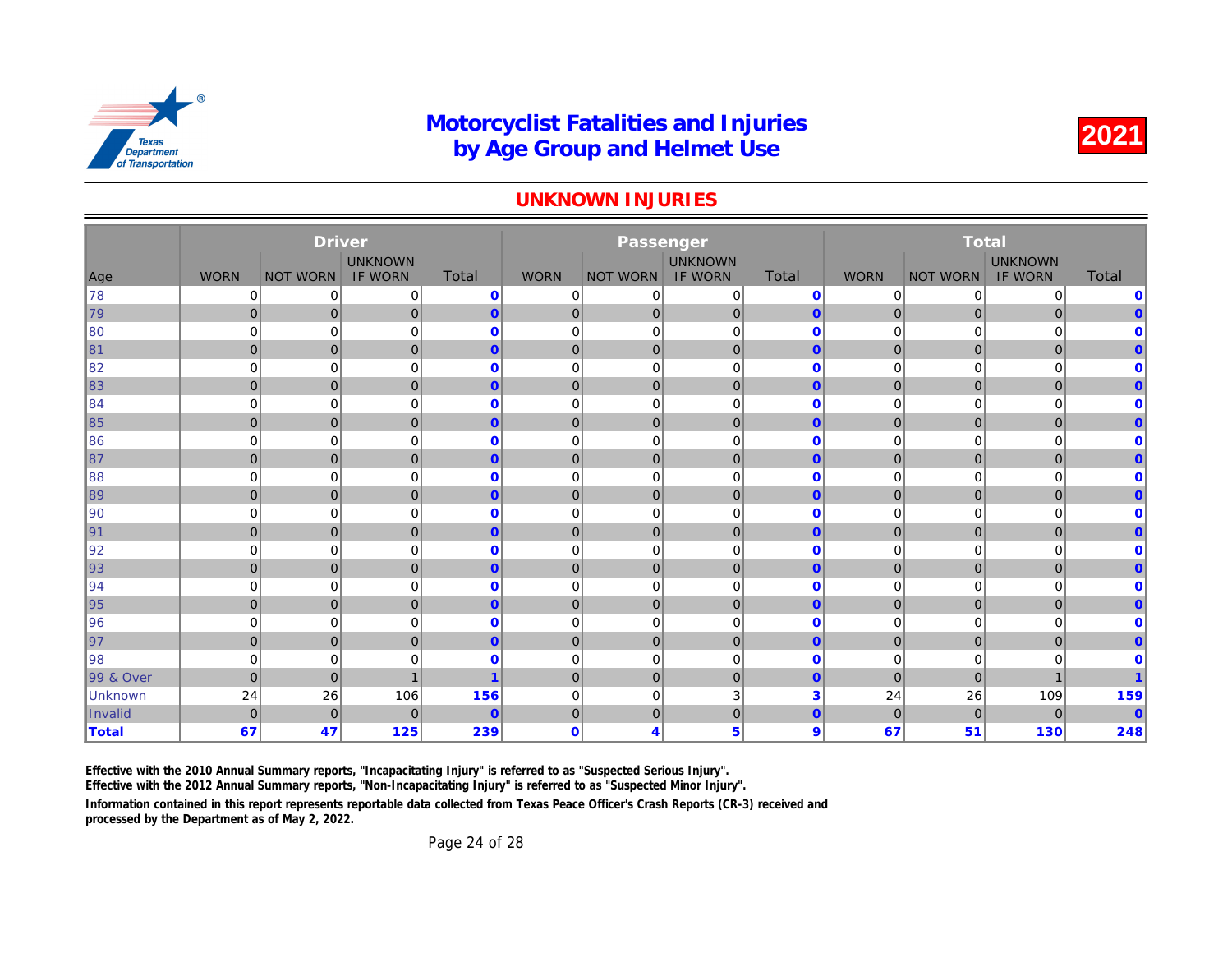TOTAL

|                |                | <b>Driver</b>   |                |                |                |                  |                |                 |                |              |
|----------------|----------------|-----------------|----------------|----------------|----------------|------------------|----------------|-----------------|----------------|--------------|
|                |                |                 | <b>UNKNOWN</b> |                |                |                  | <b>UNKNOWN</b> |                 |                |              |
| Age            | <b>WORN</b>    | <b>NOT WORN</b> | <b>IF WORN</b> | Total          | <b>WORN</b>    | <b>NOT WORN</b>  | <b>IF WORN</b> | Total           | <b>WORN</b>    | <b>NOT W</b> |
| $\overline{0}$ | 0              | 0               | 0              | $\mathbf 0$    | 0              |                  | 1              | $\overline{2}$  | 0              |              |
| $\overline{1}$ |                | $\mathbf 0$     | $\mathbf{1}$   | $\overline{2}$ | $\mathbf 0$    | $\mathbf 0$      | $\mathbf 0$    | $\mathbf{0}$    | 1              |              |
| $\overline{2}$ | $\Omega$       | 0               | $\mathbf 0$    | $\mathbf 0$    | $\mathbf 0$    |                  | $\Omega$       | 1               | 0              |              |
| 3              | $\mathbf 0$    | $\mathbf 0$     | $\mathbf{0}$   | $\overline{0}$ | $\mathbf 0$    |                  | $\mathbf 0$    | $\overline{1}$  | $\mathbf 0$    |              |
| $\overline{4}$ | $\mathbf 0$    | 0               | 0              | $\mathbf{0}$   | $\mathbf 0$    | 0                | 1              | 1               | 0              |              |
| $\overline{5}$ | $\overline{0}$ | $\mathbf 0$     | $\mathbf 0$    | $\overline{0}$ | $\overline{1}$ | 3                | $\mathbf 0$    | $\overline{4}$  | 1              |              |
| 6              | $\mathbf 0$    | $\mathbf 0$     | $\mathbf 0$    | $\mathbf 0$    | $\overline{2}$ | $\boldsymbol{2}$ | $\mathbf 0$    | 4               | $\overline{2}$ |              |
| $\overline{7}$ | $\overline{0}$ | $\mathbf 0$     | $\mathbf 0$    | $\overline{0}$ | $\mathbf{3}$   | $\mathbf 2$      | $\mathbf 0$    | $5\phantom{.0}$ | 3              |              |
| 8              | 0              | 0               | 0              | $\mathbf 0$    | 5              | $\overline{2}$   | 1              | 8               | 5              |              |
| 9              | $\overline{0}$ | $\mathbf 0$     | $\mathbf{0}$   | $\overline{0}$ | $\overline{2}$ | 2                | $\mathbf{0}$   | $\overline{4}$  | $\overline{2}$ |              |
| 10             |                | 1               | 0              | $\overline{2}$ | $\overline{2}$ |                  | $\mathbf 0$    | 3               | 3              |              |
| 11             | $\overline{2}$ | $\overline{1}$  | $\mathbf{0}$   | $\overline{3}$ | $\mathbf 1$    | $\mathbf{1}$     | $\mathbf 0$    | $\overline{2}$  | 3              |              |
| 12             | $\overline{2}$ | 6               | 0              | 8              | $\overline{2}$ | $\overline{2}$   | $\mathbf{1}$   | 5               | 4              |              |
| 13             | $\mathbf{1}$   | $\overline{7}$  | $\overline{1}$ | 9              | $\overline{4}$ | $\mathbf 0$      | $\mathbf 0$    | $\overline{4}$  | 5              |              |
| 14             | 4              | 12              | 0              | 16             | $\overline{2}$ | $\overline{2}$   | $\mathbf 0$    | 4               | 6              |              |
| 15             | $\overline{2}$ | 15              | $\mathbf{1}$   | 18             | 5              | 5                | $\mathbf{0}$   | 10              | $\overline{7}$ |              |
| 16             | 24             | 14              | 0              | 38             | $\overline{4}$ | 4                | $\mathbf 0$    | 8               | 28             |              |
| 17             | 26             | 13              | $\overline{2}$ | 41             | 3              | 5                | $\mathbf 0$    | 8               | 29             |              |
| 18             | 62             | 27              | 11             | 100            | $\overline{1}$ | 6                | 1              | 8               | 63             |              |
| 19             | 109            | 47              | 3              | 159            | $\mathbf{3}$   | 3                | $\mathbf{1}$   | 7               | 112            |              |
| 20             | 141            | 52              | 10             | 203            | 6              | $\overline{7}$   | $\Omega$       | 13              | 147            |              |
| 21             | 152            | 60              | 17             | 229            | $\overline{7}$ | $\overline{7}$   | $\mathbf{1}$   | 15              | 159            |              |
| 22             | 128            | 53              | 6              | 187            | 8              | 12               | $\mathbf 0$    | 20              | 136            |              |
| 23             | 160            | 59              | 9              | 228            | 3              | $\overline{4}$   | $\mathbf 0$    | $\overline{7}$  | 163            |              |
| 24             | 172            | 64              | 3              | 239            | 9              |                  | $\mathbf 0$    | 13              | 181            |              |
| 25             | 178            | 76              | 17             | 271            | $\overline{3}$ | 9                | $\overline{2}$ | 14              | 181            |              |

Effective with the 2010 Annual Summary reports, "Incapacitating Injury" is referred to as "Suspected Serious Injury".

Effective with the 2012 Annual Summary reports, "Non-Incapacitating Injury" is referred to as "Suspected Minor Injury".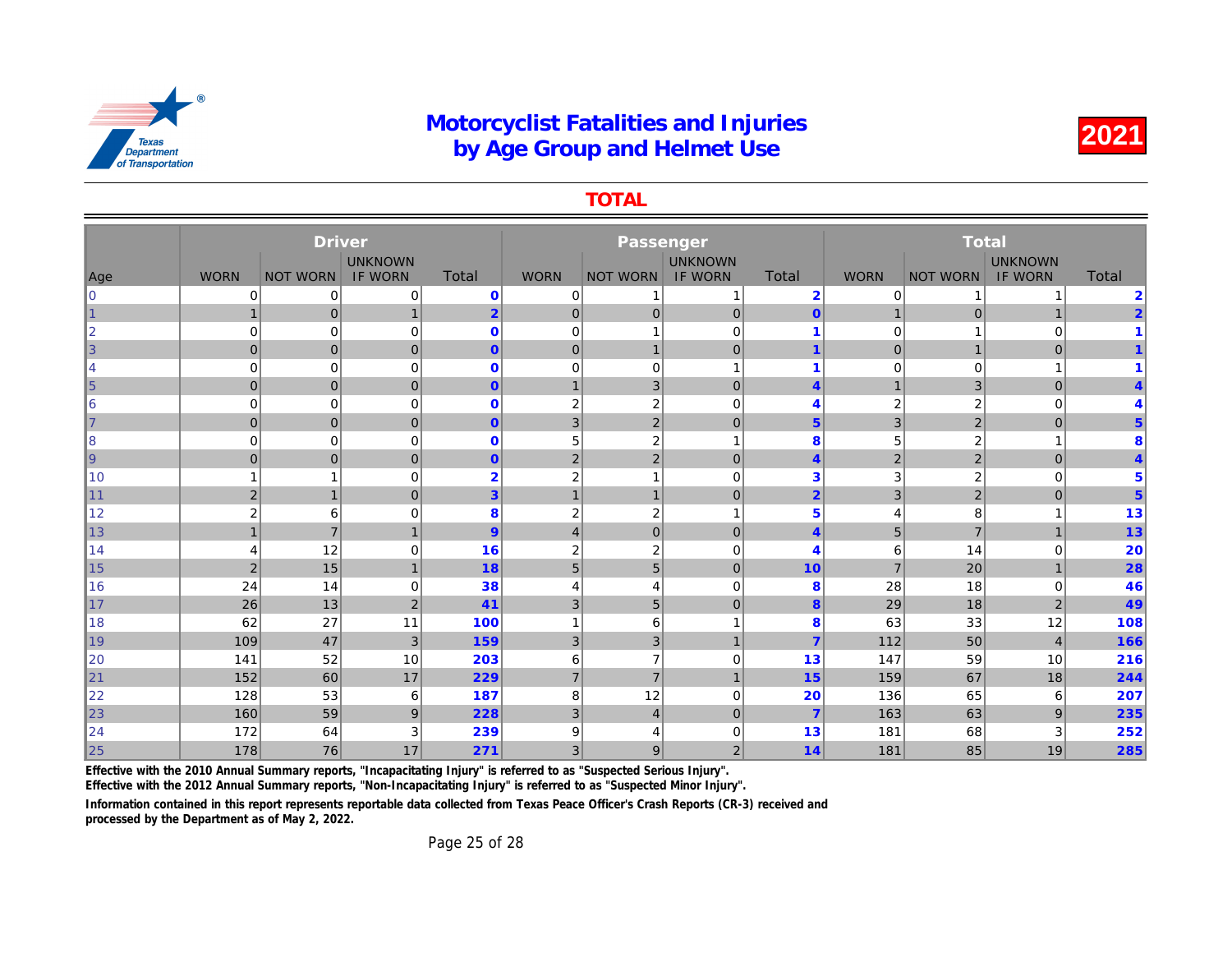TOTAL

|     |             | <b>Driver</b>   |                |              |                |                         |                |                |             |              |
|-----|-------------|-----------------|----------------|--------------|----------------|-------------------------|----------------|----------------|-------------|--------------|
|     |             |                 | <b>UNKNOWN</b> |              |                |                         | <b>UNKNOWN</b> |                |             |              |
| Age | <b>WORN</b> | <b>NOT WORN</b> | <b>IF WORN</b> | <b>Total</b> | <b>WORN</b>    | <b>NOT WORN</b>         | <b>IF WORN</b> | <b>Total</b>   | <b>WORN</b> | <b>NOT W</b> |
| 26  | 160         | 67              | 16             | 243          | 6              | 5                       | 1              | 12             | 166         |              |
| 27  | 156         | 64              | 17             | 237          | $\overline{7}$ | 5                       | $\mathbf 0$    | 12             | 163         |              |
| 28  | 143         | 90              | 11             | 244          | 1              | 8                       |                | 10             | 144         |              |
| 29  | 153         | 74              | $\overline{7}$ | 234          | 3              | $\overline{4}$          | $\overline{1}$ | 8              | 156         |              |
| 30  | 133         | 65              | 9              | 207          | 4              | 3                       | $\overline{2}$ | 9              | 137         |              |
| 31  | 135         | 86              | 15             | 236          | $\overline{4}$ | 5                       | $\overline{1}$ | 10             | 139         |              |
| 32  | 117         | 75              | 13             | 205          | $\overline{7}$ | 4                       | $\mathbf 0$    | 11             | 124         |              |
| 33  | 103         | 93              | 8              | 204          | 5              | 8                       | 1              | 14             | 108         |              |
| 34  | 102         | 75              | 13             | 190          | 3              | 6                       | $\overline{ }$ | 10             | 105         |              |
| 35  | 98          | 66              | 12             | 176          | $\overline{4}$ | 6                       | $\overline{1}$ | 11             | 102         |              |
| 36  | 94          | 77              | 14             | 185          | 4              | 3                       | 1              | 8              | 98          |              |
| 37  | 85          | 72              | 10             | 167          | 3              | 6                       | $\mathbf 0$    | $\overline{9}$ | 88          |              |
| 38  | 81          | 78              | 10             | 169          | $\overline{7}$ | $\overline{7}$          | 1              | 15             | 88          |              |
| 39  | 76          | 55              | 10             | 141          | 6              | $\overline{\mathbf{4}}$ | $\mathbf{1}$   | 11             | 82          |              |
| 40  | 73          | 70              | 12             | 155          | 4              | 11                      | 0              | 15             | 77          |              |
| 41  | 74          | 63              | 11             | 148          | $\overline{7}$ | $\boldsymbol{9}$        | $\mathbf{1}$   | 17             | 81          |              |
| 42  | 73          | 55              | $\overline{7}$ | 135          | $\overline{7}$ | 4                       | $\mathbf{1}$   | 12             | 80          |              |
| 43  | 83          | 66              | 8              | 157          | $5\,$          | $\bf 8$                 | $\pmb{0}$      | 13             | 88          |              |
| 44  | 77          | 63              | 13             | 153          | 5              | 6                       | 1              | 12             | 82          |              |
| 45  | 70          | 58              | 9              | 137          | $\vert$        | 6                       | $\mathbf 0$    | 10             | 74          |              |
| 46  | 68          | 56              | 7              | 131          | 6              | 5                       | 1              | 12             | 74          |              |
| 47  | 65          | 38              | $\overline{7}$ | 110          | 5              | $\overline{7}$          | $\mathbf 0$    | 12             | 70          |              |
| 48  | 63          | 61              | 9              | 133          | 5              | 2                       | 1              | 8              | 68          |              |
| 49  | 70          | 63              | 9              | 142          | 5              | 5                       | $\overline{2}$ | 12             | 75          |              |
| 50  | 58          | 73              | 12             | 143          | 7              | $\overline{7}$          | $\mathbf 0$    | 14             | 65          |              |
| 51  | 70          | 60              | 8              | 138          | $\overline{7}$ | 6                       | $\overline{1}$ | 14             | 77          |              |

Effective with the 2010 Annual Summary reports, "Incapacitating Injury" is referred to as "Suspected Serious Injury".

Effective with the 2012 Annual Summary reports, "Non-Incapacitating Injury" is referred to as "Suspected Minor Injury".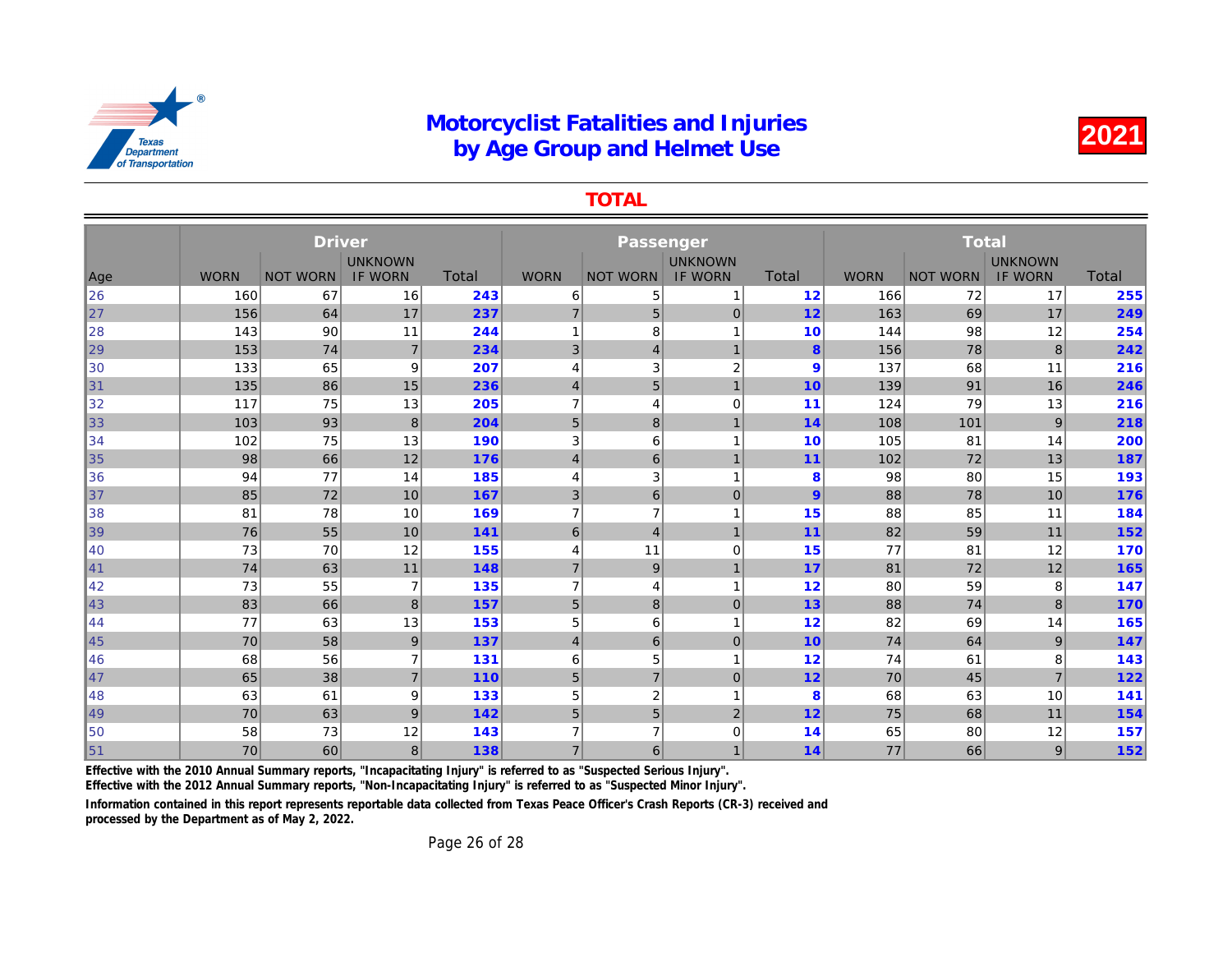TOTAL

|     |                | <b>Driver</b>   |                                  |                  |                |                 |                                  |                         |                |              |
|-----|----------------|-----------------|----------------------------------|------------------|----------------|-----------------|----------------------------------|-------------------------|----------------|--------------|
| Age | <b>WORN</b>    | <b>NOT WORN</b> | <b>UNKNOWN</b><br><b>IF WORN</b> | Total            | <b>WORN</b>    | <b>NOT WORN</b> | <b>UNKNOWN</b><br><b>IF WORN</b> | Total                   | <b>WORN</b>    | <b>NOT W</b> |
| 52  | 65             | 51              | 9                                | 125              | 3              | 6               | $\mathbf 0$                      | 9                       | 68             |              |
| 53  | 44             | 68              | 8                                | 120              | $\overline{4}$ | 5               | $\overline{c}$                   | 11                      | 48             |              |
| 54  | 49             | 52              | 6                                | 107              | 3              | 3               | $\mathbf 0$                      | 6                       | 52             |              |
| 55  | 54             | 58              | $\overline{7}$                   | 119              | $\overline{2}$ | 6               | $\overline{0}$                   | 8                       | 56             |              |
| 56  | 47             | 44              | 5                                | 96               | 6              | 5               | $\mathbf 0$                      | 11                      | 53             |              |
| 57  | 61             | 52              | 13                               | 126              | $\mathbf 0$    | $\overline{4}$  | $\mathbf{1}$                     | $5\phantom{1}$          | 61             |              |
| 58  | 49             | 48              | 5                                | 102              | 6              | 4               | $\Omega$                         | 10                      | 55             |              |
| 59  | 66             | 51              | 6                                | 123              | $\overline{2}$ | 3               | $\mathbf{1}$                     | 6                       | 68             |              |
| 60  | 56             | 46              | 11                               | 113              | $\overline{4}$ |                 | 1                                | 6                       | 60             |              |
| ∥61 | 57             | 34              | 9                                | 100              | $\mathbf{3}$   |                 | $\mathbf 0$                      | $\overline{4}$          | 60             |              |
| 62  | 46             | 41              | 5                                | 92               | 4              | 4               | $\mathbf 0$                      | 8                       | 50             |              |
| 63  | 47             | 22              | 3                                | 72               | $\overline{2}$ |                 | $\mathbf{1}$                     | $\overline{4}$          | 49             |              |
| 64  | 44             | 26              | 3                                | 73               | 3              | -1              | $\mathbf 0$                      | 4                       | 47             |              |
| 65  | 40             | 20              | 3                                | 63               | $\overline{2}$ | $\mathbf{0}$    | $\mathbf{0}$                     | $\overline{2}$          | 42             |              |
| 66  | 31             | 23              | 6                                | 60               | 3              | $\mathbf 0$     | $\mathbf 0$                      | 3                       | 34             |              |
| 67  | 23             | 17              | $\mathbf{0}$                     | 40               | $\overline{1}$ | $\mathbf{1}$    | $\mathbf{1}$                     | 3                       | 24             |              |
| 68  | 29             | 11              | $\overline{2}$                   | 42               | $\mathbf 0$    | $\mathbf 0$     | $\mathbf 0$                      | $\mathbf{0}$            | 29             |              |
| 69  | 24             | 13              | $\mathbf{0}$                     | 37               | $\mathbf 0$    | $\mathbf{1}$    | $\mathbf 0$                      | 1                       | 24             |              |
| 70  | 18             | 14              | 3                                | 35               | $\mathbf 0$    | $\mathbf 0$     | $\mathbf{1}$                     | 1                       | 18             |              |
| 71  | 10             | 10              | $\overline{2}$                   | 22               | $\overline{0}$ | $\mathbf{0}$    | $\mathbf{0}$                     | $\mathbf{0}$            | 10             |              |
| 72  | 12             | 8               |                                  | 21               | $\overline{1}$ | $\mathbf 0$     | $\Omega$                         | 1                       | 13             |              |
| 73  | 13             | $6\phantom{1}$  | $\overline{1}$                   | 20               | $\mathbf 0$    | $\overline{2}$  | $\overline{0}$                   | $\overline{2}$          | 13             |              |
| 74  | 5              | 6               | 3                                | 14               | -1             | $\mathbf 0$     | $\mathbf 0$                      | 1                       | 6              |              |
| 75  | $\overline{4}$ | $\mathbf{3}$    | $\overline{2}$                   | 9                | $\overline{0}$ | $\overline{0}$  | $\mathbf{0}$                     | $\mathbf{0}$            | $\overline{4}$ |              |
| 76  | 10             | 3               | 0                                | 13               | 0              | 0               | $\mathbf 0$                      | $\bf{0}$                | 10             |              |
| 177 | 4              | $\overline{2}$  | $\Omega$                         | $6 \overline{6}$ | $\mathbf 1$    | $\mathbf{0}$    | $\mathbf{0}$                     | $\overline{\mathbf{1}}$ | 5              |              |

Effective with the 2010 Annual Summary reports, "Incapacitating Injury" is referred to as "Suspected Serious Injury".

Effective with the 2012 Annual Summary reports, "Non-Incapacitating Injury" is referred to as "Suspected Minor Injury".